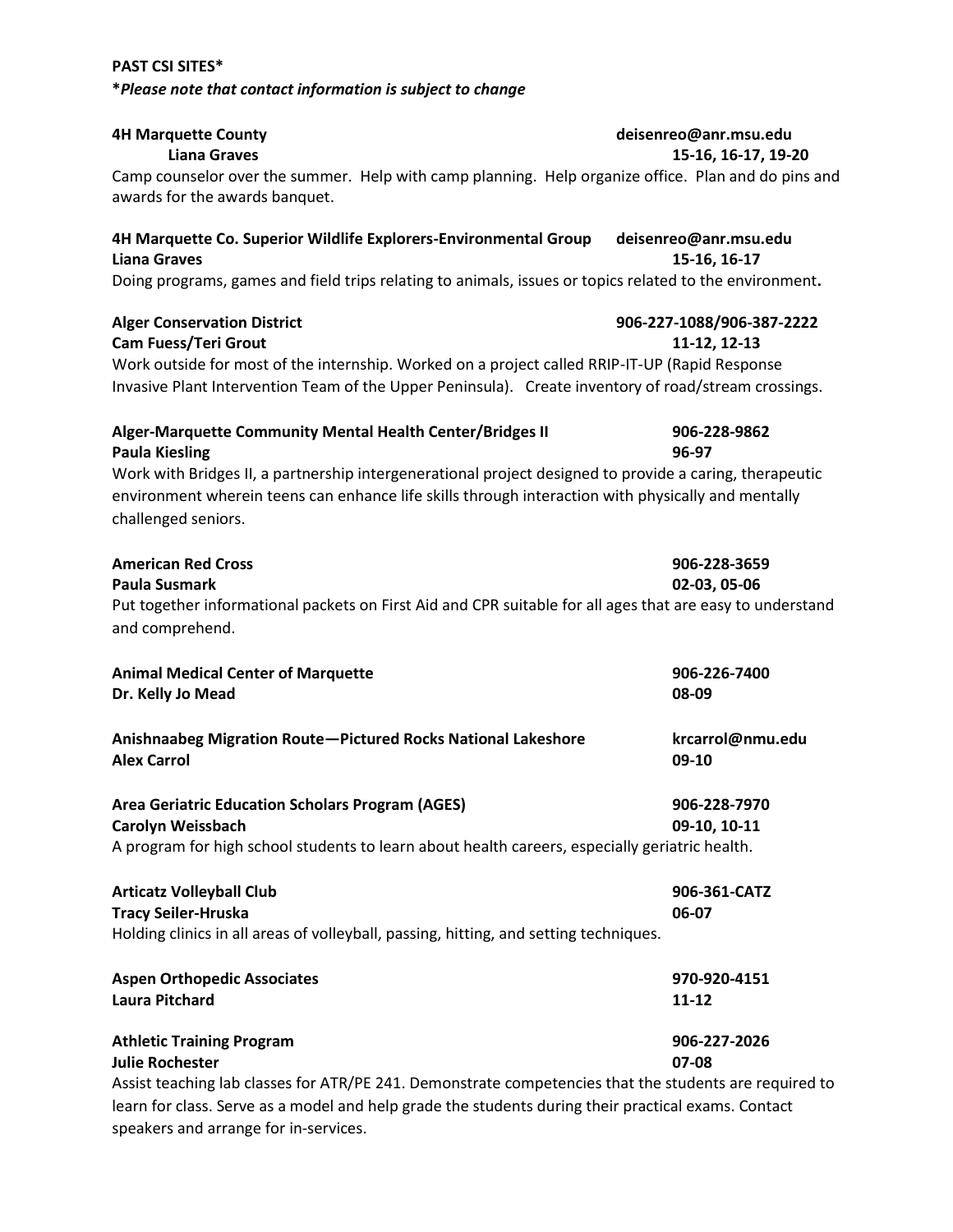| <b>Nancy Bradbury</b>                                                                                  | 00-01, 01-02                                                                                          |
|--------------------------------------------------------------------------------------------------------|-------------------------------------------------------------------------------------------------------|
| Help a nine-year-old autistic child with his spelling, reading, math, and anything else that helps him |                                                                                                       |
| become more independent and successful.                                                                |                                                                                                       |
| <b>Bay Cliff Health Camp</b>                                                                           | baycliffhc@aol.com 906-345-9314                                                                       |
| <b>Christy Osborn</b>                                                                                  | 09-10, 12-13                                                                                          |
| and the Marquette area.                                                                                | Do promotional work for Bay Cliff's summer programs and family camps throughout the year at Bay Cliff |
| <b>Beacon House</b>                                                                                    | mary@upbeaconhouse.org                                                                                |

**Mary Tavernini 18-19** Helping Beacon House in their transition year from their old building into their new plan to include fundraising, campaigning, etc.

| <b>Beacon House</b>                          | 906-225-7100 |
|----------------------------------------------|--------------|
| <b>Mary Tavernini-Dowling</b>                | 14-15        |
| Plan for Golf Outing and the Walt Kyle Mile. |              |

| <b>Beacon House</b>                                                                                | 906-225-7100 |
|----------------------------------------------------------------------------------------------------|--------------|
| Dave Bammert/Kellie Barry-Angeli                                                                   | 05-06        |
| Work on special projects, including writing letters to local restaurants requesting menus and gift |              |

certificates or coupons for Beacon House residents. Raise community awareness in utilizing their posting area for special events.

| <b>Beacon House</b>                                                                              | 906-228-5276        |  |
|--------------------------------------------------------------------------------------------------|---------------------|--|
| Denise Herron/Kay LeDuc                                                                          | $00 - 01$           |  |
| Beacon House is an eight-bed home where out-of-town oncology patients receiving therapy can find |                     |  |
| suitable and affordable lodging. Assist these patients with their activities of daily living.    |                     |  |
| <b>Big Brothers Big Sisters</b>                                                                  | jayne@bbbsmqt.org   |  |
| <b>Jayne Letts</b>                                                                               | 19-20               |  |
| Help coordinate and run programs and events for the organization.                                |                     |  |
| Big Brothers Big Sisters - Lunch Buddies Program                                                 | 906-475-7801        |  |
| Monika Jenczala                                                                                  | 07-08, 09-10, 11-12 |  |

### **Laura Putwen 12-13, 13-14**

Sites at Cherry Creek, Sandy Knoll, and Superior Hills Elementary Schools. Meet "little" lunch buddies for weekly lunch (to eat lunch, play on playground or indoor games). Promote and recruit Mentors for lunch buddies program.

| Big Brothers Big Sisters – Campus Kids                                                        | 906-475-7801 |
|-----------------------------------------------------------------------------------------------|--------------|
| <b>Annette Doren</b>                                                                          | 07-08.09-10  |
| The Campus Kids Program is a site based mentoring program that matches NMU students with area |              |
| children ages 5-15.                                                                           |              |

### **Autism Parents Support & Action Group 906-226-8353 Ginnie Killough 99-00**

Work with one of the following programs: build a network of support, advocate changes in legislature to increase funding, bring in professionals to better educate school staff and/or parents, or implement a respite program.

**Autistic Therapy 906-249-1046**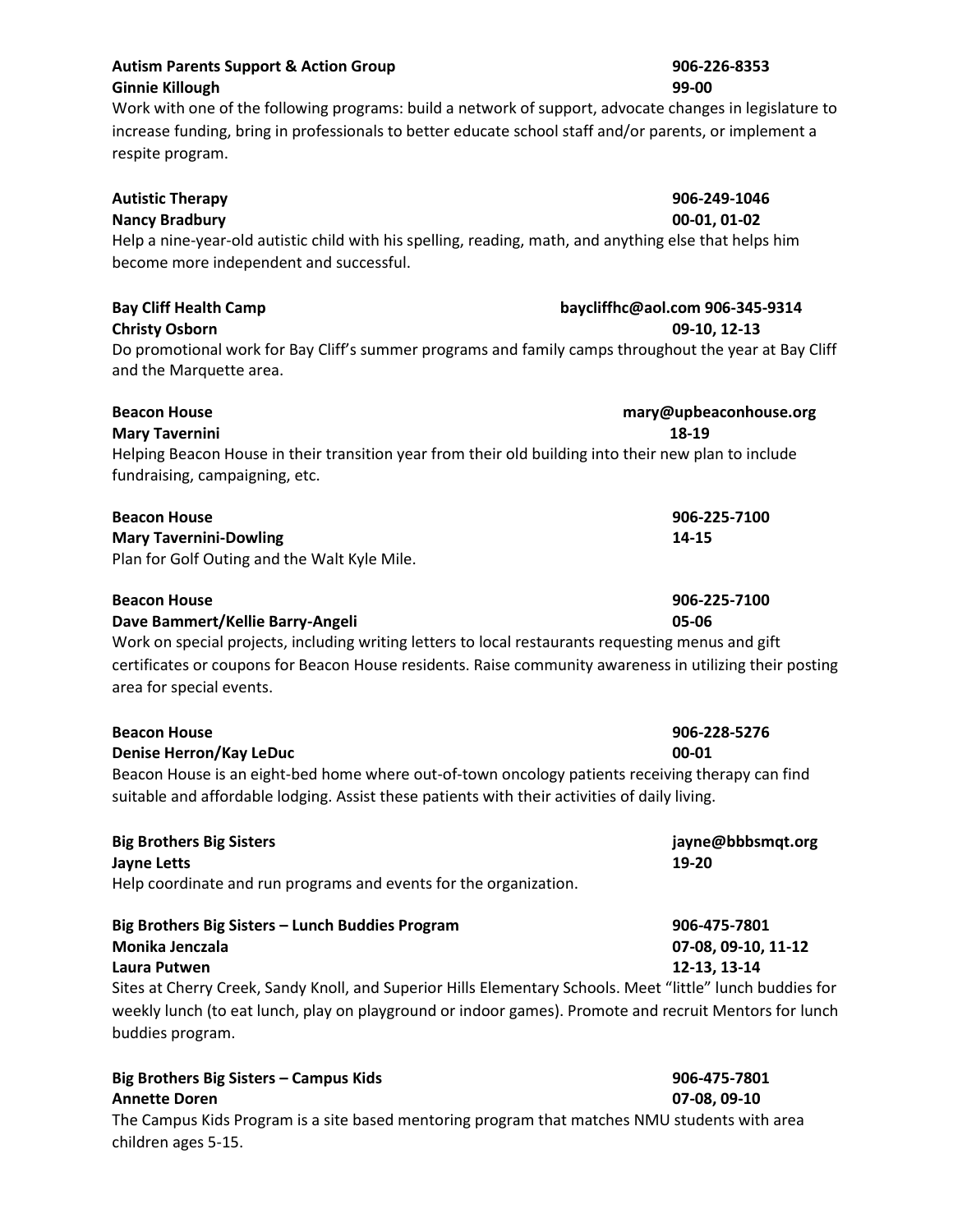| Big Brothers/Big Sisters-K.I. Sawyer After School Program<br><b>Big Brothers Big Sisters of Marquette County</b>                                                                                                                                                                                                                                  |                                      | 906-475-7801                                                                             |
|---------------------------------------------------------------------------------------------------------------------------------------------------------------------------------------------------------------------------------------------------------------------------------------------------------------------------------------------------|--------------------------------------|------------------------------------------------------------------------------------------|
| Monika Jenczala<br><b>Liz Sherman</b><br><b>Chelsea Tweedale</b><br>Match bigs with littles, organize and attend events. Provide guidance, companionship, and<br>understanding and teach good work, social, and recreation habits to a "little brother/sister" as well as<br>help with any other activities for Big Brothers/Big Sisters program. | chelsey@bbbsmqt.org 906-236-4857     | 98-99, 99-00, 00-01, 01-02, 04-05, 07-08, 08-09<br>liz@bbbsmqt.org<br>$17 - 18$<br>17-18 |
| <b>Big Brothers/Big Sisters</b><br>Senja Wahlman<br>Fundraising events, organizing "Fun Run" and coordinating other events.                                                                                                                                                                                                                       |                                      | $12 - 13$                                                                                |
| <b>Bothwell Middle School</b><br>John Tiziani/Dan Gannon<br><b>Courtney Beecher</b><br>Bay Cliff Health Camp Science Camp                                                                                                                                                                                                                         |                                      | 906-225-4262<br>jtiziani@mapsnet.org 10-11<br>$12 - 13$                                  |
| <b>Bothwell Middle School</b><br>Dave Bonsall/Kamille Johnson<br>Aid students dealing with challenges brought to them by schools, home life, and social relationships.                                                                                                                                                                            |                                      | 906-227-2439<br>03-04                                                                    |
| <b>Bothwell Middle School</b><br><b>Sara Ellingsen</b><br>Mentor and tutor at-risk students and plan social activities: movies, roller-skating, attend a Skill Builder!<br>workshop, tour the PEIF, etc.                                                                                                                                          |                                      | 906-225-4269<br>94-95                                                                    |
| <b>Bothwell Middle School</b><br><b>Marc Hefke</b><br>Tutor students and plan activities for the homeroom class.                                                                                                                                                                                                                                  |                                      | 906-225-4262<br>99-00                                                                    |
| <b>Bothwell Middle School</b><br>Assist the instructor and the members of the instrumental ensembles at the<br>high school, and act as a liaison/mediator to help bring this group together.                                                                                                                                                      |                                      | 906-225-4262<br>$01 - 02$                                                                |
| <b>Bothwell Middle School-Writing Club</b><br><b>Paula Diedrich</b>                                                                                                                                                                                                                                                                               |                                      | 906-869-4952<br>11-12                                                                    |
| <b>Boys and Girls Club of Greater Cincinnati</b><br><b>Justin Rogers</b><br>Work as a gym teacher and lead new games for children ages 6-16. Also serve lunch and play with the<br>kids during their free time.                                                                                                                                   |                                      | 859-431-5346<br>14-15                                                                    |
| <b>Brookridge Heights</b><br>Vanessa Miazga<br>Jen Byma                                                                                                                                                                                                                                                                                           | thebymas@live.com 906-360-5003 17-18 | $12 - 13$                                                                                |

Social activities, as well as painting with the elderly.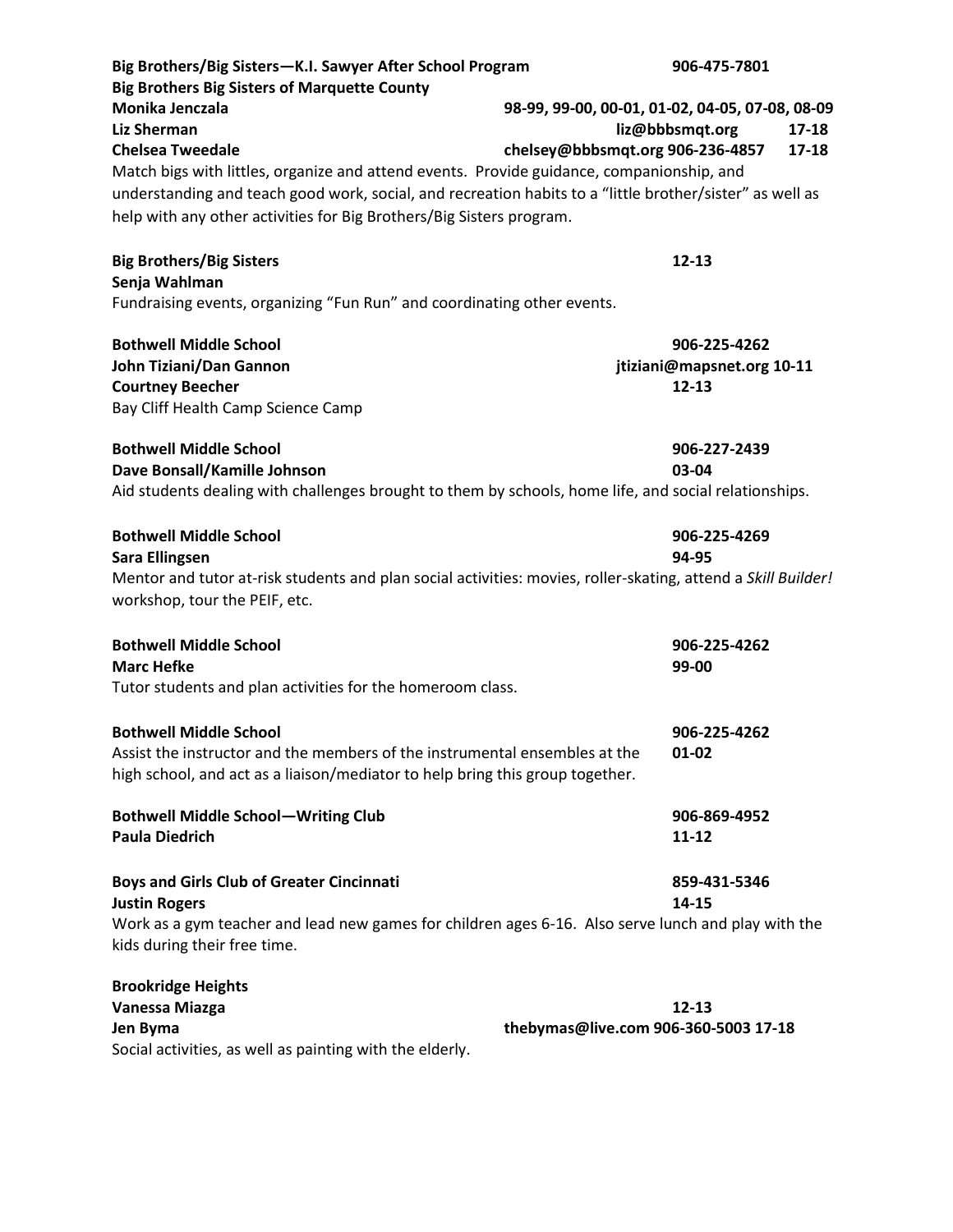### **Business Professionals of America 906-225-5715 Paula McCormick 99-00**

Co-Advise the Business Professionals of America (BPA) by directing the lunch and after-school meetings, plan and execute fundraising, community service, and social events for members, help them plan and prepare for competitive events, plan the fall and spring trips for members, and teach them about competitive events, torch awards, and other special recognition awards.

## **C. L. Phelps Middle School 906-486-4438**

## **Charleen Willey 00-01, 01-02**

Continue to produce a newspaper entitled, "The Panther Pawprint," that encourages students in grades 4-8 to develop strong writing and leadership skills.

### **Calvary Baptist Church 906-475-4551 Ron Crofoot 07-08**

Youth religious training and teaching as well as mentoring. In charge of leading them in instruction, individual learning, and activity contests.

### **Camp Courage, Minneapolis, MN 12-13 Ta'avasa "JR" Mamea**

Assisting coach the track and field team at health camp for individuals with disabilities. Planning and implementation of an international power soccer tournament and assisting at major sporting events.

# **Camp Greene Wood-University Center 855-456-8347**

**Jill Rady/TJ Latto 14-15** Co-lead Girl Scout troop. Lead weekly meetings, go to monthly leader meetings and implement projects and events that are fun and educational to help girls earn their badges.

| <b>Camp New Day</b>                                                                                                                                                                                           | champagne.gene@gmail.com 906-250-2140 |
|---------------------------------------------------------------------------------------------------------------------------------------------------------------------------------------------------------------|---------------------------------------|
| <b>Gene Champagne</b>                                                                                                                                                                                         | 13-14, 14-15, 15-16, 16-17            |
| Camp counselor for at-risk youth who have a parent or family member in prison. This is an opportunity<br>to get involved and make a difference in a child's life. Plan fundraisers and attend board meetings. |                                       |

| Camp STAR, Bay Cliff Health Camp                                                                     | upcampstar@gmail.com 906-458-8983 |
|------------------------------------------------------------------------------------------------------|-----------------------------------|
| <b>Martha Process</b>                                                                                | 14-15                             |
| Samantha Collins/Courtney Beecher                                                                    | 12-13                             |
| Counselor at camp for children who have experienced the loss of a loved one. Help organize interview |                                   |

Counselor at camp for children who have experienced the loss of a loved one. Help organize, interview and plan all aspects of Camp Star volunteer training and programming. Do activities and incorporate ways to remember and cherish loved ones. Follow-up monthly to touch-base with children.

| <b>Camp STAR, Best Day</b>                                                                              | joannetembreull@gmail.com 906-315-2607 |
|---------------------------------------------------------------------------------------------------------|----------------------------------------|
| <b>JoAnne Tembreull</b>                                                                                 | 17-18. 18-19. 19-20                    |
| Planning and coordinating the Best Day Program for children that have suffered the loss of a loved one. |                                        |

**Campus Catholic Ministry (CCM) benjhasse@yahoo.com 906-290-2434 Fr. Ben Hasse 10-11** 

**Campus Cursive jbarch@nmu.edu 906-227-1771 Jon Barch 15-16**

Campus Cursive is a campus organization dedicated to spreading tangible acts of love. There are weekly meetings where an uplifting video is watched and letters are written to people who love letter requests have been received for anyone going through a hard time.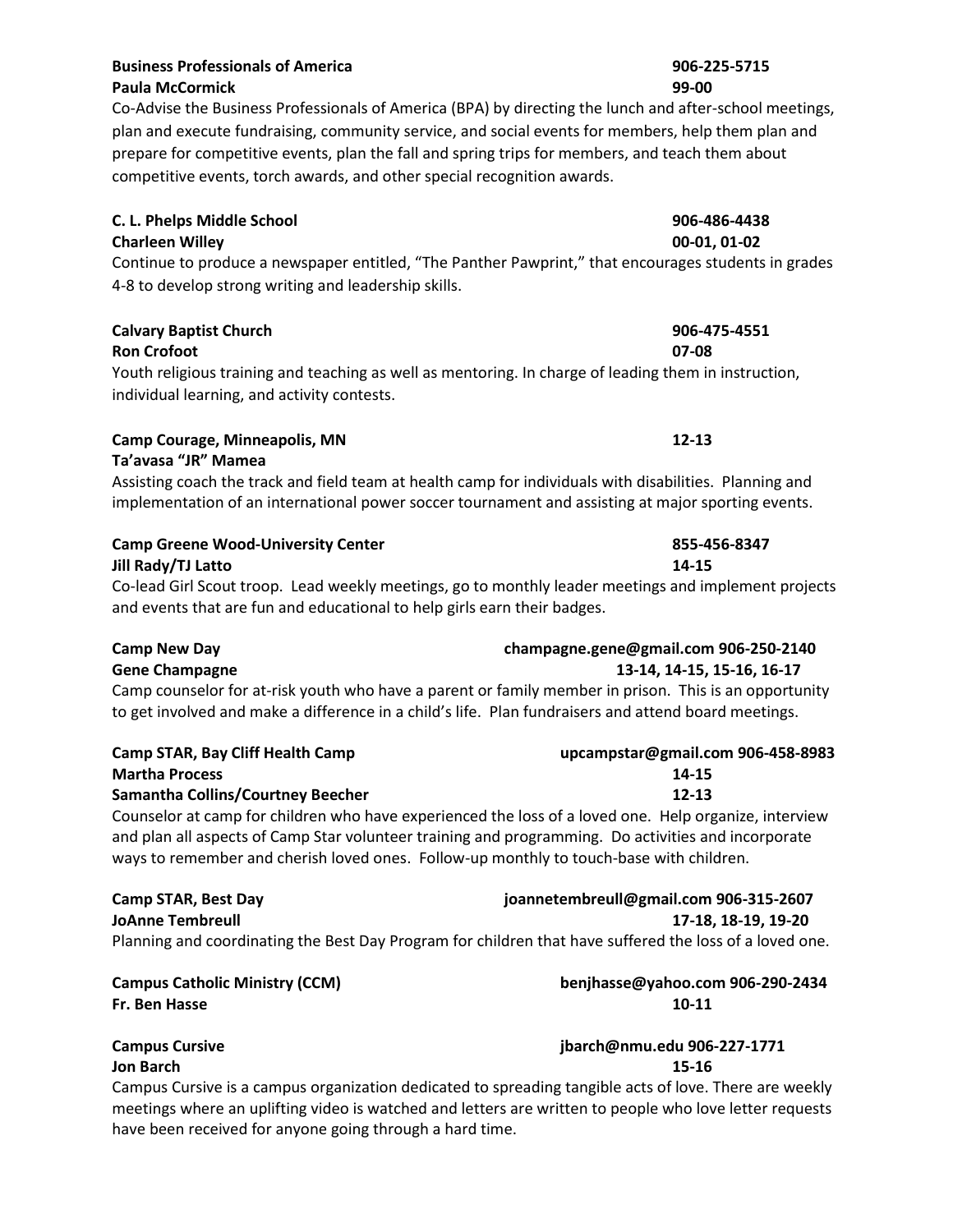# **Care Packages for Soldiers rharris@nmu.edu 906-227-6543**

# **Rachel Harris 13-14**

Fundraise to purchase care packages to send to soldiers, organize elementary schools to write letters to the soldiers, shop for supplies for the packages, weekly meetings.

# **Carnegie Public Library, 317 N. Main St., Ishpeming suedanielson@att.net-906-486-4381**

Working in the children's area.

**Jack Clancy 15-16**

Jungle conservation in the Amazon Rain Forest. Create and maintain agro-forests, build green houses, assist researchers in the area by bird banding and snake capture and helping local people on their farms.

# **Central Lake Superior Land Conservancy 906-226-2461**

**Carl Lindquist 04-05**  Assist with environmental planning, public education, field monitoring, and project administration.

| <b>Charlotte Community Garden</b>                                                   | dave.edington05@gmail.com |  |
|-------------------------------------------------------------------------------------|---------------------------|--|
| Dave Edington                                                                       | 14-15                     |  |
| Plant vegetables, weed and water community garden. Landscape for senior citizens. N |                           |  |

Plant vegetables, weed and water community garden. Landscape for senior citizens. Mow lawns, lay mulch, nurture plants.

# **Cherry Creek Elementary School 906-225-4399**

### **Julie Lundin 00-01, 05-06**

Assist teacher in kindergarten classroom with calendar activities, show and tell, daily news, language, art lessons, projects and gym class. Work one-on-one with students with letters, word sounds, and writing the alphabet. "Zip a lot of winter jackets and tie a lot of shoes!"

| <b>Cherry Creek Elementary School</b> | 906-225-4399 |
|---------------------------------------|--------------|
| <b>Stephanie Andersen</b>             | 00-01        |
|                                       |              |

Teach a few lessons, help the teacher with paperwork, and get to know the students as well as many teaching techniques.

| Cherry Creek Elementary School-Start Fit, Stay Fit |  |  |
|----------------------------------------------------|--|--|
|----------------------------------------------------|--|--|

| <b>Child and Family Services</b>                                           | 906-228-4050 |
|----------------------------------------------------------------------------|--------------|
| Bobbi Nease                                                                | 11-12. 12-13 |
| Behind the scenes office work and coordinate health field into internship. |              |

| <b>Child and Family Services</b>                                                                 | 906-226-7465 |
|--------------------------------------------------------------------------------------------------|--------------|
| Tena Rojem-Bender                                                                                | 98-99        |
| Plan and complete art and craft projects with the children during the After-School Program. Also |              |
| involved with fundraising and securing donations for the program.                                |              |

| <b>Child and Family Services Before and After School Program</b> | 906-228-4050 x120 |
|------------------------------------------------------------------|-------------------|
| <b>Shelley Young</b>                                             | 08-09. 16-17      |
| Before and after school program at the local public schools.     |                   |

**Sue Danielson 10-11 10-11** 

# **Casa Ita (Maximo Nivel) info @maximonivel.com**

**Charlotte Community Garden dave.edington05@gmail.com 517-507-6448**

**Cherry Creek Elementary School—Start Fit, Stay Fit cherrycreek@mapsnet.org 906-225-4399**

**10-11**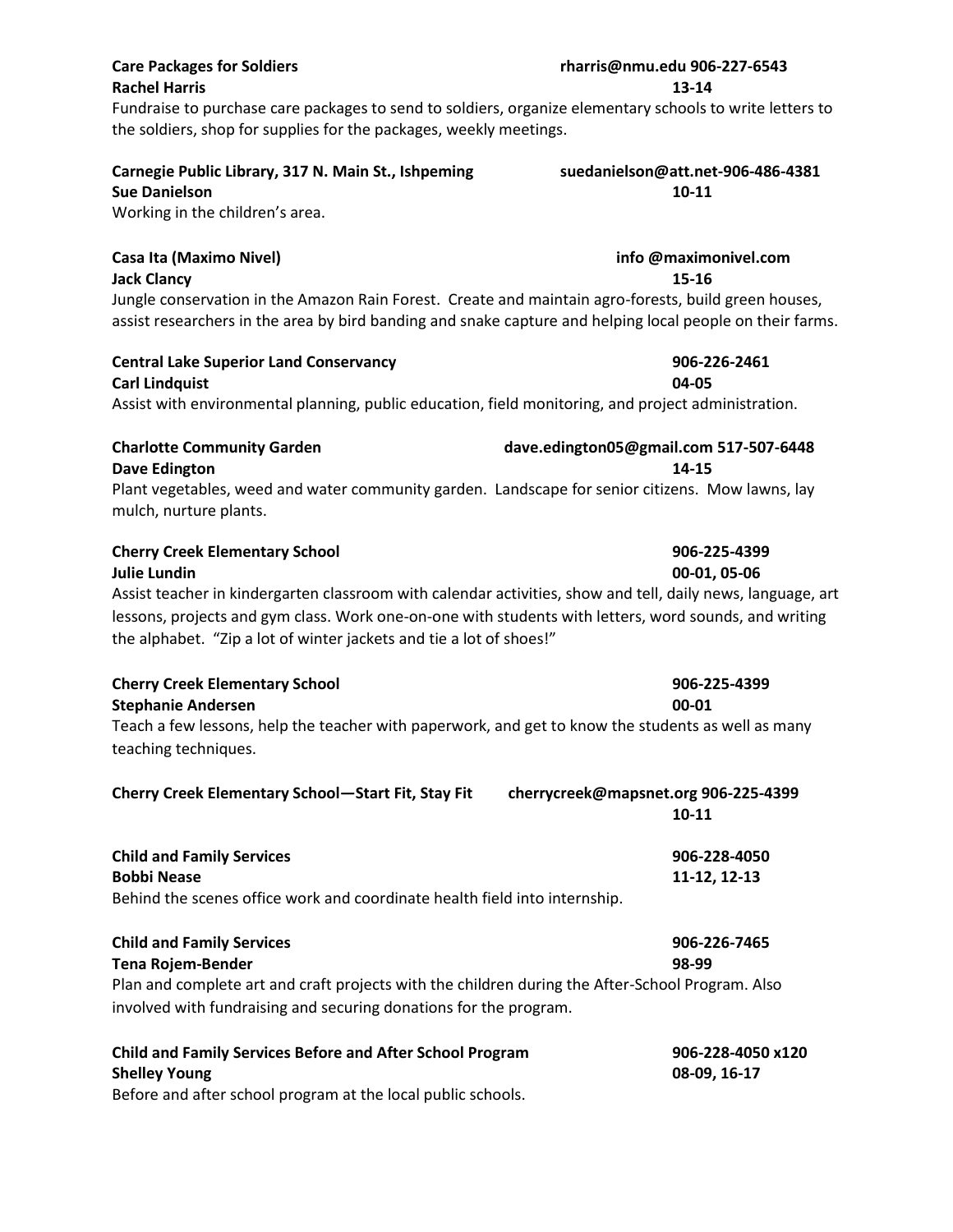| <b>Child and Family Services-Success Partners</b><br><b>Tanya Savage</b><br>Mentoring local youth. Due to financial cuts, please contact Tanya for status of program.                                                                                                                                                 | 906-228-4050<br>05-06                           |
|-----------------------------------------------------------------------------------------------------------------------------------------------------------------------------------------------------------------------------------------------------------------------------------------------------------------------|-------------------------------------------------|
| Children's Oncology Services of Illinois - One Step at a Time Summer Camp<br><b>Brooke Ward</b><br>Camp counselor at a camp for kids that have cancer.                                                                                                                                                                | 815-262-6440<br>09-10                           |
| <b>City Hall-Youth Services</b><br><b>Janet Sivula</b><br>Middle school students will participate in an after-school program where there will be a homework<br>hour, structured physical activities, work with the editors to plan one Skill Builder! per month and<br>participate in the organization of the office. | 906-228-0460<br>96-97                           |
| Coder Dojo 906<br><b>Keith Glendon</b><br>Assist students in learning valuable programming skills using online platforms such as Scratch.                                                                                                                                                                             | keith.glendon@us.ibm.com<br>15-16, 16-17, 17-18 |
| <b>Community Foundation</b><br>ganthony@marquettecountycommunityfoundation.org<br><b>Gail Anthony</b><br>Working with the Community Foundation on a potential merger with Grow and Lead.                                                                                                                              | 18-19                                           |
| <b>Copper Country Community Art Center</b><br><b>Cynthia Cote</b><br><b>CornerZone Youth Center</b><br>A youth center where students drop in for support and a place to be themselves.                                                                                                                                | 906-482-2333<br>08-09<br>07-08                  |
| <b>Crayon Club</b><br><b>Patty Williams</b><br>Working with toddler/preschool age children, introducing developmental assets, reading to them,<br>spending time, role modeling, sportsmanship, and values.                                                                                                            | 906-228-6230<br>08-09                           |
| <b>Crete Monee High School</b>                                                                                                                                                                                                                                                                                        | 13-14                                           |
| <b>John Konecki</b><br>Assistant football coach for the high school team. Help offseason at training camp and continue through<br>the season with building relationships with the players and coaches.                                                                                                                |                                                 |
| <b>Cru Community Needs Outreach Leader- Coordinator</b><br>Jared O'Connor<br>Mobilize people to work together and serve the community in a variety of charitable ways.                                                                                                                                                | jared.occonor@cru.org<br>18-19, 19-20           |
| <b>Cub Scout World Camp Rokilio</b><br><b>Kathryn Riesterer</b><br>Cub Scout World Camp Rokilio is in Kiel, Wisconsin. Assist camp program director to create staff<br>bonding and increase leadership skills. Also assist with camp standards and other activities needed for<br>daily camp activities.              | rok.katie@gmail.com<br>15-16                    |
| <b>Cystic Fibrosis Foundation</b><br><b>Wanda Taylor</b><br>Coordinate Cystic Fibrosis Walk - collect donations, plan walking path, spread word of walk.                                                                                                                                                              | Wilson-nc@cff.org 1-800-682-6858<br>14-15       |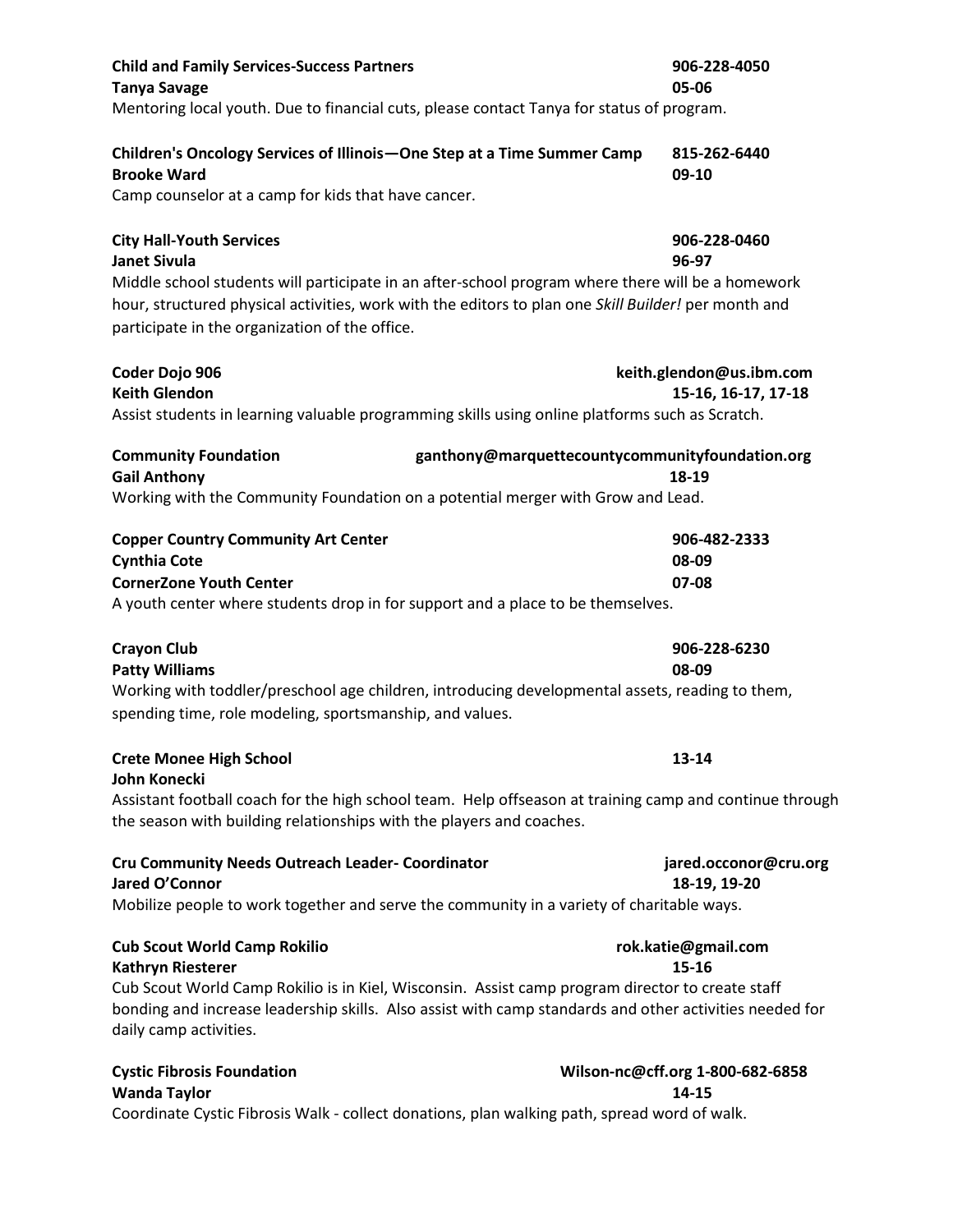| <b>Delta Animal Shelter</b>                                                                            | tmgartland@hotmail.com 906-789-0230                 |
|--------------------------------------------------------------------------------------------------------|-----------------------------------------------------|
| <b>Tonya Gartland</b>                                                                                  | 13-14                                               |
| Organize a 5K run/walk to benefit the Delta Animal Shelter. Promote the event, get donations, get      |                                                     |
| volunteers, map out course, design and order t-shirts.                                                 |                                                     |
| <b>Delton Kellogg Elementary School</b>                                                                | 269-623-9275                                        |
| <b>Cindy Malachowski</b>                                                                               | 11-12                                               |
| Help design daily lesson plans and activities. The tasks were designed to help develop motor skills,   |                                                     |
| reasoning, interpersonal communication, and play between students.                                     |                                                     |
| <b>Disability Awareness</b>                                                                            | 906-228-5770                                        |
| Tim Bennett/Karen Schlicher                                                                            | 96-97, 97-98                                        |
| Develop an effective and meaningful program about disability awareness for grade and middle school     |                                                     |
| students, emphasizing that everyone is different in some way.                                          |                                                     |
| <b>DiveOne Scuba Diving</b>                                                                            | DiveOneMN@gmail.com 612-807-8685                    |
| <b>Bill Schmidt/Rick Nelson</b>                                                                        | 14-15                                               |
| Chaperone high school students while scuba diving. Intern for social media.                            |                                                     |
| D.J. Jacobetti Home For Veterans                                                                       | arseneauk@michigan.gov 906-226-3576                 |
| Sara Johnson                                                                                           | 17-18, 19-20                                        |
| Serve veterans who live at the home and coordinate various activities and coordinate events.           |                                                     |
| Dominican Republic Girls Summer Camp                                                                   |                                                     |
| <b>Ann McGuire</b>                                                                                     | Azua, Dominian Republic                             |
| Summer camp for girls in the Dominican Republic.                                                       | 16-17                                               |
| <b>Dream Africa Care Foundation Orphanage</b><br><b>Jasmin Benson</b>                                  | dreamafricacarefoundation@hotmail.com<br>15-16      |
| Work with Dream Africa Care Foundation in an orphanage in Ghana to teach orphans different skills.     |                                                     |
| <b>EarthKeepers</b>                                                                                    | magnusonx2@charter.net-906-360-5072                 |
| <b>John Magnuson</b>                                                                                   | 09-10                                               |
| The Earth Keepers is an interfaith movement based in Marquette. Our site encourages the student        |                                                     |
| interns to utilize the broad connections throughout our community in order to carry out tasks and      |                                                     |
| organize events to raise awareness of local and world hunger and poverty.                              |                                                     |
| <b>Easter Seals</b>                                                                                    | 906-228-5816                                        |
| <b>Karen Taylor</b>                                                                                    | 02-03                                               |
| <b>Ending Hunger Alliance of Marquette</b><br><b>Theresa Sell</b>                                      | Theresa.sell@thrivent.com 906-225-8001<br>$16 - 17$ |
| Help Ending Hunger Alliance of Marquette fill the gaps in the Marquette community, focusing on helping |                                                     |
| children in the realm of hunger.                                                                       |                                                     |
| Ensing Institute of Tae Park Tae Kwan Do, 1317 Arianna St., NW, Grand Rapids, MI 49504                 |                                                     |
| <b>Karen Benchick</b>                                                                                  | 08-09                                               |
| Instruct Tae Kwan Do classes.                                                                          |                                                     |
| <b>Father Marquette Elementary School</b>                                                              | 906-748-0764                                        |
| <b>Jackie Wright</b>                                                                                   | 11-12                                               |
| Help out at the school teaching a gym class during lunchtime, and in the classroom.                    |                                                     |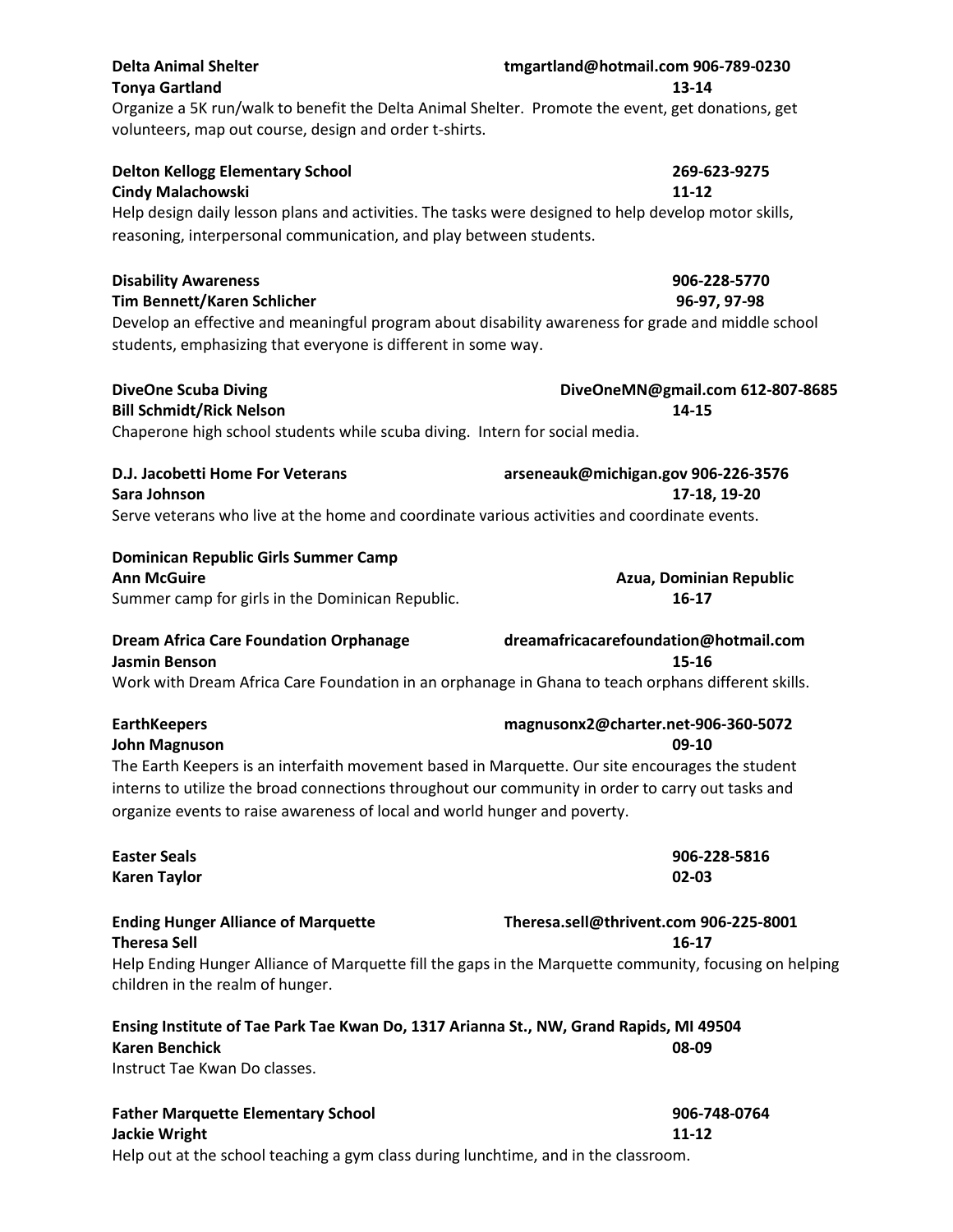| <b>Father Marquette Middle School</b>                                                       | 906-226-7912 |
|---------------------------------------------------------------------------------------------|--------------|
| <b>Mary Friggens</b>                                                                        | 04-05        |
| Work with middle school students on their forensics pieces in preparation for competitions. |              |

### **Father Marquette Middle School "Girl's Club" mferns@fathermarquette.org 906-226-7912 MaryAnn Ferns 12-13, 13-14**

**Michael Hedges mhedges@fathermarquette.org 906-226-7912 15-16, 16-17**

Lead "Girl's Club," which is a club to help middle school girls build self-esteem and confidence. Do several hands-on activities such as drawing, dancing and games. Work to promote happy, healthy, wellrounded girls.

### **Father Marquette Middle School mferns@fathermarquette.org 906-226-7912 MaryAnn Ferns 12-13, 13-14**

at NMU and in Marquette.

Coach Lego Robotics Team. Mentor students to do a project, build and program a robot, etc. Team's robot performs at tournament.

| <b>Feeding America West Ishpeming Food Bank</b> | davem@feedwm.org 906-485-4988 |
|-------------------------------------------------|-------------------------------|
| Dave Mason                                      | 15-16                         |
| Contact people/businesses to collect pet food.  |                               |

| Financial Workshop with Invent at NMU                                                            | sboyerda@nmu.edu |
|--------------------------------------------------------------------------------------------------|------------------|
| Dr. Stacy Boyer-Davis                                                                            | 19-20            |
| Put together accounting and finance workshop to share my knowledge about business with others so |                  |
| they can better understand how to apply financial principles in their lives.                     |                  |

| First Presbyterian Church/This Morning's for You                                                     | 906-226-6587 |
|------------------------------------------------------------------------------------------------------|--------------|
| <b>Sally Moore</b>                                                                                   | 99-00        |
| Assist with the care of children between the ages of 3 months to 6 years. This program was initially |              |
| started for single parents, but agency referrals are also accepted.                                  |              |

| Freeland High School, 8250 Webster Rd., Freeland, MI 48623 | 989-695-2586                |
|------------------------------------------------------------|-----------------------------|
| Jason Robinson                                             | robinsoj@freeland.k12.mi.us |
| Work with High School Baseball assisting coaching.         | $10 - 11$                   |

### **Fresh Coast Film Festival jkitchenmqt@gmail.com Judy Kitchen 19-20** Assist Family and Children's Day committee come up with ideas for activities and events.

| <b>FROST Community Outreach Program</b>                                                               | jwankmil@nmu.edu |
|-------------------------------------------------------------------------------------------------------|------------------|
| <b>Dr. Jane Harris</b>                                                                                | 19-20            |
| Engage Marquette community members in activities and discussions designed to generate an              |                  |
| understanding of and enthusiasm for the role that the Forensic Research Outdoor Station (FROST) plays |                  |

### **Gilbert Elementary School 906-346-6362 Delight Hill 99-00**  Work in a third grade classroom that includes special needs children.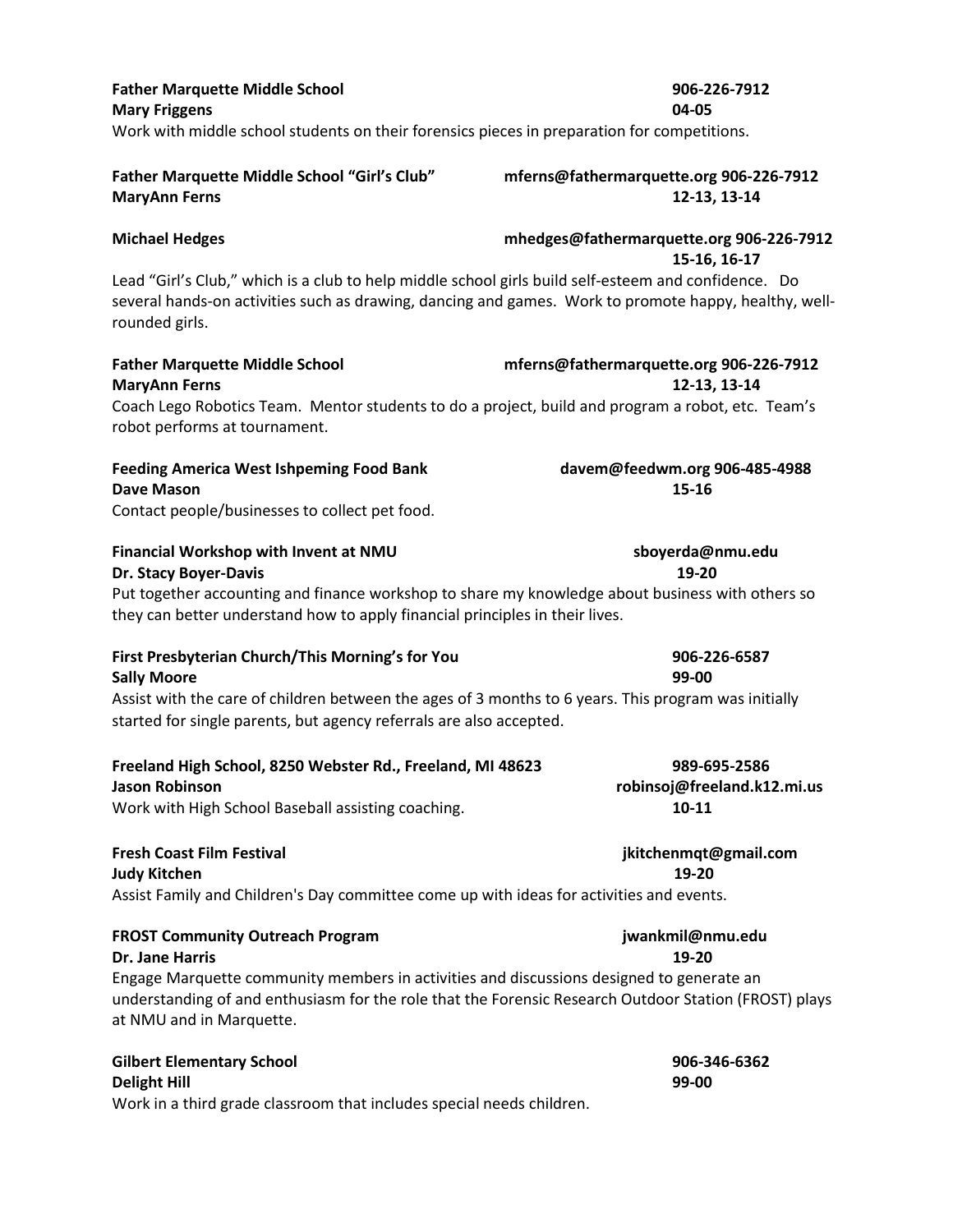### **Girls on the Run cindy.merkel@girlsontherun.org Cindy Merkel 18-19, 19-20**

Create an event for Marquette youth that promotes Girls on the Run and provides participants with the opportunity to have fun, be active and get acquainted with practices to help them be successful in the future.

| <b>Girl Scouts of the Northwestern Great Lakes</b><br><b>Jill Rady</b> |                          | 04-05, 06-07, 07-08, 09-10, 16-17<br>jrady@gsnwgl.org 906-390-0048 |
|------------------------------------------------------------------------|--------------------------|--------------------------------------------------------------------|
| <b>Brooke LaBelle</b>                                                  | daisytroop5008@yahoo.com | 09-10                                                              |
| <b>Kathy Olsen</b>                                                     | 228-6429                 | 99-00                                                              |
| <b>Shawn Olson (Negaunee)</b>                                          | 486-8175                 | 09-10                                                              |
| <b>Kathy Soltwisch</b>                                                 | 485-1041                 | 02-03                                                              |
| Mary Vertanen teathymelady@yahoo.com (Harvey)                          | 249-4358                 | $10 - 11$                                                          |
| <b>Emily Sprengelmeyer</b>                                             | 362-1628                 | $12 - 13$                                                          |
| <b>Alison Ladd</b>                                                     | asoethe@yahoo.com        | 19-20                                                              |
| Lori Doney                                                             | Idoney@gsnwgl.org        | 18-19, 19-20                                                       |
|                                                                        |                          |                                                                    |

Assistant Leader for a multi-age-level Girl Scout Troop, which consists of mostly Daisy, Brownies Girl Scouts (grades 1-3), but also a few Junior Girl Scouts (grades 4-5) and Senior Girl Scouts (high school). Many opportunities available. Also Teach the Daisy Girl Scout Troops the importance of being kind, caring, empowering, a team player, courageous, confident, etc.

| <b>Girls Youth Summer Basketball Camp</b>                                                     | madalinb@baycollege.edu-906-399-3767 |  |
|-----------------------------------------------------------------------------------------------|--------------------------------------|--|
| <b>Brent Madalinski</b>                                                                       | 15-16                                |  |
| Leader of Girls Youth Summer Basketball Camp. Make flyers, sign up for gym, grocery shopping, |                                      |  |
| organizing ridges for girls and plan out events to do in gym each day.                        |                                      |  |

# **GoBabyGo! UP escannel@maresa.org**

### **Emily Scannell 19-20**

Implement a program to serve youth and their families by developing items with the high school robotics team to improve sensory and motor skills.

| <b>Grass Lake High School</b>                         | joelcook@grasslakeschools.com 517-795-3361                                                          |  |
|-------------------------------------------------------|-----------------------------------------------------------------------------------------------------|--|
| <b>Joel Cook</b>                                      | 13-14                                                                                               |  |
|                                                       | Coach freshman basketball team. Assist with practices and multiple basketball team camps. Coach and |  |
| develop good rapport with athletes and other coaches. |                                                                                                     |  |

| Graveraet Intermediate School | 906-22 |
|-------------------------------|--------|
| Sue Allan                     | 06-07  |

Work with fourth grade class with in-class assignments, tutoring language arts and math and preparing progress reports.

| <b>Graveraet Middle School</b>                                                                     | 906-225-4302 |
|----------------------------------------------------------------------------------------------------|--------------|
| Iris Katers                                                                                        | 01-02        |
| Mentor students who are making I-movies, web pages, robots, Power Point presentations, and who are |              |
| working with Photo Shop, GIS, and Bryce photos.                                                    |              |

| <b>Graveraet Middle School</b>                            | 906-225-4302 |
|-----------------------------------------------------------|--------------|
| Toni Landick/Tim Lowe                                     | 94-95        |
| Recruit volunteers to help tutor and become peer mentors. |              |

# **Graveraet Intermediate School 906-225-4302**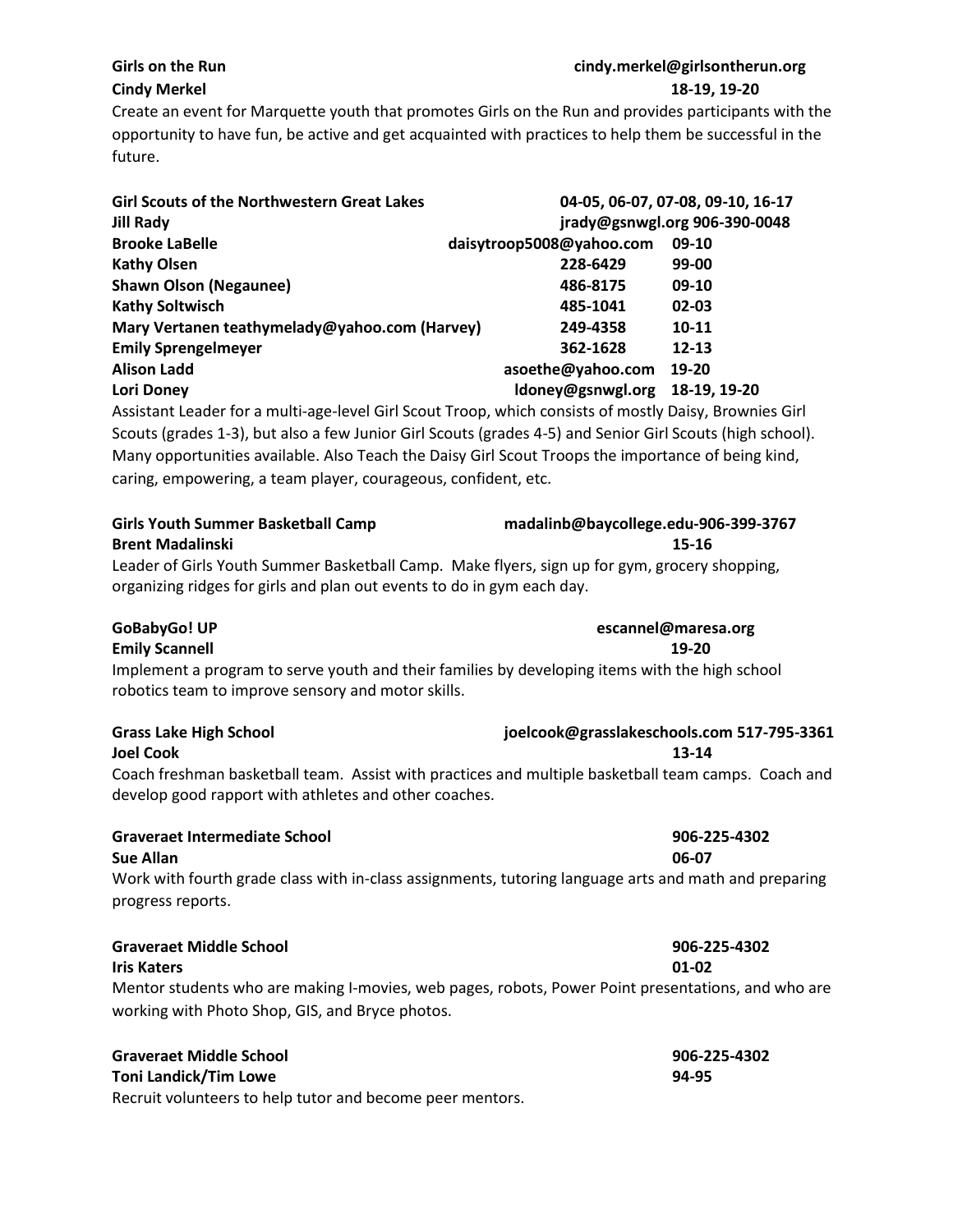| <b>Graveraet Middle School</b><br>Don Marana<br>Help students individually and teach them how to use e-mail and the internet on a Macintosh.                                                                                                                                                                                                                                                                                                                  | 906-225-4302<br>96-97, 97-98                            |
|---------------------------------------------------------------------------------------------------------------------------------------------------------------------------------------------------------------------------------------------------------------------------------------------------------------------------------------------------------------------------------------------------------------------------------------------------------------|---------------------------------------------------------|
| <b>Graveraet Middle School</b><br><b>Caroline Northey</b><br>Work with students who need extra help, are behind in their homework, or when they have questions.                                                                                                                                                                                                                                                                                               | 906-225-4302<br>00-01, 09-10                            |
| <b>Graveraet Middle School</b><br><b>Pat Wittler</b><br>Impart some pride in Michigan to the children in two of the fourth grade classes.                                                                                                                                                                                                                                                                                                                     | 906-225-4302<br>03-04                                   |
| <b>Graveraet Middle School</b><br><b>Lisa Coombs-Gerou</b><br>Work with administration, parents, and kids in a basketball program.                                                                                                                                                                                                                                                                                                                            | 906-225-4302<br>04-05                                   |
| <b>Graveraet Middle School-Earth Huggers</b><br><b>Toni Landick</b><br>Change the views of students at Graveraet Middle School concerning environmental issues and the<br>importance of reusing and recycling.                                                                                                                                                                                                                                                | 906-225-4302<br>93-94                                   |
| <b>Great Lakes Center for Youth Development</b><br>Victoria Leonhardt<br>Marketing and public relations for the Great Lakes Center for Youth Development.                                                                                                                                                                                                                                                                                                     | vleonhardt@glcyd.org 906-228-8919<br>14-15              |
| <b>Great Lakes Youth Recovery Center</b><br><b>Kasey Swanson</b><br><b>Paul Trdan</b><br>Work with youth with substance abuse problems. Plan outdoor-based recreation time with the kids such<br>as hiking to playing ultimate football. Get to know kids and be a positive role model.                                                                                                                                                                       | 906-228-9696<br>05-06<br>ptrdan@maresa.org 15-16, 16-17 |
| Greenpeace - Project Hot Seat<br><b>Sam Raskin</b><br>Raising environmental awareness. Attended Power Shift in Washington, D.C. A typical day involves<br>follow through work from whatever meetings were just held. For student meetings, this includes<br>planning for the next meeting, training people as necessary, and logistics. In the community it involves<br>making contacts, trading information on collaborative efforts and arranging meetings. | 202-319-2486<br>07-08                                   |
| <b>Grow and Lead Startup Program</b><br><b>Victoria Leonhardt</b><br>Work with Grow and Lead community and youth development to develop resources and a well-<br>developed program for assisting clients in starting their own corporation.                                                                                                                                                                                                                   | vleonhardt@glcyd.org<br>18-19                           |
| <b>Gwinn High School-Business Class</b><br><b>Karen Anderson</b><br>Teach personal finance/how to organize a checkbook and keep it balanced by reconciling bank<br>statements to juniors and seniors. Will also discuss credit cards and how important it is to have a good<br>credit rating as well as stocks, bonds, and money markets.                                                                                                                     | 906-346-9283<br>01-02                                   |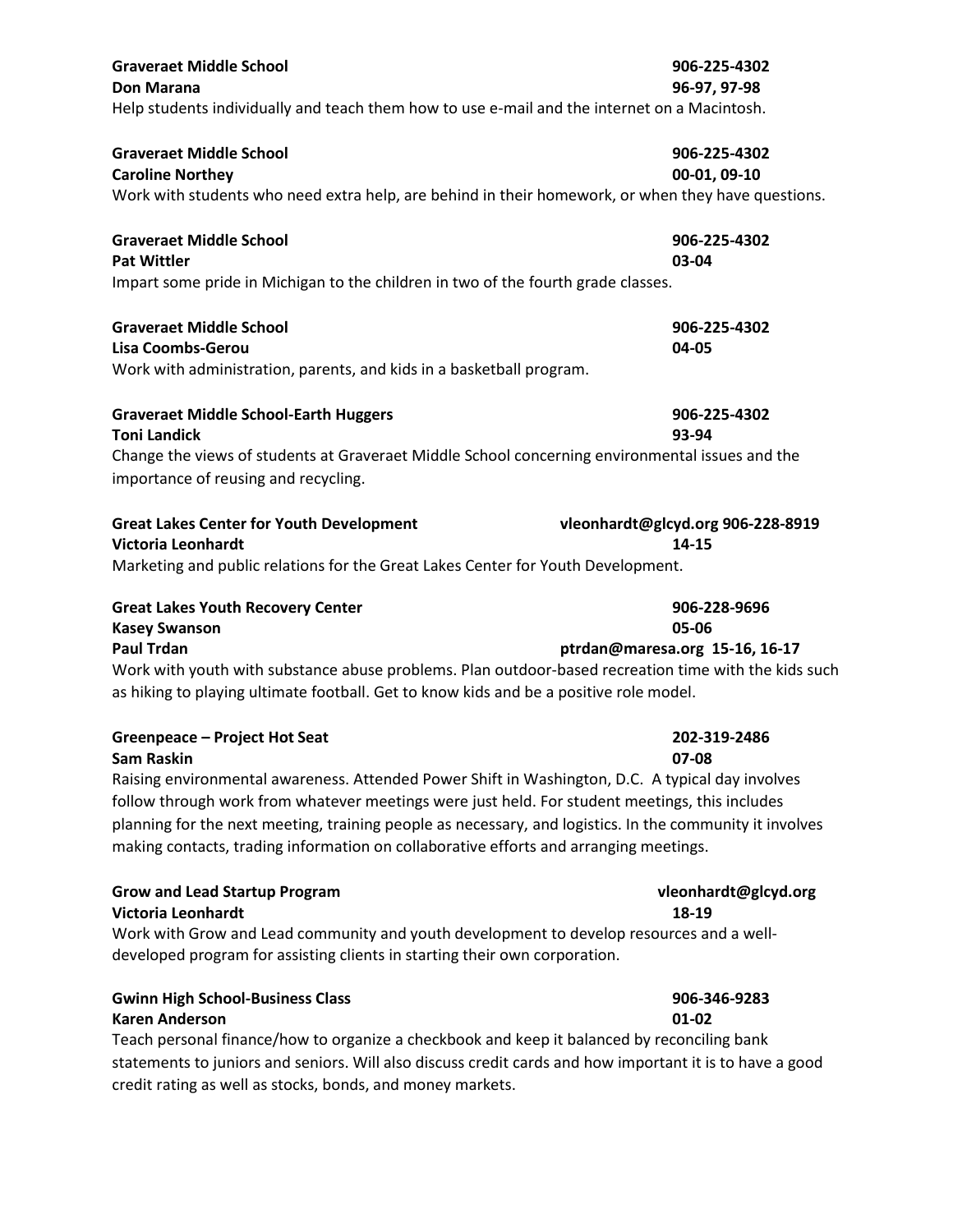| <b>Habitat for Humanity</b><br>Deanna Johnson                                                                                                                                                                                    | deanna@mqthabitat.org 906-228-3578<br>$15 - 16$ |
|----------------------------------------------------------------------------------------------------------------------------------------------------------------------------------------------------------------------------------|-------------------------------------------------|
| Work on solidifying communications with partner families in regards to family support. Assist/create<br>workshops the new families are required to attend.                                                                       |                                                 |
| <b>Habitat for Humanity</b><br><b>Robert Eslinger</b>                                                                                                                                                                            | 906-228-3578<br>98-99                           |
| Work primarily with fundraising (grant proposals and developing fundraising strategies). Act as a liaison<br>to other organizations such as youth groups, campus organizations, and other non-profit groups in the<br>community. |                                                 |
| <b>Harbor House</b>                                                                                                                                                                                                              | 906-226-6611                                    |
| <b>Cheryl Lorge</b>                                                                                                                                                                                                              | $01 - 02$                                       |
| <b>Gail Nelson</b>                                                                                                                                                                                                               | 05-06, 06-07<br>18-19                           |
| Emilee Wendorf/Alisha Young/Kim Kruhlik<br>Work with domestic violence shelter. Trained to answer the crisis phone and watch the children at the<br>home.                                                                        |                                                 |
| Hay Meadow Farm, Devon, UK                                                                                                                                                                                                       | mail@haymeadowfarm.uk                           |
| <b>Duncan Hamilton-Blythe</b><br>Help design a water filtration system and cleaning in the bed and breakfast. Water plants, eat breakfast<br>with the group, and work in the garden.                                             | $15 - 16$                                       |
| <b>Head Start</b>                                                                                                                                                                                                                | 906-228-6522                                    |
| <b>Barb Schmitt-McBride/Jane Paquette</b>                                                                                                                                                                                        | 99-00                                           |
| Organize activities such as orientation, parent-teacher conferences, plan and set up parent meetings<br>once a month, and assist with field trips. Sit in on visits to the students' homes.                                      |                                                 |
| Helen Newberry Joy Hospital/Diabetes Outreach Education Dept.                                                                                                                                                                    |                                                 |
| Lynn Kihm                                                                                                                                                                                                                        | 03-04                                           |
| Assist in educating and monitoring patients enrolled in the diabetes education program.                                                                                                                                          |                                                 |
| <b>Hiawathaland Council, Boy Scouts of America</b>                                                                                                                                                                               | 906-748-0764                                    |
| <b>Mike Alberts</b>                                                                                                                                                                                                              | $11 - 12$                                       |
| Run meetings and help plan and run events in Marquette County.                                                                                                                                                                   |                                                 |
| Hills and Dales General Hospital, Cass City, MI<br><b>Kathy Dropeski</b>                                                                                                                                                         | $12 - 13$                                       |
| Expanded bike safety program based on the ThinkFirst safety series to teach children about weapon                                                                                                                                |                                                 |
| safety, fitness, healthy eating, vehicle safety and possibly water safety.                                                                                                                                                       |                                                 |

**Home Schooling 906-475-5508 Blythe Pelham 95-96** Help the Home Education League of Parents in locating materials for home schooling; will also meet with groups of parents and youth.

### **Gwinn High School-Drama Club ddagenai@gwinn.k12.mi.us 906-346-9283 Dave Dagenais 14-15**

Work with drama club on their fall play and spring musical. Assist with rehearsals, blocking/working scenes, learning music, monologue, and stage management. Help with auditions and creating the cast.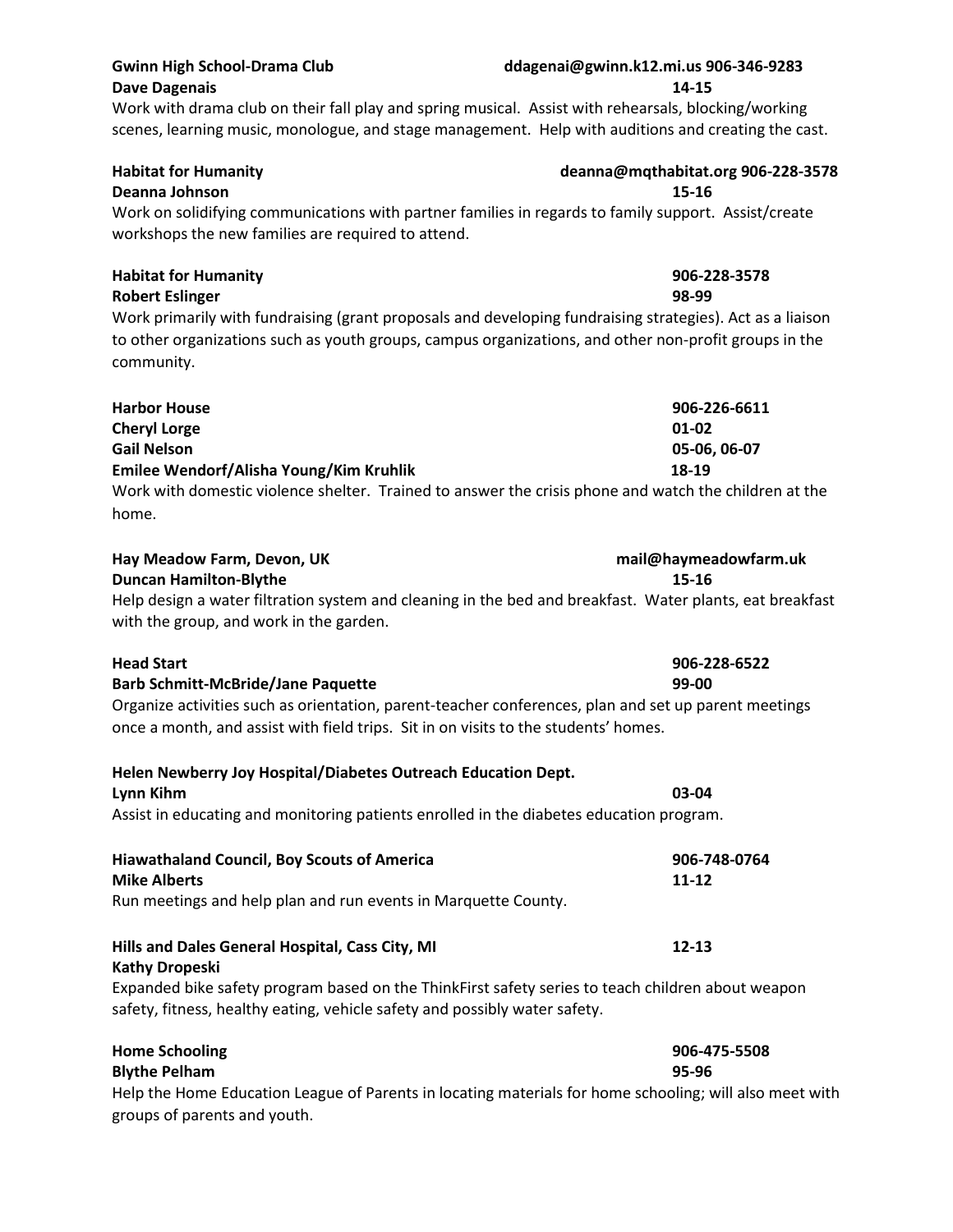### **Honey's Home for Homeless Hounds 02-03**

| Huancayo, Peru<br><b>Daniel Trisi</b>                                                                                                                                                                                                                                                                                                                | missions@fimrc.org 888-211-8575<br>14-15          |
|------------------------------------------------------------------------------------------------------------------------------------------------------------------------------------------------------------------------------------------------------------------------------------------------------------------------------------------------------|---------------------------------------------------|
| Volunteer with Foundation of International Medical Relief for Children. Implement health campaigns.                                                                                                                                                                                                                                                  |                                                   |
| <b>Immanuel Lutheran Church</b><br><b>Christine and Dave Echelbarger</b><br>Assist the financial and office secretaries (assembling the monthly newsletter, learning the accounting<br>aspect, etc.), as well as the church youth when they have events and lock-ins (games, movies, food).                                                          | 906-475-9161<br>02-03, 04-05                      |
| <b>Immerse Home School Program</b><br><b>Sarah Bixby</b><br><b>Maggie Barch</b>                                                                                                                                                                                                                                                                      | moibixby@gmail.com 906-250-2090<br>14-15<br>15-16 |
| Teacher aide at local homeschool enrichment program. Design curriculum, lesson plans and run events.<br>Attend social and academic-related events.                                                                                                                                                                                                   |                                                   |
| <b>InSHAPE Pathways Community Mental Health</b><br><b>Jessie Wright</b><br>Attending roup meetings, assist in preparing them, help with exercise sessions, nutritional education                                                                                                                                                                     | jwright@up-pathways.org<br>19-20                  |
| and group outings.                                                                                                                                                                                                                                                                                                                                   |                                                   |
| International Student Volunteering-Kiakoura, New Zealand jodie.denton@kaikoura.govt.nz<br><b>Jodie Denton</b><br>Help out with the community and learn about a whole new environment. Projects include planting<br>trees, building a pathway from town along the road to the beach, and setting up a recycling center for<br>the Kiakoura community. | 09-10                                             |
| <b>Ishpeming Senior Center</b><br><b>Elyse Bertucci</b><br>Planning day trips, dessert socials, trivia games and socials that the seniors could attend.                                                                                                                                                                                              | 906-485-5527<br>07-08                             |
| <b>Jacobetti Head Start</b><br><b>Meghan Hardy</b><br>Patti Connors                                                                                                                                                                                                                                                                                  | 906-227-2416<br>00-01<br>02-03                    |
| Help children with daily tasks and assist the head teacher and other staff with art, reading, educational<br>activities, and aid them with personal hygiene.                                                                                                                                                                                         |                                                   |
| <b>Kalamazoo Gospel Mission</b><br><b>Tim Keith</b>                                                                                                                                                                                                                                                                                                  | volunteer@kzoogospel.org 269-345-2947<br>15-16    |
| The Kalamazoo Gospel Mission serves homeless or abused men, women and children in the Kalamazoo<br>County area.                                                                                                                                                                                                                                      |                                                   |
| <b>Keep Your Butts Off the Beach</b><br><b>Dan Truckey</b>                                                                                                                                                                                                                                                                                           | dtruckey@nmu.edu<br>19-20                         |
| Create a public awareness campaign to raise awareness about the issues associated with littering<br>cigarette butts.                                                                                                                                                                                                                                 |                                                   |
| <b>Keep Your Mind in Mind</b><br><b>Julie Rochester</b>                                                                                                                                                                                                                                                                                              | jrochest@nmu.edu<br>18-19                         |

Work with JED Campus committee and Mental Health Committee to work on spreading awareness of mental illness.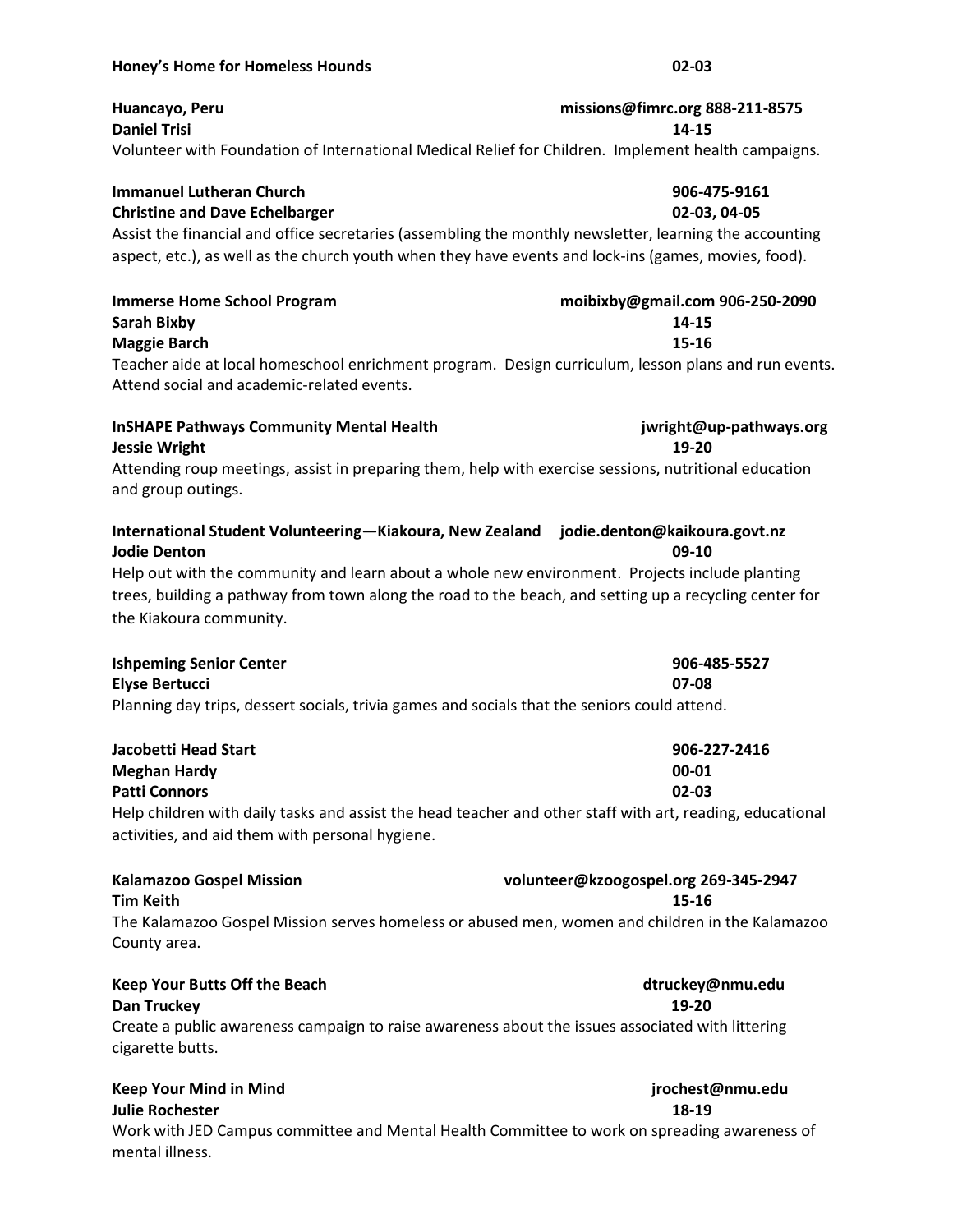| K.I. Sawyer Library<br><b>Karen Anderson</b>                                                                                                                                                                                                                                              | 01-02                                                   |
|-------------------------------------------------------------------------------------------------------------------------------------------------------------------------------------------------------------------------------------------------------------------------------------------|---------------------------------------------------------|
| Lake Louise Christian Community Camp and Retreat Center, Boyne Falls, MI<br><b>Thomas Crowe</b><br>Coordinating and leading weekly Christian summer camp activities.                                                                                                                      | $12 - 13$                                               |
| Lake Superior Christian Church<br><b>Eric Racine</b><br><b>Natalie Kizzire</b><br>Work with high schoolers.                                                                                                                                                                               | 906-249-1431<br>$01 - 02$<br>$12 - 13$                  |
| Lake Superior Community Partnership<br>Kellie Barry-Angeli<br>See how the Chamber of Commerce interacts with business and makes contacts in the Marquette<br>community.                                                                                                                   | 906-226-6591<br>00-01                                   |
| Lake Superior Life Care and Hospice<br>sduquette@lakesuperiorhospice.org, 906-225-7760<br><b>Susan Duquette</b><br>Make home visits to terminally ill people by providing respite care for the family and other caretakers as<br>well as help them deal with the loss of their loved one. | 99-00, 01-02, 18-19, 19-20                              |
| Lake Superior Village Youth and Family Center<br><b>Kendra Goedert</b><br>Prepare after school meals and snacks for the children, along with helping with homework, playing<br>games and planning activities.                                                                             | kgoedert@mqthc.org<br>18-19, 19-20                      |
| <b>Lake Superior Youth Theatre</b><br><b>Nikke Nason</b><br>Assist with a musical production, help with the audition process, casting, rehearsals, and backstage<br>during the show.                                                                                                      | nikkearts@gmail.com 906-362-6453<br>08-09, 11-12, 14-15 |
| <b>Lakeport State Park</b><br><b>Mark Sine</b>                                                                                                                                                                                                                                            | 810-327-6224<br>$11 - 12$                               |
| Lakeview Elementary School, Music Classes<br><b>Mary Ganfield</b><br>Working at elementary school each Friday with music classes to help with their productions and assist<br>teachers as needed.                                                                                         | 906-475-7803<br>06-07                                   |
| Lakeview Elementary School, School Post Office<br><b>Kathy Pompo</b><br>Work with the intra-school post office—supervise the supply clerk, help get the supplies organized to be<br>sold in the school's post office, and do other odd jobs.                                              | 906-475-7803<br>04-05                                   |
| Lakeview Elementary School, Speech and Language<br><b>Sarah Clement</b>                                                                                                                                                                                                                   | 906-475-7803<br>02-03, 08-09, 11-12                     |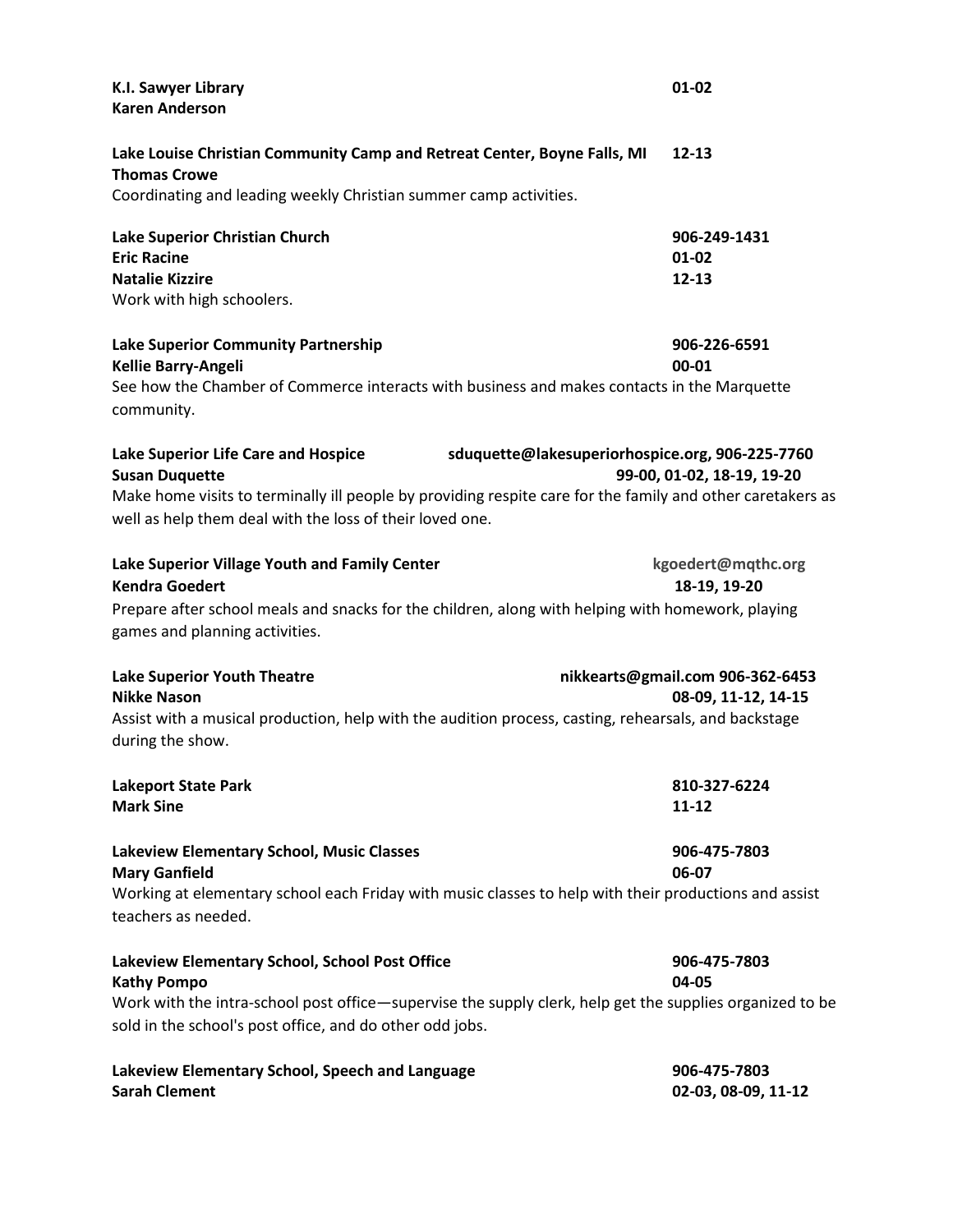| <b>Liberty Children's Art Program</b><br><b>Marilyn Mutch</b><br>Teach the kids to work with hand-building (ceramics). Make two floats for the Pioneer Day parade.                                                                                                                                                                                                                   | 906-475-5607<br>97-98, 98-99                              |
|--------------------------------------------------------------------------------------------------------------------------------------------------------------------------------------------------------------------------------------------------------------------------------------------------------------------------------------------------------------------------------------|-----------------------------------------------------------|
| <b>Literacy Green Bay</b><br><b>Betsy Hanson</b><br>Assist teacher in the classroom, creating lesson plans and help individuals gain competency in English as<br>a second language.                                                                                                                                                                                                  | bhanson@literacygreenbay.org 920-435-2474<br>17-18        |
| Little Brothers Friends of the Elderly<br><b>Carol Korpela</b><br>Build relationships with college students and the elderly and host events throughout the year.                                                                                                                                                                                                                     | ckorpela.hou@littlebrothers.org 906-482-6944<br>$17 - 18$ |
| <b>Lutheran Social Services</b><br><b>Beth Main-Davis</b><br>Teach survival skills (cooking, recreation, etc.) to 9 to 21 year olds who are thinking of running away, are<br>homeless, or are runaways.                                                                                                                                                                              | 906-225-5937<br>97-98                                     |
| <b>M. Tavernini and Associates</b><br><b>Mary Tavernini</b><br>Help plan the Snow Ball, a fundraiser for the homeless.                                                                                                                                                                                                                                                               | 906-226-6200<br>02-03                                     |
| <b>Mackinac Art Museum</b><br><b>Katie Mallory</b><br>Create and implement Mackinac Island-inspired artwork with kids and families.                                                                                                                                                                                                                                                  | malloryk@michigan.gov-906-847-3328<br>$16-17$             |
| Managua, Nicaragua<br><b>Elizabeth Smith</b><br><b>Alana Frick</b><br>Create programs and help with day-to-day activities.                                                                                                                                                                                                                                                           | 14-15<br>elfsmith@ccnn.org.ni<br>Alana.frick@gmail.com    |
| <b>March of Dimes</b><br><b>Sandra Lambert</b><br>Call and meet with school principals about having WonderWalks (miniature Walk Americas with grade<br>school children) in their school. Also help organize Jail-N-Bail and Walk Americas.                                                                                                                                           | 906-228-6942<br>99-00, 03-04                              |
| <b>MARESA (Marquette-Alger Regional Educational Service Agency)</b><br><b>Charlie Yeager/Kelly Johnson-Sager</b><br>Assist with the PE-NUT Program (Physical Education and Nutrition) to teach healthy lifestyles to young<br>children in schools outside of Marquette (Munising, KI Sawyer, Escanaba). Help prepare the healthy<br>snack and help with early-on playgroup for kids. | 15-16                                                     |
| <b>MARESA Career Prep</b><br><b>Kelly Swanson</b><br>Work with students who have a disability to help them with life skills and other projects they have.                                                                                                                                                                                                                            | 906-227-2337<br>01-02                                     |
| <b>MARESA Health Education Intern</b><br><b>Haley Mahr</b><br>Assist in planning nutrition lessons, grocery shopping, preparing for the lesson and traveling to local<br>elementary schools do discuss nutrition.                                                                                                                                                                    | hmahr@maresa.org<br>19-20                                 |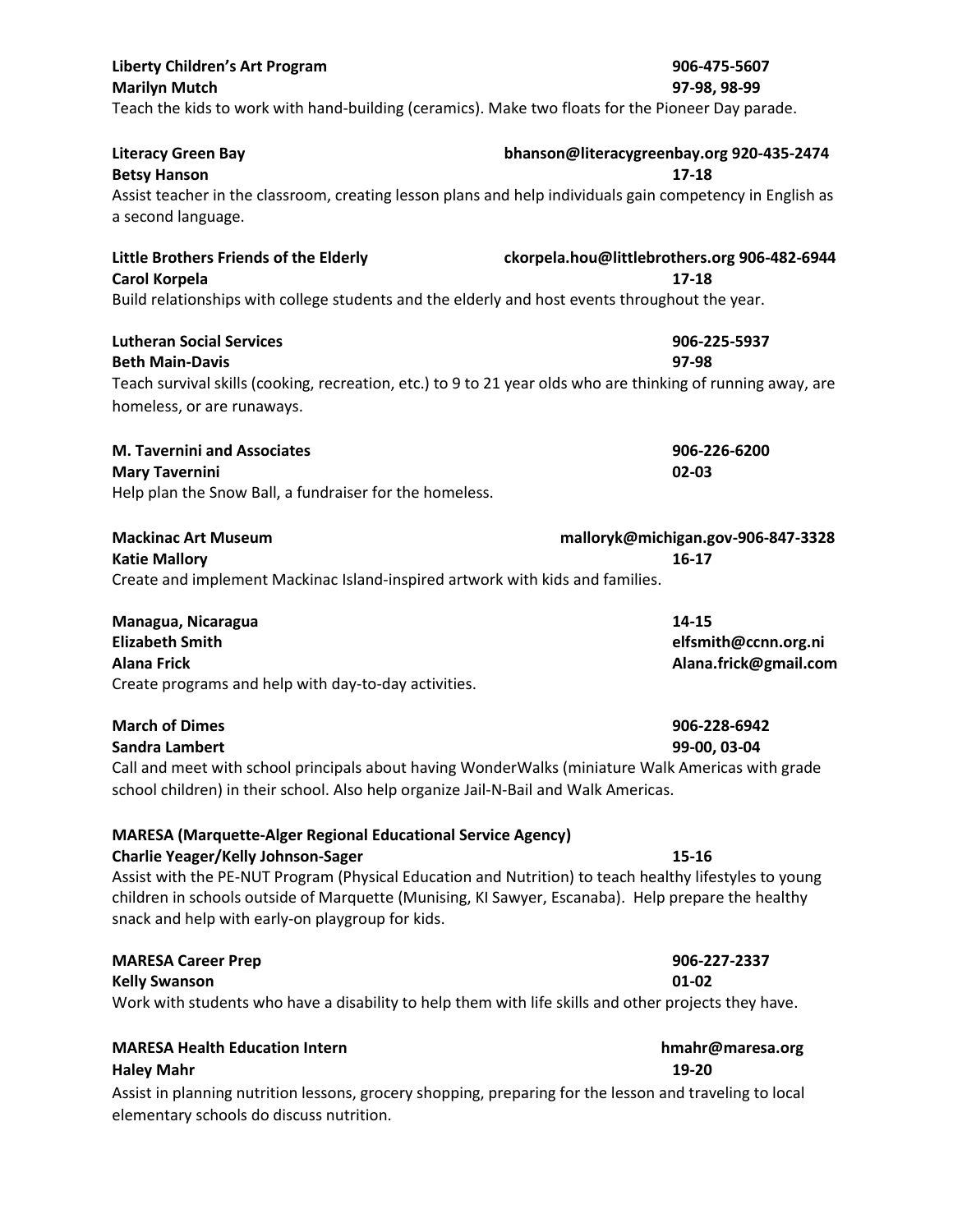| <b>Amanda Erspamer</b><br>Develop and implement an afterschool health, wellness and life skills program.                                                                                                                                                                                                                        |                                           |
|---------------------------------------------------------------------------------------------------------------------------------------------------------------------------------------------------------------------------------------------------------------------------------------------------------------------------------|-------------------------------------------|
| <b>Marquette Alternative High School Z-Club</b><br><b>Julie Giackino</b><br>Girls Club focused on teaching leadership skills and self-esteem to high school girls.                                                                                                                                                              | 906-361-5527<br>jagreengiackino@yahoo.com |
| <b>Marquette Area Public Schools</b><br><b>Darnell Bradley</b><br>Do presentations on diversity at FYI classes and local schools. Usually start by discussing diversity, watch<br>a movie and follow-up with an activity and question and answer session.                                                                       | 906-227-1554<br>05-06                     |
| <b>Marquette Area Public Schools</b><br><b>Sarah Jane Tomkins</b><br>Collect book donations and deliver to Sandy Knoll Elementary and Bothwell Middle Schools.                                                                                                                                                                  | $12 - 13$                                 |
| <b>Marquette Artist Collective</b><br>Sabrina Langdon<br>Connect artist community with people interested in art.                                                                                                                                                                                                                | sabrinaleighstudios@gmail.com<br>19-20    |
| <b>Marquette Boy's JV Basketball Team</b><br><b>Joseph Havican</b><br>Assist in teaching and training young men on the fundamentals of basketball. Assist on coaching<br>schemes, drills, ideas and other roles during practices and games. Encourage discipline, hard work and<br>importance of a team and push them each day. | havgo@charter.net 906-361-9935<br>15-16   |
| <b>Marquette Center for Dance</b><br><b>Lynne Bolitho</b><br>Teach a dance class and help with other dance classes as needed.                                                                                                                                                                                                   | 906-228-5890<br>00-01, 11-12              |
| <b>Marquette Community Arts Center</b><br><b>Reatha Tweedie</b><br>Arrange art and theatre workshops for the youth of Marquette.                                                                                                                                                                                                | 906-228-0472<br>00-01                     |
| <b>Marquette Community Foundation</b><br>Jani Blake<br>Work with the Marquette Youth Advisory Council (YAC)—middle and high school students—to plan<br>meaningful activities and experiences.                                                                                                                                   | 906-226-7666<br>99-00, 01-02, 02-03       |
| <b>Marquette Community Foundation</b><br><b>Gail Anthony</b><br>Create an effective method of evaluation for the grants that are given out. Research and write<br>information and stories behind each of the Community Foundation of Marquette County funds.                                                                    | ceo@cfofmc.org 906-226-7666<br>$17 - 18$  |
| <b>Marquette Community Foundation-United Way</b>                                                                                                                                                                                                                                                                                | 906-226-7666/906-226-8171<br>99-00        |

**Marquette Alternative High School 12-13**

Implement the Youth Connection project which involves presentations about philanthropy in K-12 classrooms throughout Marquette County. The goal of this internship is to nurture and perpetuate a civil society by educating children about the non-profit sector and volunteerism and to encourage their commitment as private citizens to act for the common good.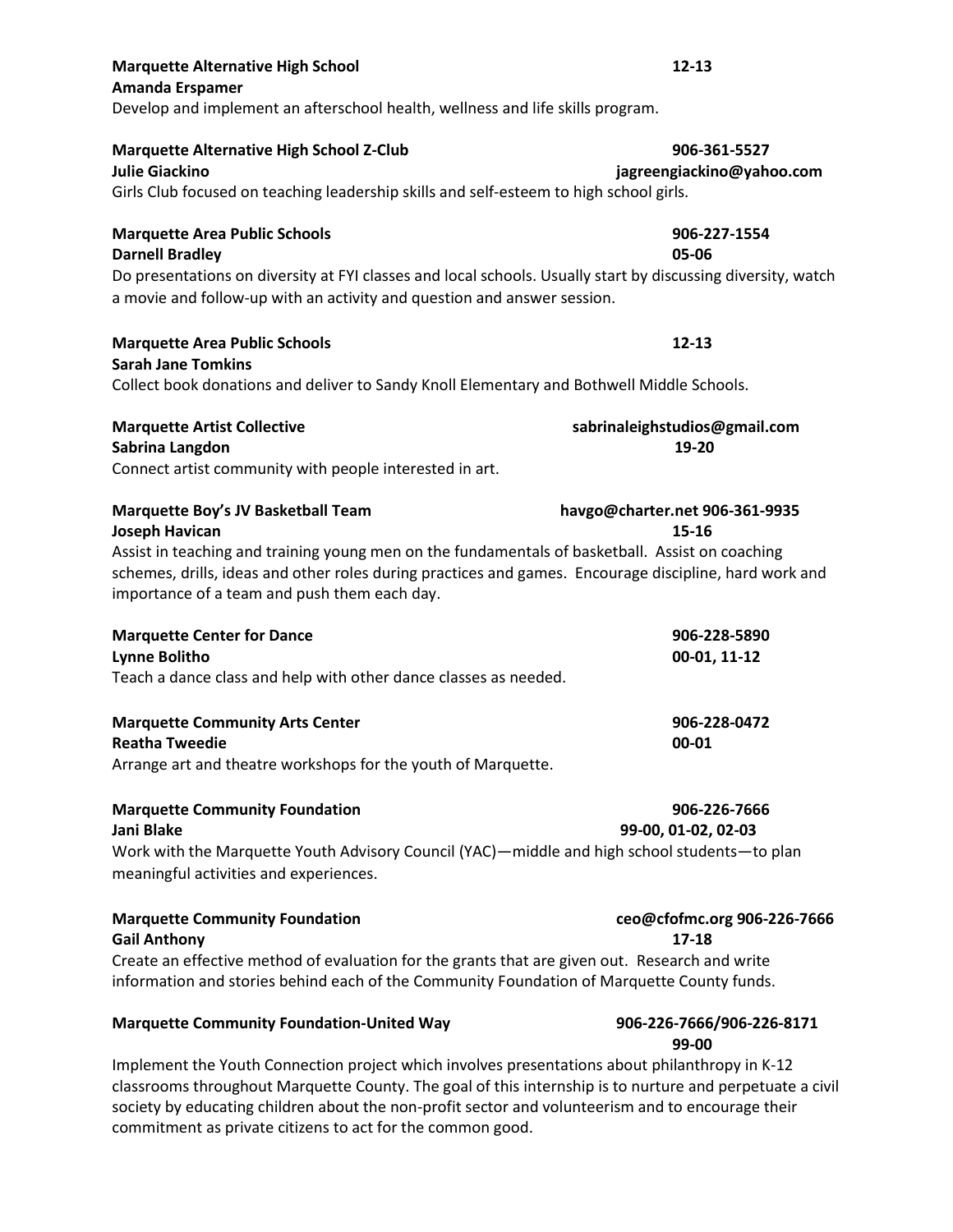| <b>Marquette Country Convention and Visitors Bureau</b>                                                                | 906-228-3771                      |
|------------------------------------------------------------------------------------------------------------------------|-----------------------------------|
| Promote tourism and recreation to people of all ages in the Marquette County area. 96-97                               |                                   |
| <b>Marquette County 4-H Challenge Seekers</b>                                                                          | 906-227-9622/906-250-6367         |
| <b>Kim Frost/Kathy Wright</b>                                                                                          | $11 - 12$                         |
| Volunteer as a co-leader for the 4-H Challenge Seekers, a children's club that takes on outdoor                        |                                   |
| adventures with some environmental education and wilderness survival.                                                  |                                   |
| <b>Marquette County Conservation District</b>                                                                          | $12 - 13$                         |
| <b>Renee Leow</b><br>Assist with district-wide public outreach events and native plant education.                      |                                   |
|                                                                                                                        |                                   |
| <b>Marquette County Democratic Party</b>                                                                               | 906-226-3160                      |
|                                                                                                                        | 02-03                             |
| <b>Marquette County Health Department</b>                                                                              | 906-475-9312                      |
| <b>Rebecca Maino</b>                                                                                                   | 97-98, 02-03                      |
| Educate youth and families in Marquette County about dental hygiene and health-related topics.                         |                                   |
| <b>Marquette County Health Department</b>                                                                              | 906-475-5765                      |
| <b>Jill Ormson</b>                                                                                                     | 00-01                             |
| Develop a meaningful relationship with a teenage mother and support her through her pregnancy and<br>early motherhood. |                                   |
| <b>Marquette County Health Department</b>                                                                              | 906-475-7848 ext. 224             |
| <b>George Sedlacek</b>                                                                                                 | 03-04                             |
| Make one display each month on health-related topics such as heart health, nutrition, tobacco use,                     |                                   |
| substance abuse, breast cancer, mental illness, physical fitness, and other such topics.                               |                                   |
| <b>Marquette County Health Department</b>                                                                              | kara.graci@gmail.com 906-475-5765 |
| Kara Graci (Lake Superior Shore Run)                                                                                   | $10 - 11$                         |
| <b>Marquette County Historical Society and Museum</b>                                                                  | 906-226-3571                      |
| <b>Frances Porter</b>                                                                                                  | 00-01                             |
| Teach people how to preserve family photographs, plan a holiday open house for the members of the                      |                                   |
| Historical Society, and research how to write a grant.                                                                 |                                   |
| <b>Marquette County Humane Society</b>                                                                                 | 906-475-6661                      |
| Responsibilities include cleaning cat cages and socializing cats.                                                      | 00-01, 01-02, 05-06               |
| Develop promotional ideas for shelter. Develop PowerPoint presentations and participate in                             |                                   |
| fundraisers. Create pamphlets for varying ages on the exotic animals at the Humane Society. Get to                     |                                   |
| know the personalities of the exotic animals and be able to tell visitors about them during tours.                     |                                   |
| Develop a Pet Loss Grief Program.                                                                                      |                                   |
| <b>Marquette County Juvenile Court</b>                                                                                 | 906-225-8286                      |
| <b>Kit Ennis</b>                                                                                                       | 05-06                             |
| Learn basic rules about the Juvenile Justice Department to assist in evaluating jobs and projects, work                |                                   |
| with probation staff and one-on-one with youth. Plan Minor in Possession meetings. Learn about the                     |                                   |

Marquette County Youth Home and work with youth in the program.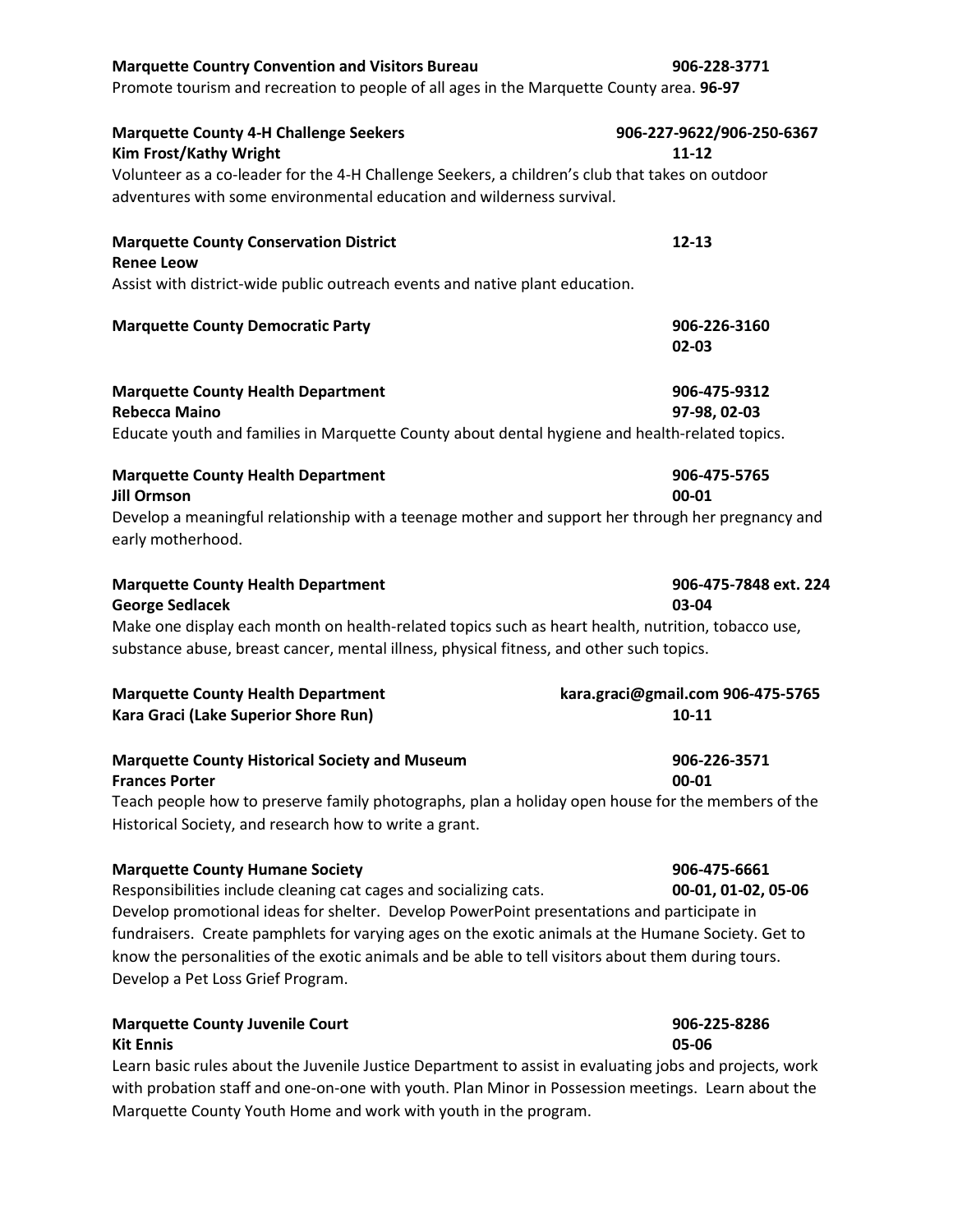| <b>Marquette County Volunteer Center</b>                                                                   | 906-228-9111                      |
|------------------------------------------------------------------------------------------------------------|-----------------------------------|
| Write a grant to submit to the Kellogg Foundation, get volunteers to donate                                | 99-00                             |
| their time, and do some presentations.                                                                     |                                   |
| <b>Marquette County Youth Empowerment Services/Success Partners</b>                                        | 906-226-7946                      |
| Norma Semashko                                                                                             | 00-01                             |
| Mentor a youth between the ages of 8 and 17 from the local area and provide positive and fun               |                                   |
| experiences.                                                                                               |                                   |
| <b>Marquette Electricians Hockey</b>                                                                       | $12 - 13$                         |
| <b>Mark Nebel</b>                                                                                          |                                   |
| Assistant hockey coach for U-18 and Marquette Electricians Hockey teams.                                   |                                   |
| <b>Marquette Figure Skating Club</b>                                                                       | chrisa@chartermi.net              |
| <b>Chris Gauthier</b>                                                                                      | 15-16                             |
| Coach beginner skaters in the basic skills and learn to skate program and coach older skaters in the club. |                                   |
| Help with skating competition and the ice show.                                                            |                                   |
| <b>Marquette Food Co-op</b>                                                                                | 906-225-0671                      |
| <b>Sarah Monte</b>                                                                                         | smonte@marquettefood.coop 16-17   |
| Natasha Gill                                                                                               | 05-06, 07-08                      |
| The Co-op is a natural and organic grocery providing education and a sense of community for its owners     |                                   |
| and the general public. Help with cooking class and developing lessons about healthy eating for kids and   |                                   |
| the community on how to make healthy choices concerning food.                                              |                                   |
| <b>Marquette General Hospital (MGH)</b>                                                                    | 906-225-3280                      |
| <b>Karol Pokley</b>                                                                                        | 05-06, 06-07, 07-08, 08-09, 09-10 |
| <b>Leon Jarvis</b>                                                                                         | 13-14                             |
| Volunteer on various units throughout the hospital.                                                        |                                   |

| Marquette General Hospital - Sibshops                                                                | 906-225-3420 |
|------------------------------------------------------------------------------------------------------|--------------|
| Sarah Harnett                                                                                        | 11-12. 12-13 |
| Cindy Ampe                                                                                           | 93-94. 95-96 |
| Dlan and bost Sibshons for the siblings of children with chronic illnesses or special needs. Do mail |              |

Plan and host Sibshops for the siblings of children with chronic illnesses or special needs. Do mailings, contact advertisers, and prepare puppet shows. Design educational/safety boards and windows, assemble pamphlets/learning materials, assist with and plan for classes.

| Marquette General Hospital-U. P. Health Education Center (UPHEC) | 906-228-7970 |
|------------------------------------------------------------------|--------------|
| Jody Lindberg                                                    | 02-03.09-10  |
| <b>Karol Pokley</b>                                              | 02-03.09-10  |

# **Marquette General Hospital - Women's and Children's Center 906-225-3081 Candy Weber 94-95, 95-96, 96-97, 02-03**

Lead children's hospital tours, do Kids on the Block Puppet Shows, help with pregnancy fairs, develop a theme and implement it at Kaleidoscope, and organize the KID CARE ID Clinic at the Westwood Mall.

### **Marquette Gospel Tabernacle 906-226-9727 Pastor Jon Tuttle 06-07**

Do odd jobs and run sound system for Sunday services. Church has opportunity for students to develop their skills in computer networking, web design, administration and marketing, and building oversight. Site will benefit students wanting to develop practical skills while experiencing church dynamics.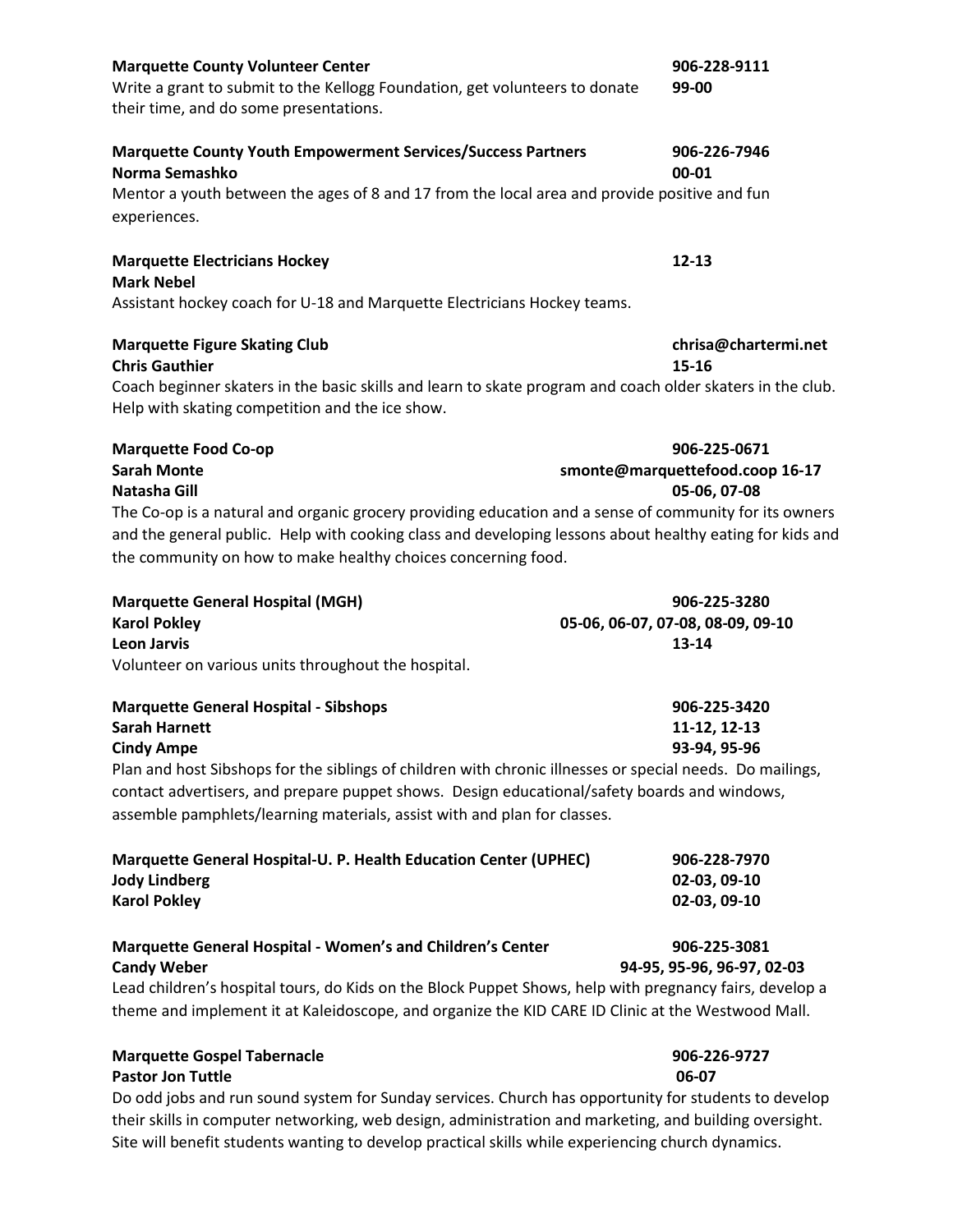### **Marquette Growth mqtgrowth@gmail.com 248-410-4585 Miriah Redmond 15-16**

Marquette Growth is a local and non-profit gardening initiative. This organization has implemented and maintained gardens around Marquette. This CSI consists of learning basic gardening skills, being on the maintenance rotation schedule and shadowing director to get familiar and comfortable with the work the program does.

| <b>Marquette Junior Hockey</b>                                 | wcatgoal@mqthockey.org 906-228-9193                                                                 |
|----------------------------------------------------------------|-----------------------------------------------------------------------------------------------------|
| <b>Greg Swajanen</b>                                           | 11-12                                                                                               |
| <b>Jeff Nemacheck</b>                                          | 13-14                                                                                               |
| <b>Doug Garrow</b>                                             | 13-14                                                                                               |
| <b>Tim McIntosh</b>                                            | 97-98, 99-00, 01-02, 05-06, 06-07, 14-15, 18-19                                                     |
|                                                                | Assistant Coach for ice hockey team. Organize and run drills during practice, help run bench during |
| games. Assist kids with individual and team skill development. |                                                                                                     |

| <b>Marquette Junior Wildcat Basketball</b>                                                                                        | cabenson@nmu.edu |
|-----------------------------------------------------------------------------------------------------------------------------------|------------------|
| <b>Carly Harrington</b>                                                                                                           | 19-20            |
| Teach children the fundamentals of basketball and develop their skills to help prepare them for the next<br>level of competition. |                  |

| <b>Marquette Monthly</b>                                                                                  | 906-226-6500 |
|-----------------------------------------------------------------------------------------------------------|--------------|
| Kristy Basolo                                                                                             | 05-06        |
| We are a monthly magazine that focuses on the promotion of the community, especially catering to          |              |
| non-profit organizations and other social organizations that better society. Offers experience in a real- |              |
| world publication.                                                                                        |              |

| <b>Marquette Regional History Center</b> | jo@marquettehistory.org 906-906-228-3571                                                          |
|------------------------------------------|---------------------------------------------------------------------------------------------------|
| Jo Wittler                               | 11-12.16-17                                                                                       |
| for their personal research.             | Catalog photograph donations and assist in community outreach events. Help patrons access records |
| <b>Marquette Senior Center</b>           | 906-228-0456                                                                                      |

| <b>IVIdIQUELLE SEIIIOI CEIILEI</b>                           | 200-220-0431 |
|--------------------------------------------------------------|--------------|
| Jane Palmer                                                  | 11-12        |
| Participate in a fitness group and tell stories with people. |              |

| <b>Marquette Senior High School</b>                                                                                                                                      | braikko@mapsnet.org 906-250-3879 |
|--------------------------------------------------------------------------------------------------------------------------------------------------------------------------|----------------------------------|
| <b>Blythe Raikko</b>                                                                                                                                                     | 15-16                            |
| Assist teacher in American History Class. Help lead projects and facilitate class discussions. Grade<br>papers and meet one-on-one with students to discuss assignments. |                                  |
| <b>Marquette Senior High School</b>                                                                                                                                      | 906-225-4250                     |

**Greg Seppanen** 93-94 Help at-risk students raise their self-esteem, confidence level, and morale through different programs and activities.

| <b>Marquette Senior High School</b> | 906-225-5338 |
|-------------------------------------|--------------|
| Mike Cook                           | 04-05        |
| Help in the classroom.              |              |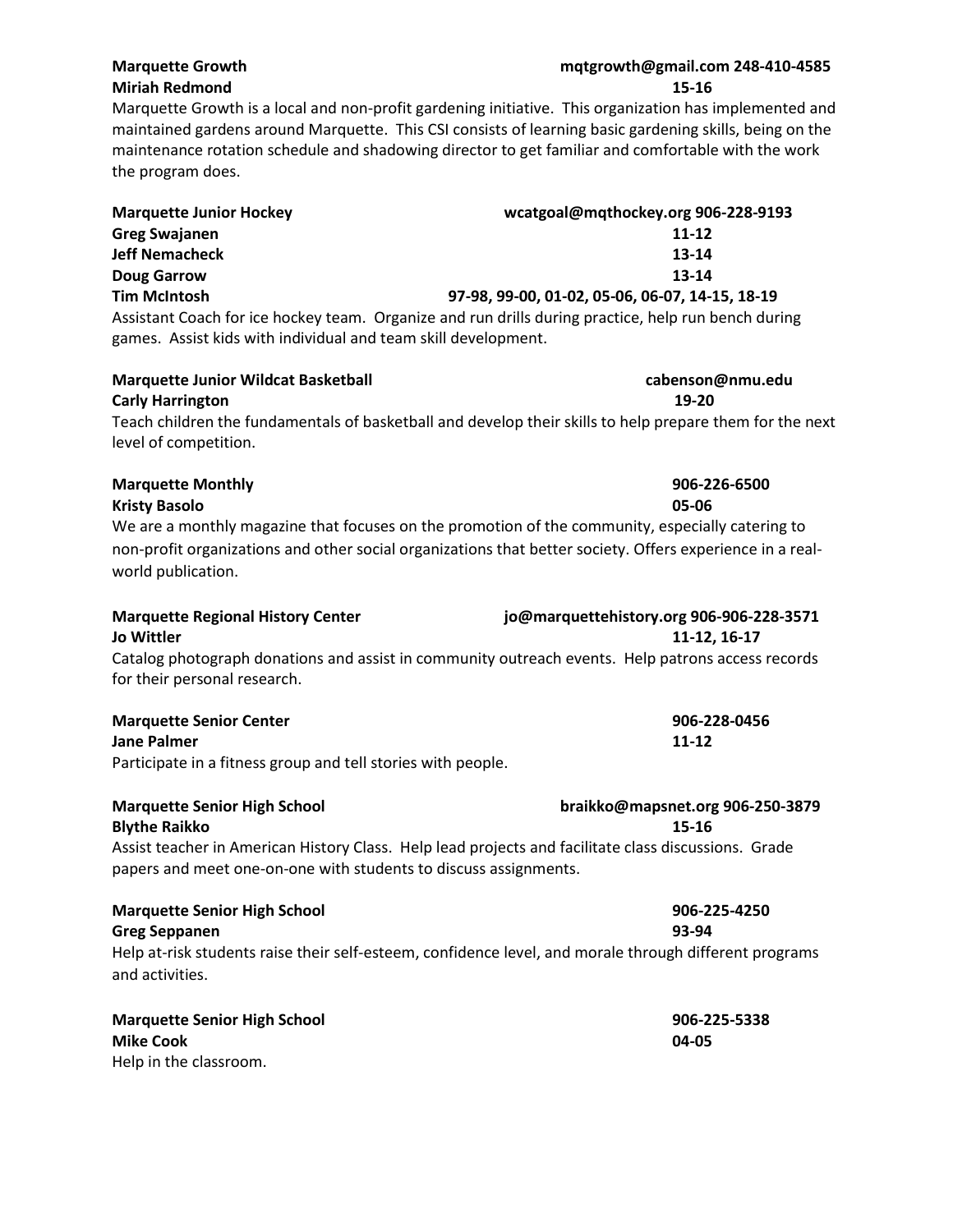| <b>Marquette Senior High School-Athletic Programs</b><br><b>Scott Koski</b><br><b>Jamie Tuma</b>                                                                                                                                                                                                           | 906-225-4220<br>01-02, 02-03<br>$10 - 11$                      |
|------------------------------------------------------------------------------------------------------------------------------------------------------------------------------------------------------------------------------------------------------------------------------------------------------------|----------------------------------------------------------------|
| Get athlete GPA program published in the newspaper; introduce high school teams to college teams; get<br>student involved in local community.                                                                                                                                                              |                                                                |
| <b>Marquette Senior High School-Band</b><br><b>Matt Ludwig</b><br>Work with students on how to march correctly and execute the marching drill. Will also learn how to<br>conduct the band and run a rehearsal.                                                                                             | 906-225-5382<br>03-04                                          |
| <b>Marquette Senior High School-Cheerleading</b><br>Jamie Tuma                                                                                                                                                                                                                                             | jtuma@maps.net.org 906-225-5353<br>09-10                       |
| <b>Marquette Senior High School-Cross Country Team</b><br><b>Michael Leanes</b><br><b>Kyle Detmers</b>                                                                                                                                                                                                     | 906-475-9145<br>08-09<br>detmersk@yahoo.com 906-235-0525 17-18 |
| Volunteer assistant coach.                                                                                                                                                                                                                                                                                 |                                                                |
| Marquette Senior High School-Drama Club<br><b>Jeff Spencer</b><br>Stage manager for the high school's fall musical.                                                                                                                                                                                        | ahtiton@aol.com 906-458-2051<br>09-10                          |
| Marquette Senior High School-Exchange Student Group<br><b>Sally Closser</b><br>Plan weekly meetings for Marquette Senior High School exchange students to adjust to the American<br>culture and their host families as well as deal with homesickness. You will also plan occasional<br>educational trips. | 906-225-5365<br>93-94, 96-97, 97-98                            |
| <b>Marquette Senior High School-French</b><br><b>Dirk Ahlers</b>                                                                                                                                                                                                                                           | 906-225-5353<br>00-01                                          |
| Assist the teacher in the classroom as well as possibly teach a few lessons. Hope to create a German<br>Club with both high school and college students.                                                                                                                                                   |                                                                |
| <b>Marquette Senior High School-Functional Skills Room</b><br><b>Dan Bonsall</b><br><b>Sheryl Rossi</b><br>Work with students who are physically and cognitively impaired with their daily lessons.                                                                                                        | 906-225-5431<br>05-06<br>06-07                                 |
| <b>Marquette Senior High School-Girl's Varsity Basketball</b><br><b>Ben Smith</b><br>Volunteer assistant coach.                                                                                                                                                                                            | besmith@mapsnet.org 906-869-9400<br>17-18, 19-20               |
| <b>Marquette Senior High School-Girl's Varsity Track</b><br>nmessano@mapsnet.org 906-362-4329<br><b>Natalie Messano</b><br>Volunteer assistant coach.                                                                                                                                                      | $17 - 18$                                                      |
| Marquette Senior High School-J.V. Football Team<br><b>Chris Soha</b><br>Work with players, coaching offensive and defensive line and special teams. Attend games and assist at<br>varsity games.                                                                                                           | 906-225-4466<br>07-08                                          |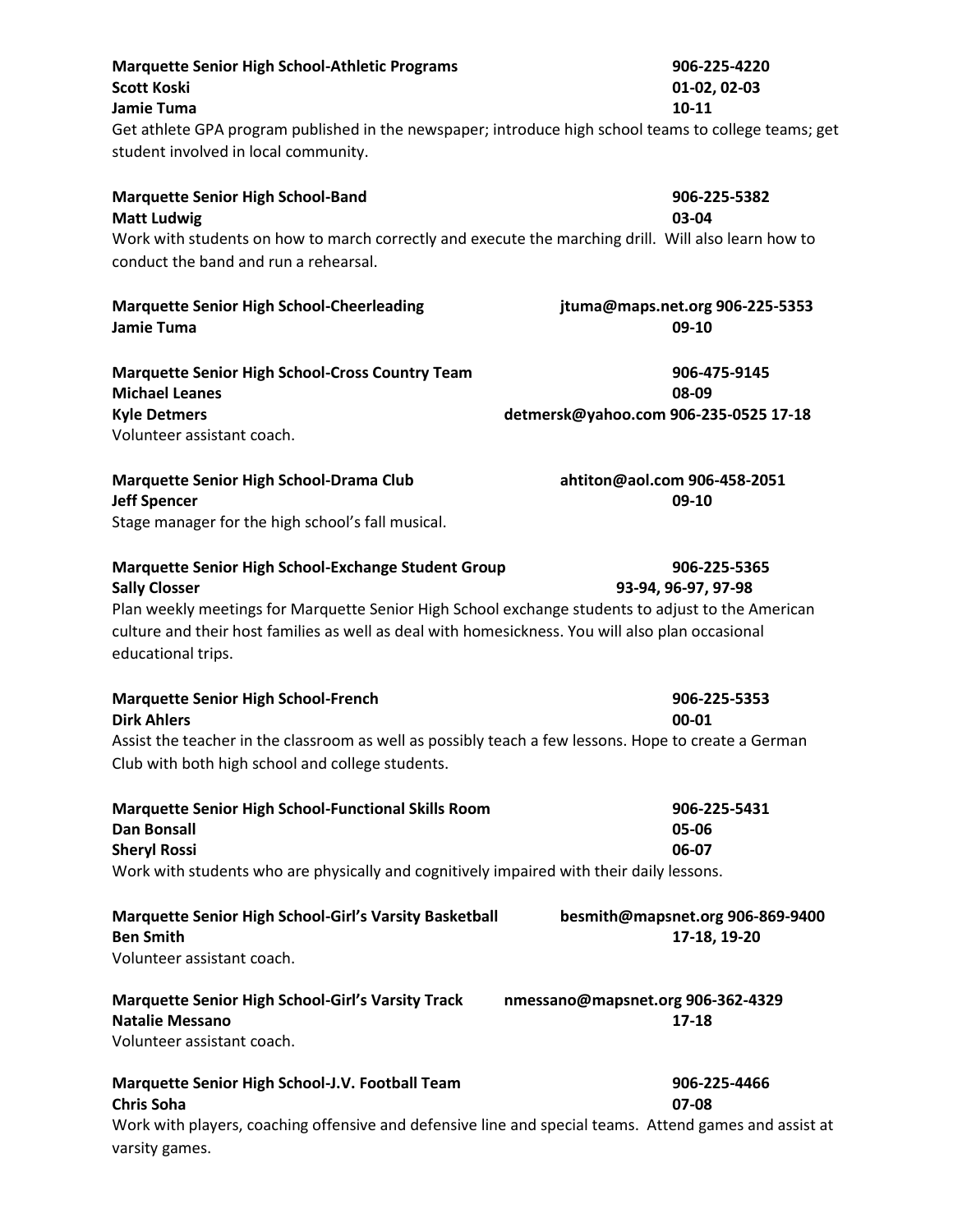| <b>Marquette Senior High School-Learning Resource Center</b><br><b>Christine Swadley</b><br>Work with a few students labeled "at risk" for graduating and attending college. You will do some short<br>presentations to classes in the Learning Resource Center with topics ranging from self-image to<br>communication.                         |                                                                                | 906-225-5396<br>00-01, 01-02                    |
|--------------------------------------------------------------------------------------------------------------------------------------------------------------------------------------------------------------------------------------------------------------------------------------------------------------------------------------------------|--------------------------------------------------------------------------------|-------------------------------------------------|
| <b>Marquette Senior High School-Parenting Center</b><br><b>Patti Francis</b>                                                                                                                                                                                                                                                                     |                                                                                | 906-225-4247<br>93-94, 94-95                    |
| Try to persuade at least three girls to apply to a vocational school or college by helping them apply for<br>financial aid. Get more parents to take advantage of the Center.                                                                                                                                                                    |                                                                                |                                                 |
| <b>Marquette Senior High School-Small-Engine Class</b><br><b>Donald Johnson</b>                                                                                                                                                                                                                                                                  |                                                                                | 906-225-5338<br>03-04                           |
| Answer questions and assist students with projects in the small-engine class.                                                                                                                                                                                                                                                                    |                                                                                |                                                 |
| <b>Marquette Senior High School-Spanish Class</b><br><b>Patrick Reilly</b>                                                                                                                                                                                                                                                                       |                                                                                | 906-225-5420<br>08-09                           |
| <b>Marquette Senior High School- Varsity Soccer</b><br><b>Anna Bauers</b>                                                                                                                                                                                                                                                                        |                                                                                | abauers@nsacd.com<br>19-20                      |
| Assistant coach varsity women's team and JV women's soccer at Marquette High School.                                                                                                                                                                                                                                                             |                                                                                |                                                 |
| <b>Marquette Senior High School-Varsity Softball Team</b><br><b>Rick Schwemin</b>                                                                                                                                                                                                                                                                |                                                                                | 906-360-1747<br>08-09                           |
| <b>Marquette Senior High School-Volleyball</b><br><b>Mike Morgan</b>                                                                                                                                                                                                                                                                             |                                                                                | mmorgan@fnbimk.com 906-458-3528<br>17-18, 18-19 |
| Help instruct the MSHS volleyball teams.                                                                                                                                                                                                                                                                                                         |                                                                                |                                                 |
| <b>Marquette Senior High School-Watercats</b><br><b>Shawn Robinson</b><br>Help the kids that participate become better swimmers.                                                                                                                                                                                                                 |                                                                                | 906-225-5359<br>03-04                           |
| <b>Marquette Senior High School-Z-Club</b><br>Kara Applekamp<br><b>Kim Ketola</b><br>Z Club, a branch of the Zonta organization, is a high school girls club that encourages girls to be involved<br>in their community. The goal is to teach girls the importance of community service and help develop<br>good relationships with other women. | kara@karaapplekamp.com 906-869-3165<br>kketola@thelandmarkinn.com 906-315-8146 | 14-15, 15-16, 16-17                             |
| <b>Marquette Student Volunteer Dog Walking Program</b><br><b>Laura Klar-Pless</b>                                                                                                                                                                                                                                                                |                                                                                | $12 - 13$                                       |
| Pairing NMU students with community members to walk their pets.                                                                                                                                                                                                                                                                                  |                                                                                |                                                 |
| <b>Marquette Women's Center-Harbor House</b><br><b>Phyllis Loonsfoot</b>                                                                                                                                                                                                                                                                         | ploonsfoot@miuplink.com 906-225-1346                                           | $10 - 11$                                       |
| Marquette-Alger Youth Foundation/Youth Action Plan (YAP)<br><b>Judy Watson Olson</b><br>Promote the YAP program by creating a website, develop a poster and calendar, and work with the<br>press to market YAP.                                                                                                                                  |                                                                                | 906-228-8919<br>00-01                           |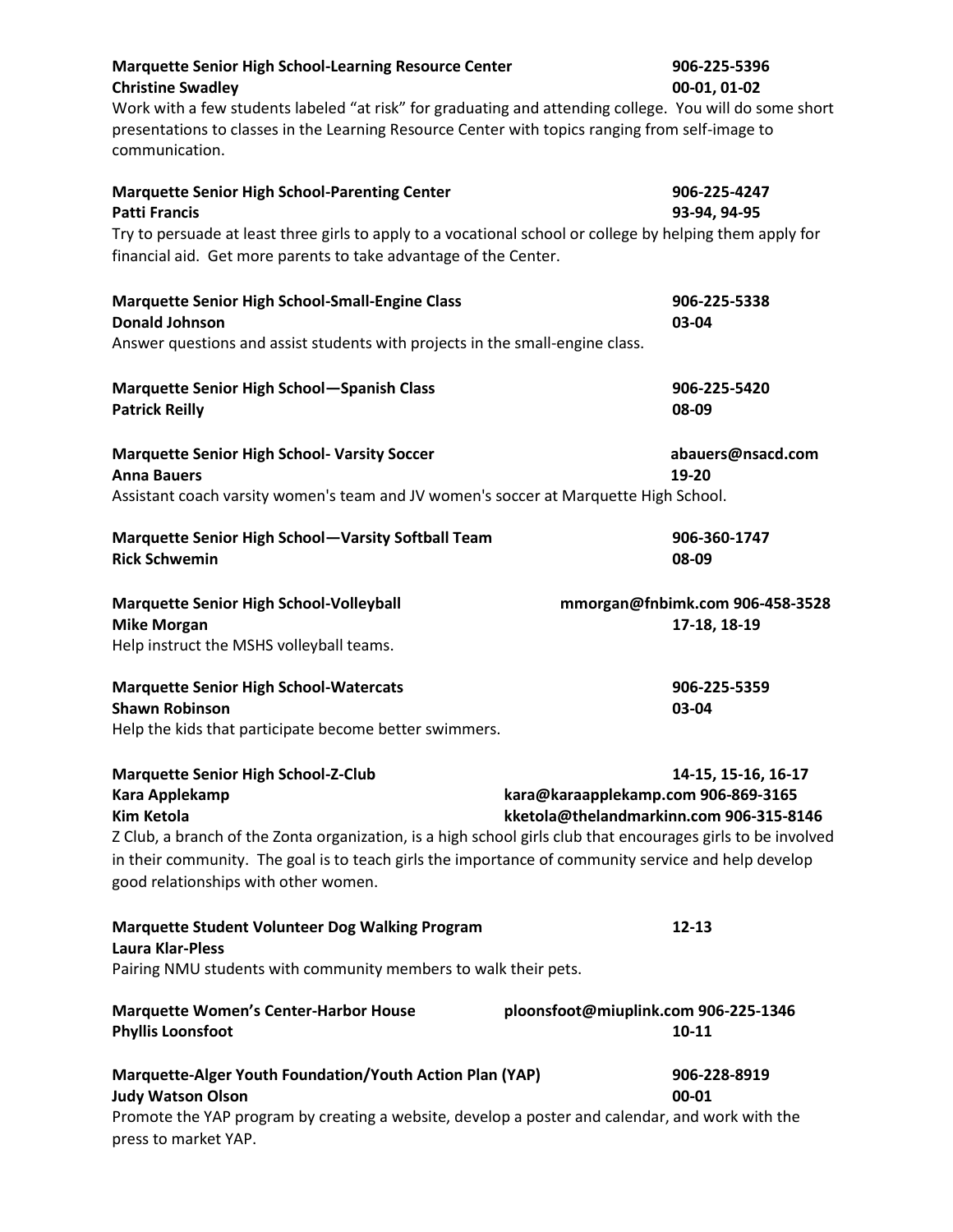| <b>Marshfield Youth Soccer Association</b>                                                                   |                                   |
|--------------------------------------------------------------------------------------------------------------|-----------------------------------|
| <b>Dennis Keffer</b>                                                                                         | 14-15                             |
| Coach soccer team.                                                                                           |                                   |
| <b>Medical Care Access Coalition (MCAC)</b>                                                                  | 906-226-4400                      |
| <b>Mac Miller</b>                                                                                            | 99-00, 01-02, 05-06, 08-09, 11-12 |
| Laura Lewinski                                                                                               | $12 - 13$                         |
| The Medical Care Access Coalition is a non-governmental community organization that helps the low-           |                                   |
| income, uninsured residents of Marquette County that do not qualify for state or federal assistance,         |                                   |
| receive volunteer medical care. Assist with patient intake and education programs.                           |                                   |
| <b>Mentor-Friend of Heather Lindenberger</b>                                                                 | 906-226-5122                      |
| Dee Lindenberger                                                                                             | 05-06                             |
| Spend social time with adult female with Asperger's Syndrome.                                                |                                   |
| <b>Messiah Lutheran Church</b>                                                                               | 906-225-1119                      |
| <b>Danny Stone</b>                                                                                           | 07-08, 01-02, 99-00, 01-02, 07-08 |
| Tutor students with their homework and be a positive role model.                                             |                                   |
| Michigan State University Extension Office-Busy Bees 4-H Club                                                | wibby@msu.edu 906-475-5731        |
| <b>Brian Wibby</b>                                                                                           | $10 - 11$                         |
| Work with 4-H Busy Bees                                                                                      |                                   |
| <b>Mill Creek Senior Living Community</b>                                                                    | bethmillcreek@gmail.com           |
| <b>Beth O'Connor</b>                                                                                         | 18-19                             |
| Be a positive role model, leader and friend to residents and staff of Mill Creek.                            |                                   |
| <b>Mind Your Health</b>                                                                                      | jrochest@nmu.edu                  |
| <b>Julie Rochester</b>                                                                                       | 18-19                             |
| A campaign focused on reducing stigma and increasing awareness of mental health issues on NMU's<br>campus.   |                                   |
| Minnesota Zoological Gardens-Kaytee World of Birds Show<br><b>Rebecca Schaefer</b>                           | 800-366-7811<br>11-12             |
| Responsible for the World of Birds Show, responsibilities include cleaning, husbandry, diet preparation,     |                                   |
| feeding and monitoring of birds in the collection.                                                           |                                   |
| <b>Moosewood Nature Center</b>                                                                               | rockstew4@yahoo.com 906-225-1418  |
| <b>Scot Stewart</b>                                                                                          | 15-16, 17-18, 18-19               |
| Assist with the annual Haunted Bog Walk, which involves contacting local services and being at the<br>event. |                                   |
| <b>Moosewood Nature Center</b>                                                                               | jfoley1940@gmail.com 906-228-6250 |
| Jo Foley/Tiffany Rantanen                                                                                    | 15-16                             |
| Feed animals and clean their habitats. Engage guests that come into the center by introducing them to        |                                   |

the animals and sharing information about the center, the animals and Presque Isle. Host birthday parties and put on programs.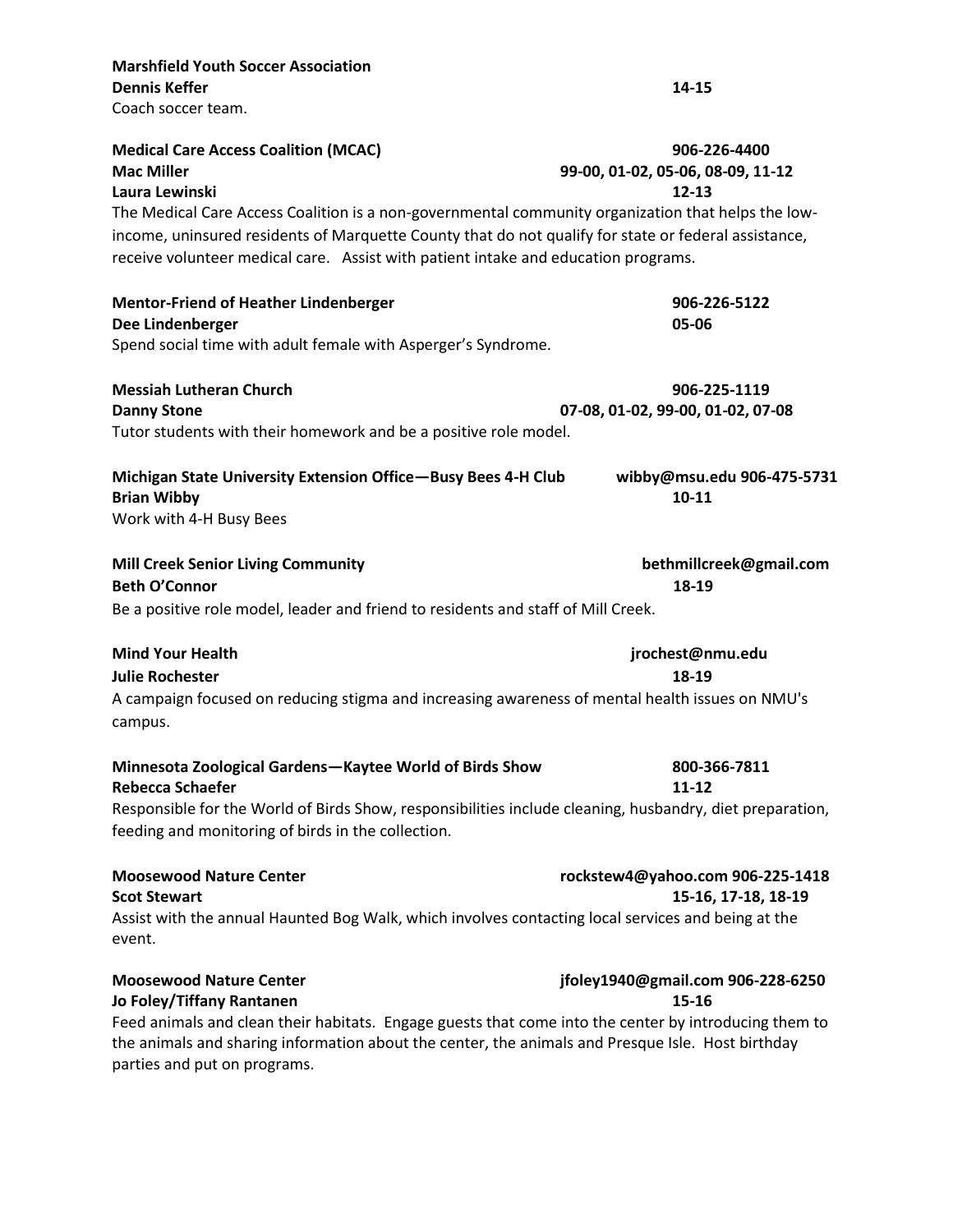# **Andrew Bek 11-12, 12-13, 13-14**

### **MooseWood Nature Center young\_wha@yahoo.com-906-228-6250**

Run an Outdoor Cooking Day Camp. Coordinate the Friendly Frights Forest, a kids' version of the Haunted Bog Walk, (MooseWood's largest annual fundraiser come from both of these) and also coordinate Earth Day. Assist with updating print media, website and social media platforms.

### **MooseWood Nature Center young\_wha@yahoo.com 906-228-6250 Andrew Bek 13-14**

Run and organize a new program called the Lake Superior Shipboard Education Program. Take elementary classes onto Lake Superior for a day of education on the water and teach the importance of the Great Lakes.

### **MSU Extension 906-475-5731**

### **Lynn Krahn 93-94, 97-98, 99-00, 02-03, 05-06, 08-09**

Several opportunities exist such as: assist Director of Nutrition Education for MSU Extension program by giving presentations to both young adults and the elderly in the area; work with local youth with the "Food and Fitness Club" at Lake Superior Village; coordinate an opportunity for local youth to find alternatives to drugs and alcohol by organizing monthly meetings and activities such as hiking and exploring; be an organizational leader for a 4-H Pre-Med/Vet Club; be on 4-H Board and present workshops on fitting and showing livestock, assist in the organizing of the clinic; develop training manual and sessions for 4-H summer camp counselors; provide cultural education by introducing an understanding of differences in people through a wide variety of activities and experiences; facilitate and coordinate workshops for youth on self-esteem, family problems, environmental issues, substance abuse, communication, school issues, AIDS and STDs, and time management.

**Music For All Kids shanemfak@gmail.com 906-235-5163 Shane Murray 14-15** Expose at risk kids and under-served kids to music and the process of joy of music making.

### **National Wildlife Foundation Michelle Halley 01-02**

Work with environmental programs on Lake Superior.

| <b>Nature Conservancy</b>                                                                                                                                                                | ddmiller@tnc.org-906-225-0399, Ext. 10       |  |
|------------------------------------------------------------------------------------------------------------------------------------------------------------------------------------------|----------------------------------------------|--|
| <b>Tina Hall</b>                                                                                                                                                                         | ccantway@tnc.org 225-0399, ext. 4015 - 02-03 |  |
| <b>Janet Seeds</b>                                                                                                                                                                       | $02 - 03$                                    |  |
| <b>Brian Carlson</b>                                                                                                                                                                     | 01-02, 08-09                                 |  |
| <b>Danielle Dalgord Miller</b>                                                                                                                                                           | 05-06, 06-07, 14-15                          |  |
| Science-based and non-confrontational, the Conservancy offers students a chance to experience                                                                                            |                                              |  |
| conservation firsthand. Lead hikes and work on future programs. Map projects for sites such as<br>wetlands, lakes and forests. Get the community involved in environmental preservation. |                                              |  |

| <b>Negaunee High School</b>                                          | 906-475-7861 |
|----------------------------------------------------------------------|--------------|
| <b>Marius Grazulis</b>                                               | 07-08        |
| <b>Negaunee High School</b>                                          | 906-475-7581 |
| Debi Cain-Juntila and Vineta Miller                                  | 98-99        |
| Tutor, be a resource person, and learn a career exploration program. |              |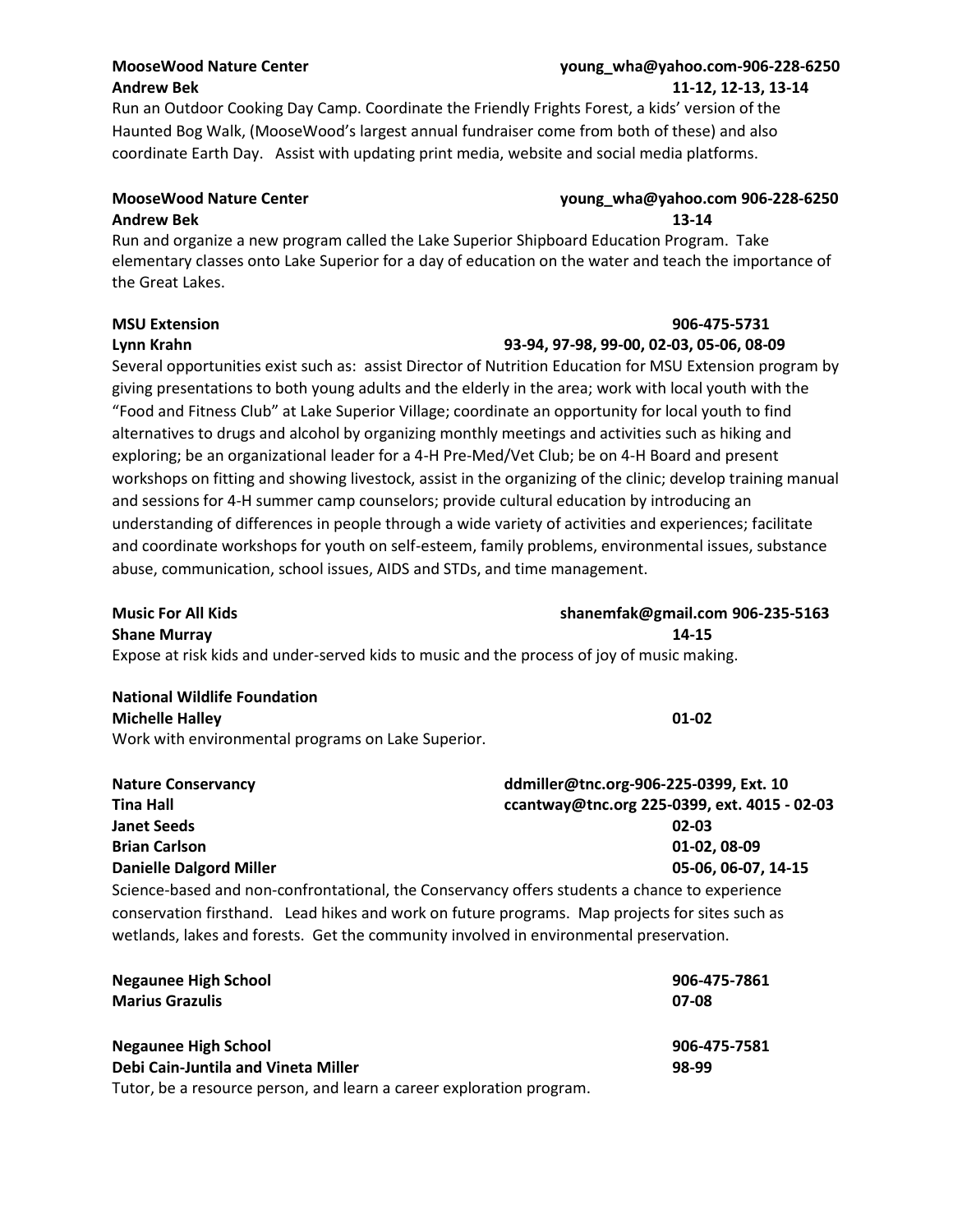| <b>Negaunee High School-Cooking Class</b><br><b>Sue Scott</b>                                                                                                                                                                                                                                                                    |                          | 906-228-7345<br>03-04                   |
|----------------------------------------------------------------------------------------------------------------------------------------------------------------------------------------------------------------------------------------------------------------------------------------------------------------------------------|--------------------------|-----------------------------------------|
| Do cooking demonstrations, give presentations, as well as be a mentor/role model.                                                                                                                                                                                                                                                |                          |                                         |
| <b>Negaunee High School-Z Club</b><br><b>Toni Jandron</b><br>Develop and facilitate a sub-chapter of Zonta International in Negaunee. Zonta International is a<br>worldwide service organization of executives in business and the professions working together to<br>advance the status of women.                               |                          | 906-228-1255<br>97-98                   |
| <b>Negaunee Middle School</b><br><b>Chuck Delpier</b><br>Rock climb and do a 24-hour Wilderness Experience with eighth grade students.                                                                                                                                                                                           |                          | 906-475-7866<br>$01 - 02$               |
| <b>Negaunee Middle School</b><br><b>Bill Ellerbruch</b><br>Assistant Coach for middle school track/cross country teams.                                                                                                                                                                                                          |                          | 04-05                                   |
| <b>Negaunee Miner Booster Club Store-Sidelines</b><br><b>Donna Ayotte</b><br>Sell merchandise in the store, coordinate volunteers, and other odd jobs.                                                                                                                                                                           |                          | 906-226-3437<br>04-05                   |
| <b>New Life Kiddie College</b><br><b>Betty Anderson</b><br>Organize craft activities/projects for the children.                                                                                                                                                                                                                  |                          | 906-226-7209<br>$01 - 02$               |
| <b>Newberry High School-Assistant Baseball Coach</b><br><b>Jason Tokar</b><br>Assistant Coach for baseball team.                                                                                                                                                                                                                 |                          | 906-293-5197<br>$11 - 12$               |
| <b>NMU AIGA Workshop Series</b><br>Shravan Rajagopal<br>Coordinating a skill building workshop series related to arts.                                                                                                                                                                                                           |                          | $12 - 13$                               |
| NMU Beaumier U.P. Heritage Center<br><b>Daniel Truckey</b><br>Assisting director writing, doing research and promotions and other curation work as needed.                                                                                                                                                                       |                          | $12 - 13$                               |
| <b>NMU Best Buddies</b><br><b>Molly Harvey</b><br>Best Buddies is a program that pairs NMU students with students who have intellectual and<br>developmental disabilities (IDD). The goal is to develop one to one friendships between college<br>students and individuals with IDD and hold social events for the entire group. | nmubestbuddies@gmail.com | moharvey@nmu.edu<br>16-17, 17-18, 19-20 |
| <b>NMU Brain Tumor Research Center</b><br>Dr. Robert Winn                                                                                                                                                                                                                                                                        |                          | $12 - 13$                               |

Update current database and statistically analyze the data with a team of researchers from NMU and give awareness presentations on brain tumors.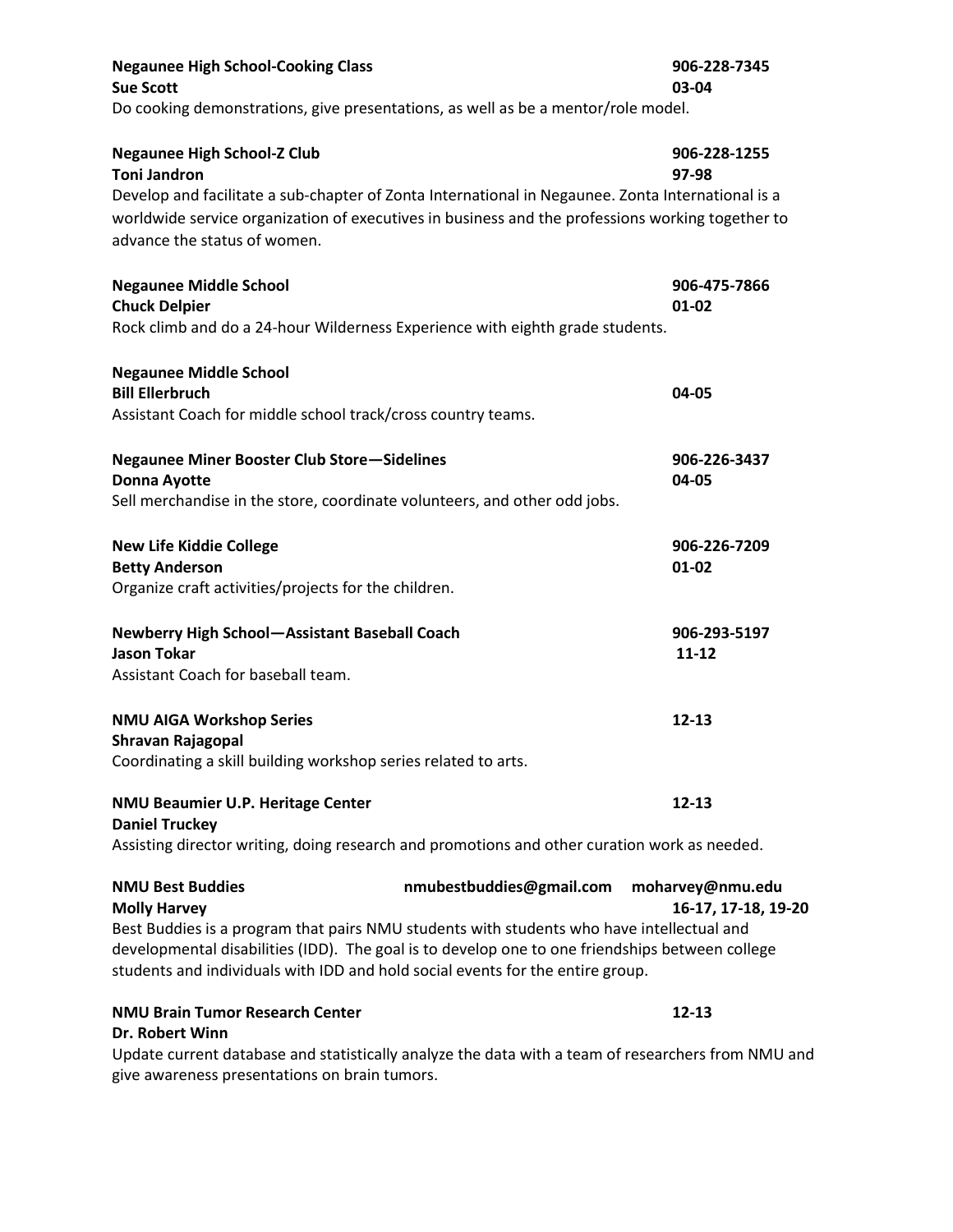| <b>NMU Breaking Boundaries (FYE) Class Presentations</b><br><b>Chris Greer</b><br>Perform a presentation to the FYE students on how to break down stereotypes, create a greater sense<br>of understanding between peers, and to show students that they are not alone in their struggles.          | 906-227-1700<br>$11 - 12$                                 |
|----------------------------------------------------------------------------------------------------------------------------------------------------------------------------------------------------------------------------------------------------------------------------------------------------|-----------------------------------------------------------|
| <b>NMU Career Services</b><br>Help students at Northern who are having difficulty finding a job.<br>May present a workshop on how to find a job.                                                                                                                                                   | 906-227-2800<br>95-96                                     |
| <b>NMU Cat Packs</b><br><b>Hannah Lewis</b><br>Cat Packs is a non-profit organization that provides weekend meals to kids in need at North Star<br>Academy. Plan meals and manage food inventory. Work to recruit and coordinate volunteers as well as<br>apply for grants and give presentations. | hkratz@nmu.edu 906-227-2444<br>15-16, 16-17, 17-18, 18-19 |
| <b>NMU Community Service Triathalon</b><br><b>Anne Stark</b><br>The Service Triathalon is a community service competition between high schools in the Upper Peninsula.                                                                                                                             | service@nmu.edu 906-227-1052<br>09-10                     |
| NMU Dean of Students Office-Mediation Program<br><b>Mary Brundage</b><br>The internship is with the Dean of Students Office working to develop a mediation program for the<br>university.                                                                                                          | mbrundag@nmu.edu 906-227-1705<br>09-10                    |
| <b>NMU Diversity Student Alliance</b><br>Jessica Cruz<br>Creating an online platform to connect the diversity student alliance with the diversity alumni alliance.                                                                                                                                 | jecruz@nmu.edu<br>19-20                                   |
| <b>NMU EcoReps</b><br>Dr. Sarah Mittlefehldt<br>Sustainability intern for NMU EcoReps Program.                                                                                                                                                                                                     | smittlef@nmu.edu<br>18-19                                 |
| <b>NMU English Language Institute</b><br>Dr. Jo Doran<br>Recruit foreign students to NMU so they may learn English and gain admittance to NMU. Assist with<br>growth and development of program.                                                                                                   | cdoran@nmu.edu 906-227-2594<br>14-15                      |
| <b>NMU Environmental Education Event</b><br>Dr. Jessica Thompson<br>Educate a group of local children about environmental topics and what they can do. Engage them in<br>ways that interest them through games and projects.                                                                       | jessitho@nmu.edu 906-227-1057<br>14-15                    |
| <b>NMU Exchange Programs</b><br>Lila Isleib<br>Continue working on the Exchange Promotion website that allows students who are interested in<br>studying abroad to browse the website and get information on the different programs.                                                               | liisleib@nmu.edu<br>18-19, 19-20                          |
| <b>NMU Food Pantry</b><br><b>Haley Rhoades</b><br>Student outreach, networking and communication with donors, organizing the NMU Day of Giving and<br>Tackling Hunger events, coordinating volunteers and spreading the word about the food pantry.                                                | hrhoades@nmu.edu<br>18-19, 19-20                          |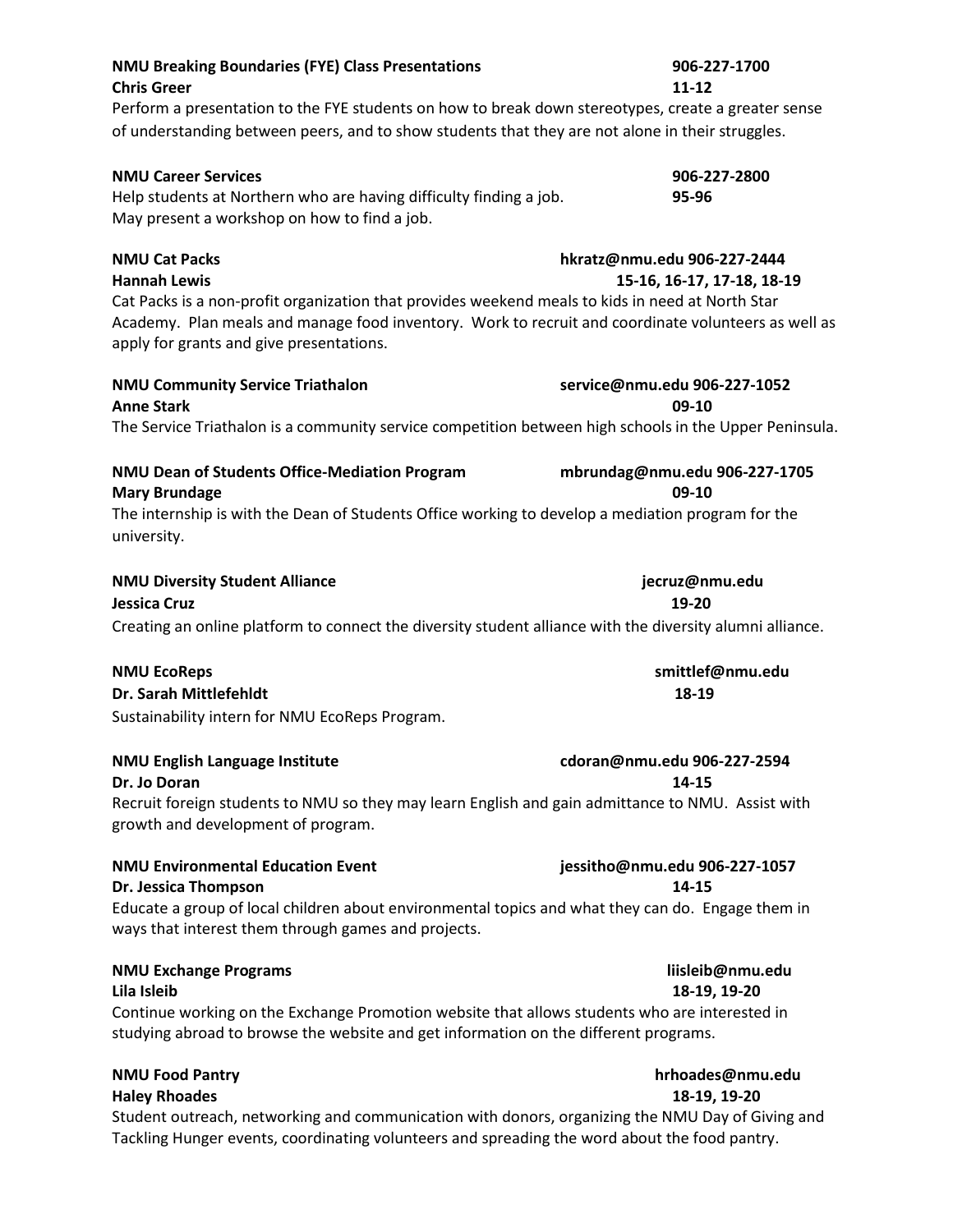### **NMU Foundation jesjones@nmu.edu 906-227-2627 Jess Jones 15-16**

Work with the NMU Foundation to get more students to apply for donor funded scholarships. Work with different age groups to promote college positivity. Talk to young kids about what college is as a whole and high schoolers with specifics to let them know what college is actually like.

## **NMU Health Promotions Office—Alcohol Awareness Campaign hpo@nmu.edu-906-227-1455 Lenny Shible 09-10**

Designing promotions projects and newsletter for the student body to make healthier and more responsible choices.

# **NMU Improv lshible@nmu.edu 906-227-1455**

**Lenny Shible 15-16**

Improv is a student-run organization that is overseen by NMU's Health Promotions Office, that exists to give audiences a unique way to learn and raise awareness about possible consequences of high-risk behaviors.

# **NMU International Affairs Office 906-227-2510**

**Susan Morgan 03-04, 06-07** 

Assist department in the promotion of and increasing awareness of study abroad and academic service learning opportunities for students. Organizing an informational database and developing ideas on how to globalize NMU more.

| <b>NMU International Programs</b>      | ktimlin@nmu.edu 906-362-2268                                                                         |
|----------------------------------------|------------------------------------------------------------------------------------------------------|
| <b>Kevin Timlin</b>                    | 15-16                                                                                                |
|                                        | Volunteer to help with a group of Chinese students both in and out of the classroom. Set up a global |
| Diversity Panel.                       |                                                                                                      |
| <b>AIR ALL R.A., ,  L., P., , , , </b> | $1 - 1 - 1 - 2 - 3 - 1$                                                                              |

### **NMU Marquette Ending Hunger lalarsen@nmu.edu 248-924-7197 Lauren Larsen 14-15**

Raise awareness about poverty and hunger.

| NMU Multicultural Education and Resource Center (MERC)                                                | MERC@nmu.edu 906-227-1554 |
|-------------------------------------------------------------------------------------------------------|---------------------------|
| <b>Shirley Brozzo</b>                                                                                 | $09-10$                   |
| The NEST is a GLBT resource center, and there are people coming in and going out of the place all the |                           |
| time. Site is very social.                                                                            |                           |
| <b>NMU Outdoor Rec Center-Toonbusters Program</b><br><b>Kelly McMahon</b>                             | $12 - 13$                 |
|                                                                                                       |                           |
| Lead a rock climbing program for kids on weekends at the outdoor rec center.                          |                           |
| <b>NMU Physical Education Instructional Facility (PEIF)</b>                                           | 906-227-1182              |
| <b>Brian Gaudreau</b>                                                                                 | 99-00                     |
| Organize weekend events for local school children so that they can use the facilities.                |                           |
| <b>NMU Psychology Department</b>                                                                      | 906-227-2986              |
| Maya Sen                                                                                              | $02 - 03$                 |

Applied for and received a student research grant to do memory distortion of counter stereotypical activities, gone through current research procedures and objects and revised some of them, researched and contacted participants and subjects.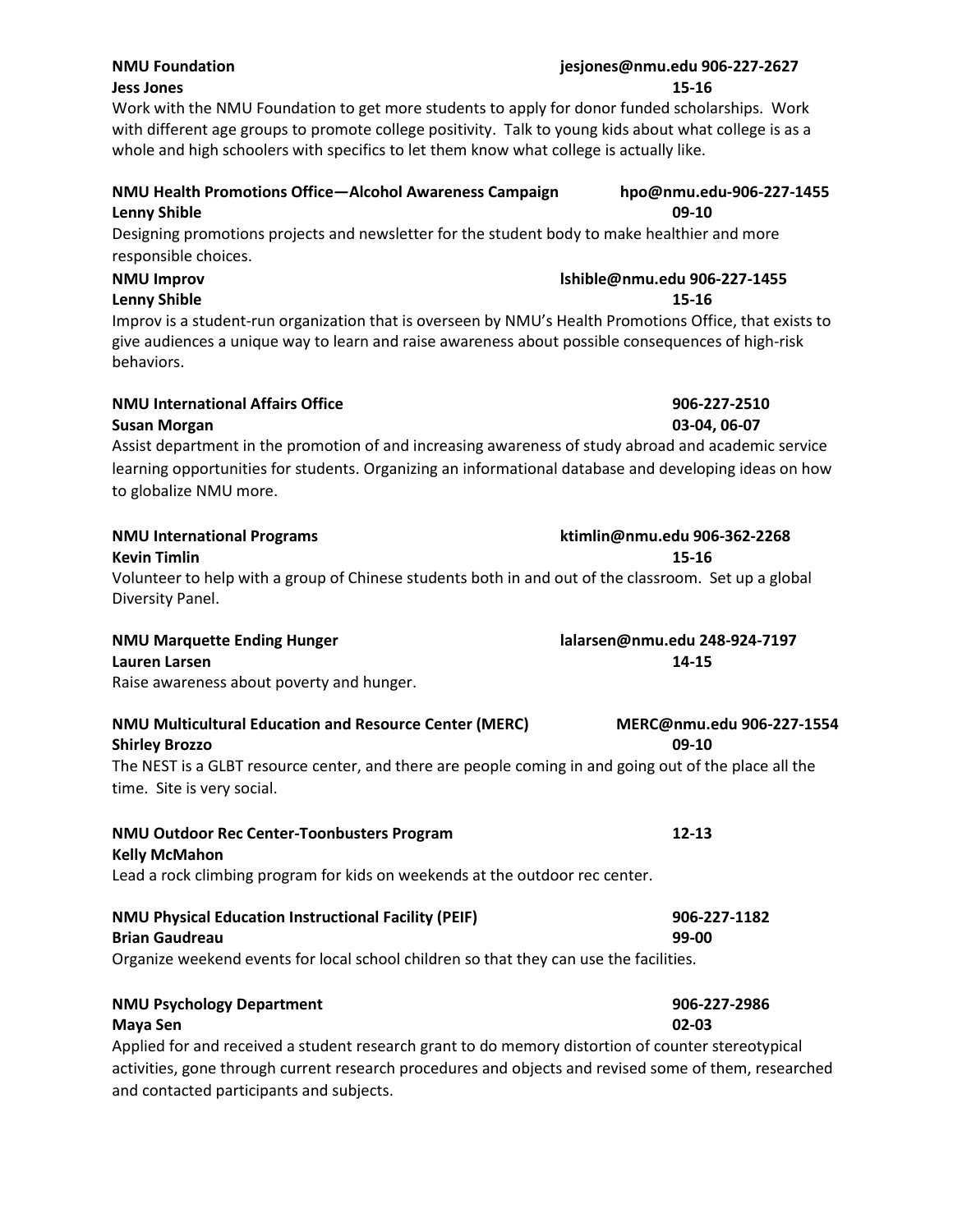### **NMU Public Safety dpeterma@nmu.edu 906-227-2154 Don Peterman 99-00, 13-14**

Increase students' knowledge on campus about crime prevention and how utilizing its components can make a safer impact on the community.

| NMU S.S. Wildcat                                                                                  | 906-227-1416 |
|---------------------------------------------------------------------------------------------------|--------------|
| Lenny Shible                                                                                      | 01-02        |
| Encourage students who have been drinking to ride a shuttle bus to the residence halls/apartments |              |
| instead of driving.                                                                               |              |
|                                                                                                   |              |

| <b>NMU Seaborg Center</b>                                          | 906-227-2196                  |  |
|--------------------------------------------------------------------|-------------------------------|--|
| Susan Nazarko                                                      | snazarko@nmu.edu 10-11, 03-04 |  |
| <b>Chris Standerford</b>                                           | cstander@nmu.edu 15-16        |  |
| Renee Kivioja                                                      | rkivioja@alumni.nmu.edu 16-17 |  |
| Work with Weekend College for Kids, Robotics and Science Olympiad. |                               |  |

**NMU Student Renaissance Program srpnmu@gmail.com 906-227-6543**

| <b>Rachel Harris</b>                                                                                  | 14-15 |
|-------------------------------------------------------------------------------------------------------|-------|
| Establish and run Student Renaissance Program, a student organization designed to serve as a resource |       |
| for students wishing to make the most of their education through internally-motivated learning,       |       |
| connection with peers, sharing and developing ideas and projects.                                     |       |

| <b>NMU Students for Sensible Drug Policy</b><br><b>Scott Cecil</b>                               | scott@ssdp.org 480-252-8387<br>14-15 |
|--------------------------------------------------------------------------------------------------|--------------------------------------|
| Create NMU Chapter for the Students for Sensible Drug Policy.                                    |                                      |
| <b>NMU Sustainability Committee-EcoReps</b>                                                      | jbarch@nmu.edu 906-227-1771          |
| <b>Jon Barch</b>                                                                                 | 17-18                                |
| Educate the campus community and facilitate the engagement of students in campus sustainability. |                                      |
| <b>NMU United Conference</b>                                                                     | $12 - 13$                            |

## **Judy Puncochar** Assist with planning and promotion of NMU's United Conference.

### **NMU Wildcat Market 12-13**

**Dave Bonsall** Continue Wildcat Market to promote entrepreneurship on campus, seek funding, work with ASNMU.

| <b>NMU Women for Women</b>                                                                   | ksartori@nmu.edu 906-227-2516            |
|----------------------------------------------------------------------------------------------|------------------------------------------|
| Kate Sartori                                                                                 | $10 - 11$                                |
| <b>Noquemanon Trail Network</b>                                                              |                                          |
| Jeremiah Johnston                                                                            | phd.in.gnar@gmail.com 218-393-3705 15-16 |
| <b>Nic Dobbs</b>                                                                             | dobbs.nic@gmail.com 269-330-4545 16-17   |
| Help Noquemanon Trail Network with events in trails fest, Marquette gravity sessions and the |                                          |
| Noquemanon ski and snow bike race.                                                           |                                          |

**NMU YoungLife College balmat.john.yl@gmail.com John Balmat 19-20**

Outreach program that focuses on building relationships with high school students and mentor them to a loving relationship with Christ.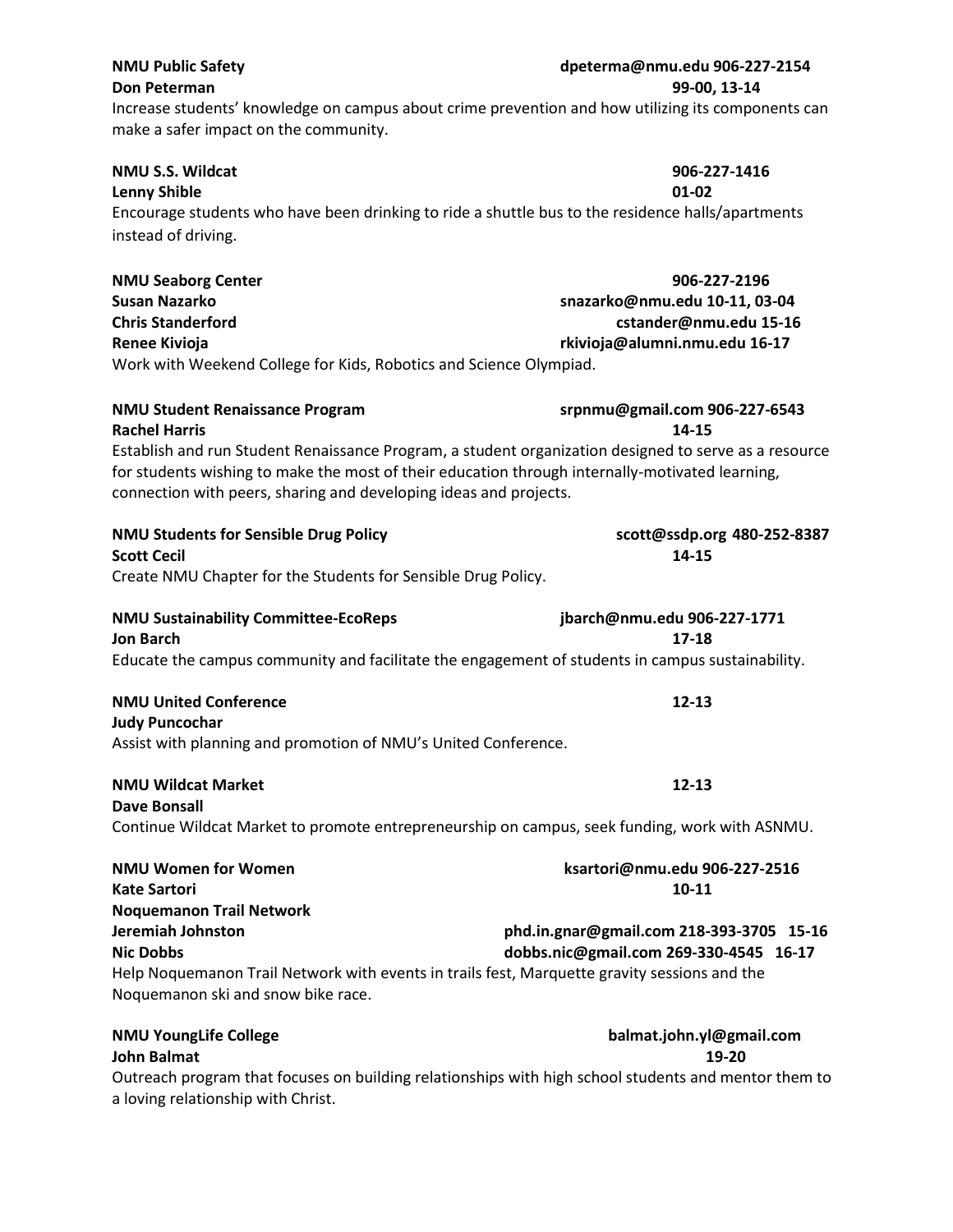| <b>Noquemanon Trail Network (NTN)</b><br><b>Michael Brunet</b>                                                                                                                                            | mbhucker@hotmail.com 906-458-1525<br>17-18           |
|-----------------------------------------------------------------------------------------------------------------------------------------------------------------------------------------------------------|------------------------------------------------------|
| Build a connector trail between the North and South Trails Systems of the Noquemanon Trail Network<br>$(NTN)$ .                                                                                           |                                                      |
| <b>Noquemanon Trails Network</b><br>Lori Hauswirth                                                                                                                                                        | lori@noquetrails.org<br>19-20                        |
| Work with race directors and race committee to prepare the Noquemanon Ski Marathon.                                                                                                                       |                                                      |
| <b>Norlite Nursing Center</b><br><b>George Pond</b>                                                                                                                                                       | info@norlitenursingcenter.com<br>94-95, 06-07, 07-08 |
| Vanessa Miazga                                                                                                                                                                                            | 13-14, 14-15, 15-16, 16-17                           |
| Organize volunteer program and assist with activities such as bingo, movie, "county fair," Christmas<br>party and card nights.                                                                            |                                                      |
| <b>North Country Trail Association</b>                                                                                                                                                                    | 906-225-1704                                         |
| <b>Gene Elzinga</b>                                                                                                                                                                                       | 94-95, 11-12                                         |
| Lorana Jinkerson                                                                                                                                                                                          | 12-13 - 226-6210                                     |
| Organize and supervise trail maintenance. Participate with board and membership meetings, recruit<br>volunteers, hike days, NMU Fall Fest.                                                                | nct@northcountrytrail.org/ljinkers@nmu.edu 19-20     |
| North Road Elementary School, Fenton, MI<br><b>Katrina Weaver</b>                                                                                                                                         | kweaver@fentonschools.org 810-591-1500<br>$16 - 17$  |
| Lead and direct the Great Leaps Program, which is a program for kids who don't get much reading<br>practice and need extra help.                                                                          |                                                      |
| <b>North Star Academy</b>                                                                                                                                                                                 |                                                      |
| <b>Michele Talsma</b>                                                                                                                                                                                     | mtalsma@nsacd.com 15-16                              |
| <b>Amy Andrews</b>                                                                                                                                                                                        | aandrews@nsacd.com 906-226-0156 16-17                |
| Teach broadcasting to students and create newscasts. Incorporate project-based learning into<br>classrooms.                                                                                               |                                                      |
| <b>North Star Academy</b>                                                                                                                                                                                 | 906-226-0156                                         |
| <b>JoEllen Hadel</b>                                                                                                                                                                                      | 07-08                                                |
| <b>Stephanie Abata</b>                                                                                                                                                                                    | 14-15                                                |
| Reinforce and grow North Star's basketball team.                                                                                                                                                          |                                                      |
| <b>North Star Academy</b>                                                                                                                                                                                 | 906-475-7848                                         |
| <b>Holly Pavloski</b>                                                                                                                                                                                     | 98-99                                                |
| Organize and schedule a tutoring program at North Star Academy utilizing volunteer tutors from NMU.<br>Keep accurate records, assess skill levels, and design an individualized program for each student. |                                                      |
| <b>North Star Academy</b>                                                                                                                                                                                 | 906-486-8311                                         |
| <b>Heather Jordan</b>                                                                                                                                                                                     | 03-04                                                |
| Teach kickboxing and encourage students to get involved in more outdoor activities.                                                                                                                       |                                                      |
| North Star Academy- Spanish Club                                                                                                                                                                          | elizabethbertucci12@gmail.com                        |
| <b>Beth Bertucci</b>                                                                                                                                                                                      | 18-19                                                |
| Starting a Spanish Club at North Star Academy.                                                                                                                                                            |                                                      |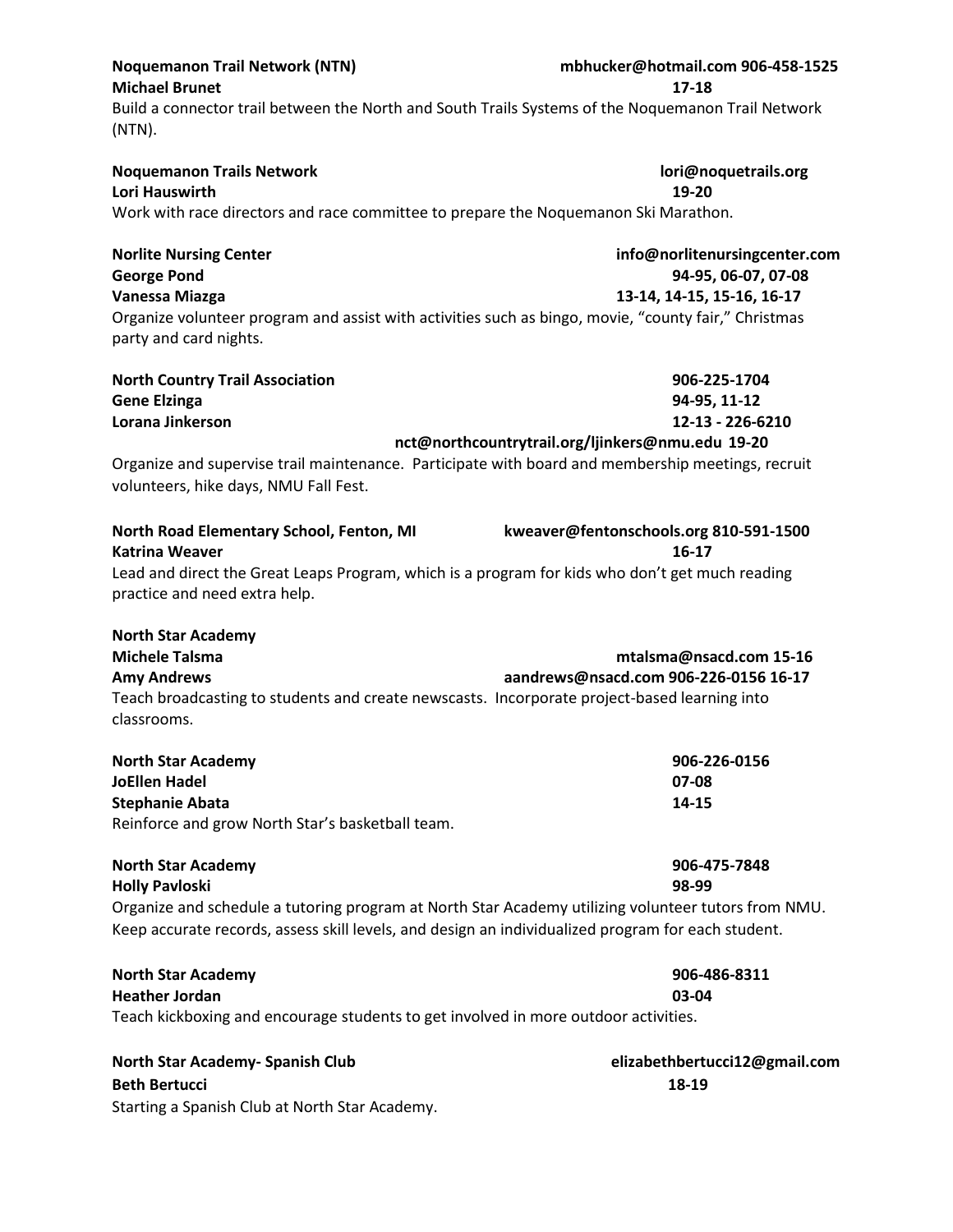## **Northern Lights Youth for Christ Christian Barron 906-225-0954 01-02**

Work with the Bridges Program, part of the 40 Assets for youth initiative, to build assets in middle school youth by building friendships, family life, and overall wellbeing. Meet emotional needs of students through ministry or some activity that involves them spiritually and mentally.

### **Northern Michigan Office of the Governor nybergd@michigan.gov 906-228-2850 Dave Nyberg 14-15**

Independent research project working on higher education and workforce development in the U.P.

### **Northern Shuffler's Marathon Committee 96-97**

Assist with coordinating efforts for the Marathon and the Half Marathon including acquiring sponsors, getting course markers, finding a host hotel for out-of-town runners, finding volunteers, designing the tshirts, deciding on the awards for the race, ordering mugs, setting up a post-race dinner. The race will begin at the Wawonowin Golf Club in Ishpeming and end at Tourist Park; the Half Marathon will begin in Negaunee and end at Tourist Park.

| <b>Ontonagon Elementary School</b>                                             | kmenigoz@oasd.k12.mi.us 906-390-0707 |
|--------------------------------------------------------------------------------|--------------------------------------|
| Kristen Menigoz                                                                | 17-18                                |
| Aid elementary school with reading, art class and odd jobs around the library. |                                      |

| <b>Operation: Preserve the Future</b> | rochelle@yellowdogwatershet.org                                                                     |
|---------------------------------------|-----------------------------------------------------------------------------------------------------|
| <b>Rochelle Dale</b>                  | 19-20                                                                                               |
|                                       | Work an water and land management driving out to sites and monitoring water quality and presence of |

Work on water and land management, driving out to sites and monitoring water quality and presence of invertebrates, as well as monitoring the land owned by the Yellow Dog Watershed Preserve.

### **Ore Dock BotEco Center dkill@nmu.edu**

**Dan Kill 19-20**

Assist with fundraising activities and help coordinate events to help turn the Ore Dock into a facility that is useful and enjoyable for the community.

| Ozaukee Interurban Trail Clean-Up | 262-238-8275 |
|-----------------------------------|--------------|
| <b>Andrew Starck</b>              | 09-10        |

Consists of picking up trash and being a friendly face on the trail, making the trail a beautiful place to walk and enjoy time. If someone lives in Ozaukee County, Wisconsin, it would be an easy internship to do.

### **Pak Ratz Resale pakratz@miuplink.com 906-225-1103 Nikki Durand 13-14** Raise awareness of store by establishing advertising. Organize incoming donations, work register, distribute items and assist with upkeep of store.

| <b>Parkview Elementary School-After-School Tutoring</b>                                                | 906-225-4291 |
|--------------------------------------------------------------------------------------------------------|--------------|
| Kathryn Russell                                                                                        | 95-96        |
| Help special needs children in certain problem subjects and help those who want extra attention in any |              |

subject area.

# **Lisa VanRyn 906-228-4932 03-04**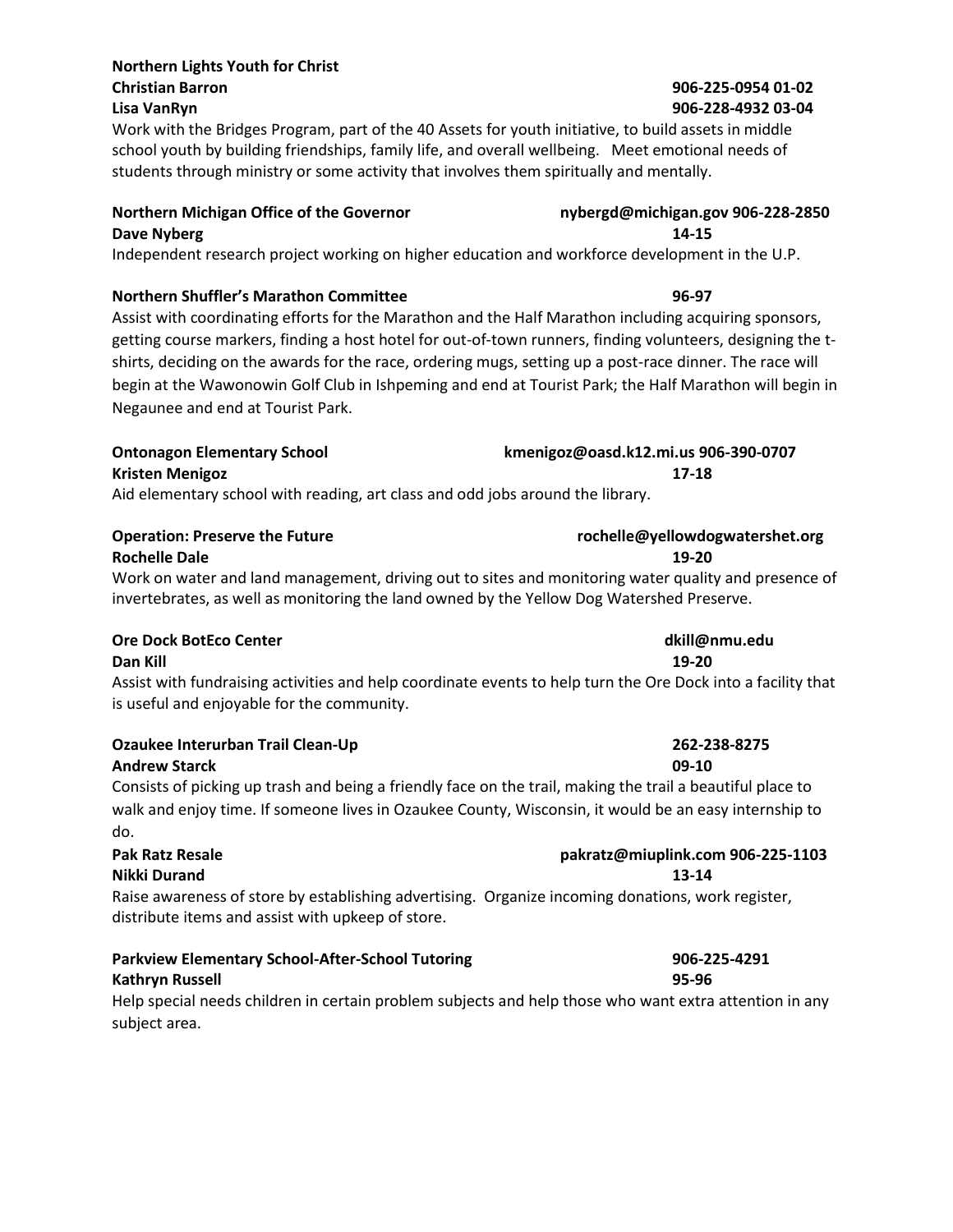| <b>Kathryn Russell</b>                                                                                                                 | 95-96                                 |
|----------------------------------------------------------------------------------------------------------------------------------------|---------------------------------------|
| Help promote and teach global cultural awareness to elementary students of the participating winter                                    |                                       |
| cities for the Winter Cities Forum that will be in Marquette in February 1997. Promote a positive                                      |                                       |
| attitude toward winter through circumpolar networking on common issues such as economics, the                                          |                                       |
| environment, and winter pastimes, while appreciating the cultural diversity that each city brings to this                              |                                       |
| forum.                                                                                                                                 |                                       |
| <b>Pathways Community Mental Health</b>                                                                                                | kmahar@up-pathways.org 231-409-0276   |
| Dr. Kelley Mahar                                                                                                                       | 16-17, 17-18                          |
| Work with <i>Inshape®</i> Program, which is part of a nationwide study about the effects of exercise and                               |                                       |
| nutrition of adult patients with bipolar, schizophrenia, schizoaffective and depressive disorders.                                     |                                       |
| Pathways Community Mental Health, Developing Awareness and Negating Erroneous Opinions                                                 |                                       |
| (DANEO)                                                                                                                                | nporter@up-pathways.org 906-225-1181  |
| <b>Nicole Porter</b>                                                                                                                   | 17-18                                 |
| Organize and implement mental health awareness weeks at local high schools.                                                            |                                       |
| Peckham, a non-profit Ability One factory in Lansing                                                                                   | jdiener@peckham.org                   |
| <b>Jessica Diener</b>                                                                                                                  | 19-20                                 |
| Working as a camp intern organizing camp supplies inventory, shopping, and paperwork.                                                  |                                       |
| <b>Peninsula Waters Girl Scouts</b>                                                                                                    |                                       |
| <b>Paula Susmark</b>                                                                                                                   | 906-485-1041-94-95                    |
| <b>Ronda Taylor</b>                                                                                                                    | 906-226-8289-04-05                    |
| <b>Barb Baker</b>                                                                                                                      | 906-228-5048-04-05                    |
| Photograph various activities of the Girl Scouts, edit and prepare slide presentations, videos, and other                              |                                       |
| promotional materials.                                                                                                                 |                                       |
| <b>Peter White Public Library</b>                                                                                                      | srehborg@uproc.lib.mi.us-906-228-9510 |
| <b>Sarah Rehborg</b>                                                                                                                   | 17-18, 16-17, 15-16, 18-19, 19-20     |
| Help prep and lead children's programs, such as storytime, stem-like projects, and crafts.                                             |                                       |
| Working with the Youth Services Department to plan reading related events eared towards children to<br>get them interested in reading. |                                       |
|                                                                                                                                        | $12 - 13$                             |
| <b>Peter White Public Library</b><br><b>Lisa Shirtz</b>                                                                                |                                       |
| Tutor of English as a second language (ESL) for Peter White Public Library.                                                            |                                       |
| <b>Peter White Public Library</b>                                                                                                      | 906-228-9510                          |
| <b>Cathy Seblonka</b>                                                                                                                  | 01-02                                 |
| Do a family story time for early elementary children and an activity that corresponds to the story's                                   |                                       |
| theme.                                                                                                                                 |                                       |
| Peter White Public Library Teen and Junior Teen Advisory Board                                                                         | aingpwpl@gmail.com                    |
| <b>Andrea Ingmire</b>                                                                                                                  | 18-19, 19-20                          |
| Assist in coordinate events for teens such as dances, exam study hall, live clue, movie nights, lock-ins                               |                                       |
| and various other events.                                                                                                              |                                       |
| <b>Pine River Nature Center</b>                                                                                                        | 810-364-5477                          |
| <b>Sarah Nelson</b>                                                                                                                    | 11-12                                 |
| Help plan and coordinate the Summer Nature Club 6-week program.                                                                        |                                       |

**Parkview Elementary School-Global Cultural Awareness 906-225-4291**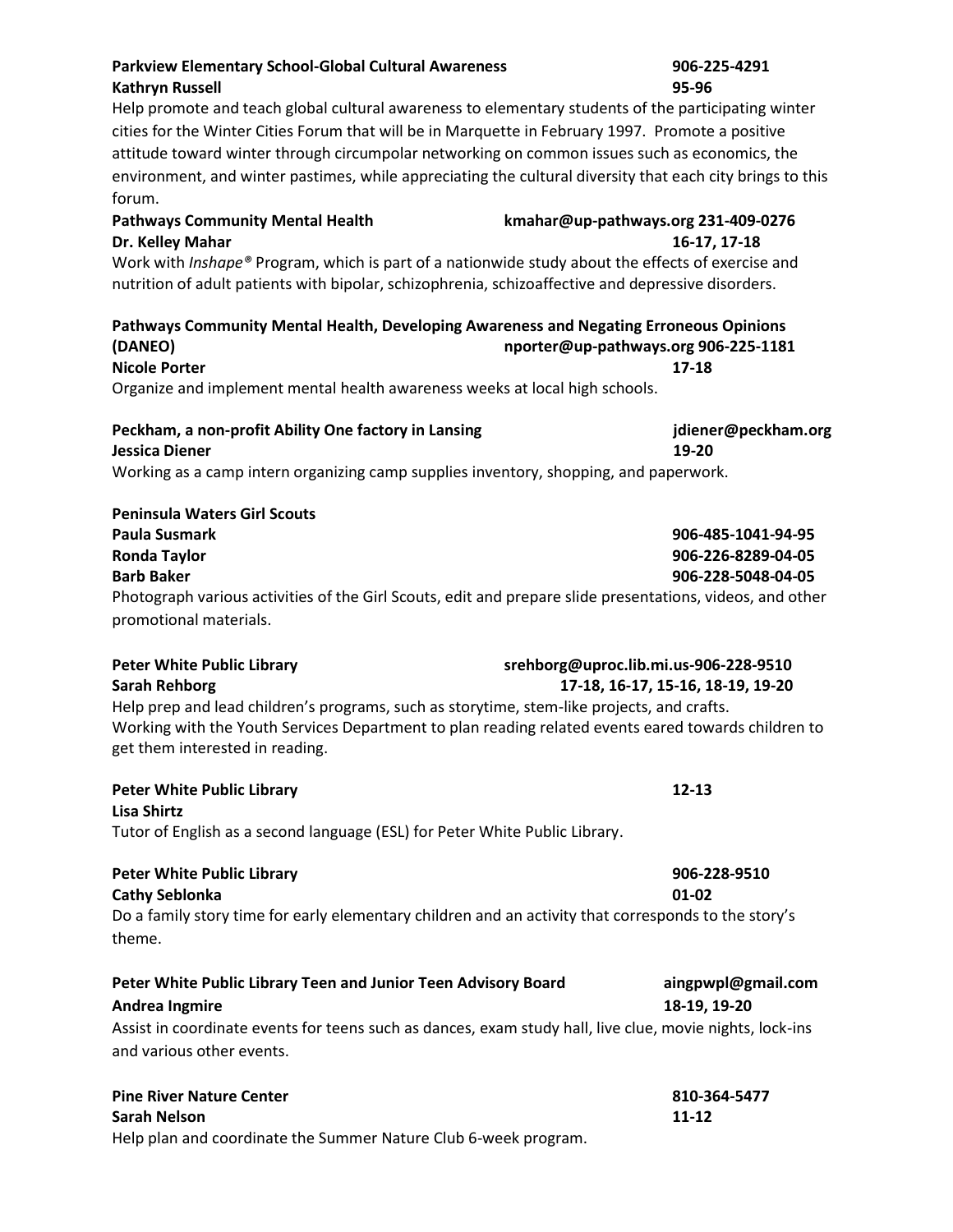### **Pineview Elementary School 906-475-5527 Kathy O'Donnell 97-98, 98-99**

### Early-On is an early intervention program that provides services for children 0-3 and their families. Children eligible for the program are those with an established condition or are developmentally delayed. Provide children with the best possible care so that they may be healthy and well adjusted.

### **Planned Parenthood 906-225-5070**

### **Lisa McKenzie 00-01, 03-04, 04-05, 06-07**

### **Hannah Harriman/Staci Rickman harrimanh@ppwnmi.rg 15-16**

Write articles for newsletters, update a bulletin board and design new fundraising activities and mailers. Give lectures to the health promotion classes and high school students on sexually-transmitted diseases and how to use contraceptives. Provide information and answer questions at events like PRIDE, Fall Fest and the Health Fair.

## **Planned Parenthood/Women's Center ellen.weingarten@gmail.com-906-869-6276 Ellen Weingarten 17-18, 18-19, 19-20**

Create training materials and conduct trainings that will benefit both Planned Parenthood and the Women's Center. Coordinate several projects in order to accomplish the overall goal of expanding education of and access to services for at risk populations.

| <b>Presbytery Point Camp and Conference Center</b>                                                 | 906-225-1729 |
|----------------------------------------------------------------------------------------------------|--------------|
| <b>Annie Stanger</b>                                                                               | 03-04        |
| Create a well-developed newsletter and learn what is involved in running the operations of a camp. |              |

| <b>Republic-Michigamme School</b>                                                                 | 906-376-2277 |
|---------------------------------------------------------------------------------------------------|--------------|
| Nola Magnuson/Vicki Holsworth                                                                     | 99-00        |
| Work with families to help them select books and other items. Help with computer room and library |              |
| filing.                                                                                           |              |

| <b>Retired Senior Volunteer Program (RSVP)</b>                                                                                                                                                                           | 906-228-1515 |
|--------------------------------------------------------------------------------------------------------------------------------------------------------------------------------------------------------------------------|--------------|
| Kathy Herrala                                                                                                                                                                                                            | 93-94        |
| Implement programs that would help RSVP grow and flourish; help with a promotional video; recruit<br>members for the program; and find out particular needs and concerns potential volunteers have about<br>the program. |              |

| <b>RoboGators-First Technology Challenge</b> | laura.farwell@gmail.com 608-572-0298                                                               |
|----------------------------------------------|----------------------------------------------------------------------------------------------------|
| Laura Farwell                                | 16-17, 15-16                                                                                       |
|                                              | Co-coach/mentor middle school robotics team. Help the robotics team build and program their robot. |

| Room at the Inn (RATI)-Homeless Shelter                          | 11-12, 12-13                                |
|------------------------------------------------------------------|---------------------------------------------|
| <b>Julie Higbie</b>                                              | 906-227-1850                                |
| <b>Robin Roy</b>                                                 | 906-227-9171                                |
| <b>Dave Bonsall</b>                                              | 906-228-3302                                |
| <b>Michelle Fortunado</b>                                        | mfortuna351@yahoo.com 828-292-6063 15-16    |
| <b>Doug Russell</b>                                              | douglas@roomattheinn.org 906-250-7461 17-18 |
| <b>Michelle Fortunato</b>                                        | mfortuna5868@gmail.com 18-19                |
| Volunteer, and encourage others to volunteer at Room at the Inn. |                                             |

**Maureen Sullivan 18-19**

# **SAIL maureens@upsail.com**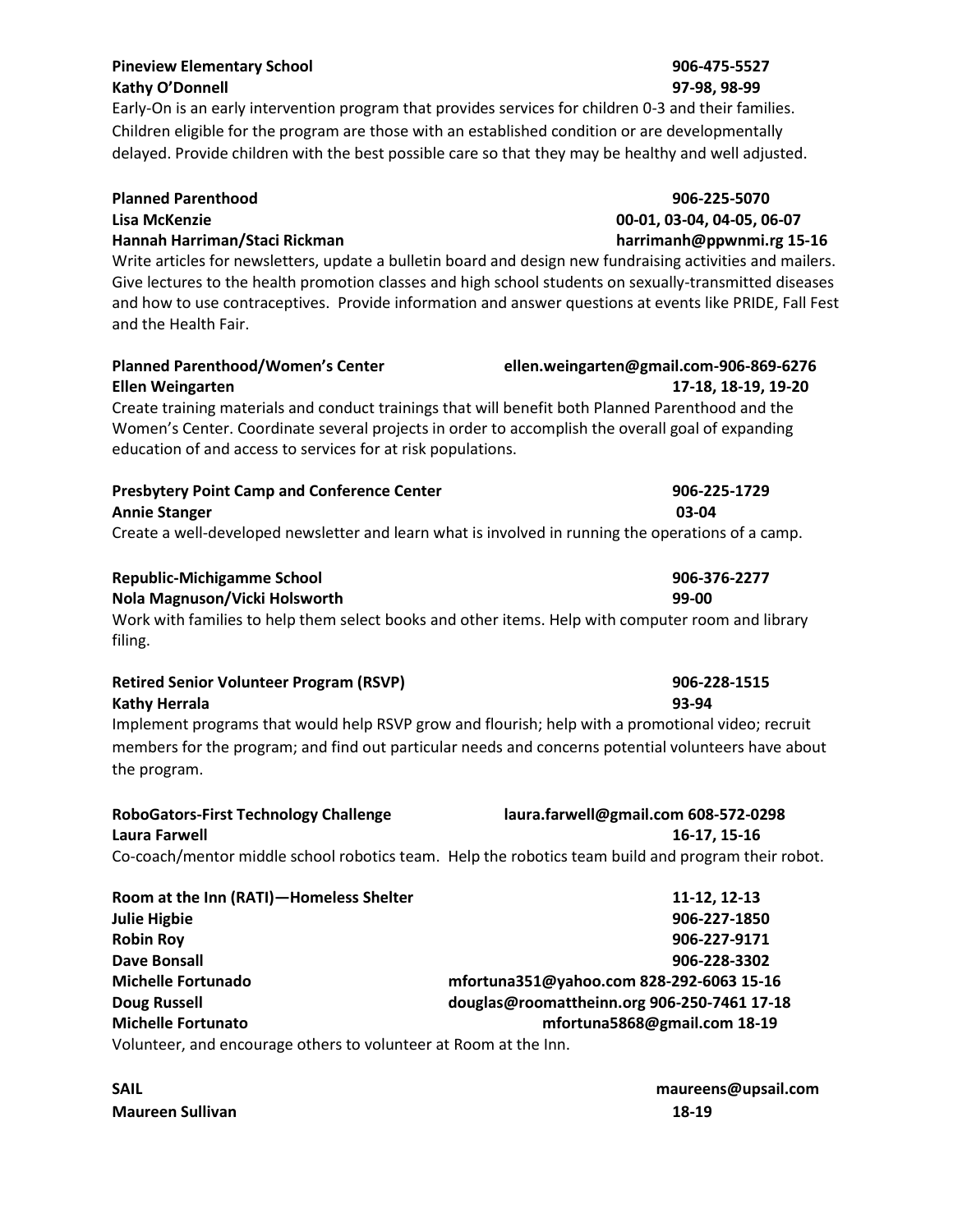| <b>Sail on Singers</b><br><b>Corinne Rockow</b>                                                                                                                                                                                          | corinne@corinnerockow.com 906-250-6099<br>16-17            |
|------------------------------------------------------------------------------------------------------------------------------------------------------------------------------------------------------------------------------------------|------------------------------------------------------------|
| Sail on Singers is a group that sings to people in hospice care. This internship involves organizing the<br>group, scheduling practice times to sing and when the time comes, sing to people in hospice.                                 |                                                            |
| <b>Salmon in the Classroom</b>                                                                                                                                                                                                           |                                                            |
| <b>Doug Miller</b>                                                                                                                                                                                                                       | 05-06                                                      |
| <b>Salvation Army Recreation Center-Gwinn</b><br><b>Douglas Swartout II</b>                                                                                                                                                              | 906-346-5974<br>05-06                                      |
| The intern works with behaviorally, emotionally, and developmentally challenged youth. He/she<br>provides adult role modeling through structured activities and discipline.                                                              |                                                            |
| <b>Salvation Army-Ishpeming</b><br><b>Captain Stephen Hansen</b><br>Distribute food boxes, fill back packs with school supplies, answer phone.                                                                                           | Stephen_Hansen@usc.salvationarmy.org 906-486-8121<br>14-15 |
| Sandy Knoll Elementary School-Resource Room<br><b>Denise Huss</b>                                                                                                                                                                        | 906-225-4280                                               |
| Working in K-3 resource room assisting teacher prepare for activities and lessons. Participating by either                                                                                                                               |                                                            |
| directly one-on-one with student or observing. Special project: assisting first grade student with math.                                                                                                                                 |                                                            |
| Sandy Knoll Elementary School-Spanish Class<br><b>Cheryl Shirtz</b>                                                                                                                                                                      | 906-225-4280<br>94-95                                      |
| Expose elementary students to Spanish, regionalism (where areas are located), and cultural studies.                                                                                                                                      |                                                            |
| Sandy Knoll Elementary School-Start Fit, Stay Fit<br>Jodi Miller, Nancy Usitalo, Amy Pruner                                                                                                                                              | 906-225-4281<br>11-12, 13-14                               |
| Run afterschool program which promotes physical, emotional, mental, and overall health to third and<br>fourth grade girls. Provide healthy snacks and run fun games.                                                                     |                                                            |
| Sandy Knoll Elementary School - Special Olympics<br><b>Heidi Dougan</b>                                                                                                                                                                  | hdougan@mapsnet.org 906-225-4281<br>13-14, 14-15           |
| Assist with running Special Olympics Young Athletes Program to teach students with intellectual<br>disabilities pre-sports skills to be able to compete in the Special Olympics. Get to know the athletes and<br>their parents or aides. |                                                            |
| Save the Wild U.P.<br><b>Babette Welch</b>                                                                                                                                                                                               | 906-228-4444<br>05-06                                      |

Work with employed students doing research on the events, possible implications and consequences of a metallic sulfide mine (Kennecott) in the U.P. Focus on sending e-mails and updates to concerned citizens about upcoming events. Projects included contacting radio stations, creating press kits, contacting other organizations and brainstorming ideas to effectively alert the public about this issue.

### **Sawyer Community Resource Center Sawyer Free Will Baptist Church 906-869-2830 Lea Floars 02-03, 07-08**

A church youth club called AWANA every Monday night. They are split into three groups by age: the T and T's (middle school), the Sparkies (elementary), and the Cubbies (pre-school). Participate in playing a game together before club starts. The kids have pledges, story time, game time, and a portion set aside for working on handbooks in small groups.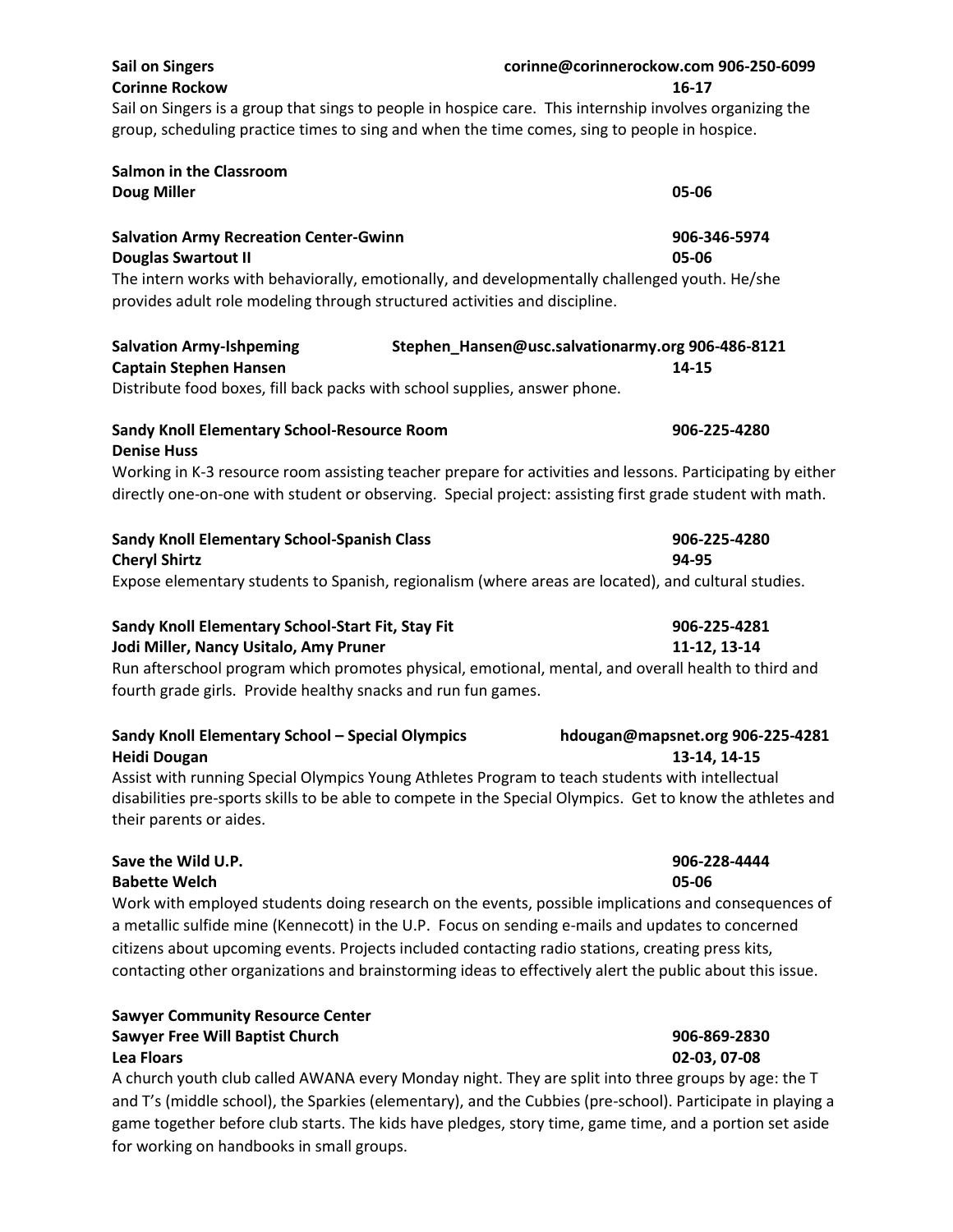### **SAY Community Soccer 906-249-9528 Ruthann Boutell 98-99**

### **Marcia Lucas 906-225-1190**

Coach 14-15 year olds on how to play soccer. Plan practices and coach the games. During the spring, coach high school students.

### **Skitting Outta Control 95-96, 96-97**

Provide fun, entertaining, and educational skits about diversity, peer pressure, substance abuse, cultural differences, dealing with authority, sex and relationships, social issues, sexism, and/or handicap issues for children in preschool through high school in the Marquette area and for local business/organizations.

### **Softball Coach (Winthrop Harbor, IL) sfuller@winthropharbor.com 847-746-3505 Jason Villalobos 13-14**

Coach youth girls' softball team. Run practice, batting practice, and coach games. Get field ready for games and take care of equipment.

### **Soil and Water Conservation/Adopt-a-Stream 906-226-2461 Laurie Dhondt 95-96, 96-97**

Get students excited about science and academics as well as teach students about streams—what is a stream, what lives there, and what it has to offer for humans and other forms of life—as well as "Adopt a Stream." Emphasize the positive and negative impacts that humans have on stream ecology. A journal will be kept and at the end of the year, students will produce a newsletter for parents and students explaining what they have done.

| <b>Southern Conservation Land Trust</b>                                           | p.young@sctlandtrust.org 770-846-4730 |
|-----------------------------------------------------------------------------------|---------------------------------------|
| Pam Young                                                                         | 14-15                                 |
| Maintain noture traile, build and stain pienis henches ar gazehes, piel: un trach |                                       |

Maintain nature trails, build and stain picnic benches or gazebos, pick up trash.

| <b>Special Olympics</b>                                                                          | area36@somi.org |
|--------------------------------------------------------------------------------------------------|-----------------|
| <b>Mary Johnson</b>                                                                              | 14-15           |
| <b>Theresa Vincent</b>                                                                           | 15-16           |
| Pam Bahrman                                                                                      | 17-18           |
| Work on different sporting events with the Special Olympics. Attend weekly practices and monthly |                 |
| management meetings, attend competitions and coach athletes.                                     |                 |

| <b>St. Anne's Church</b>                                                    | 906-786-8479 |
|-----------------------------------------------------------------------------|--------------|
| Mike LeBeau                                                                 | 03-04        |
| Start a Lifeteen program and have it continue when internship is completed. |              |

| St. Louis the King-Youth Group                                                                  | 906-249-1438 |
|-------------------------------------------------------------------------------------------------|--------------|
| <b>Colleen Pascoe</b>                                                                           | 96-97        |
| A newly formed Youth Group open to students in grades 9-12 who possess a desire to serve not on |              |

ewly formed Youth Group open to students in grades 9-12 who possess a desire to serve not only the church but also the community. In the church there will be a bulletin board updating students about the events/activities planned. The students will help with mass, special church events, and the cleaning and maintenance of the yard and church. They will serve the community, have fun and develop friendships, learn and develop leadership.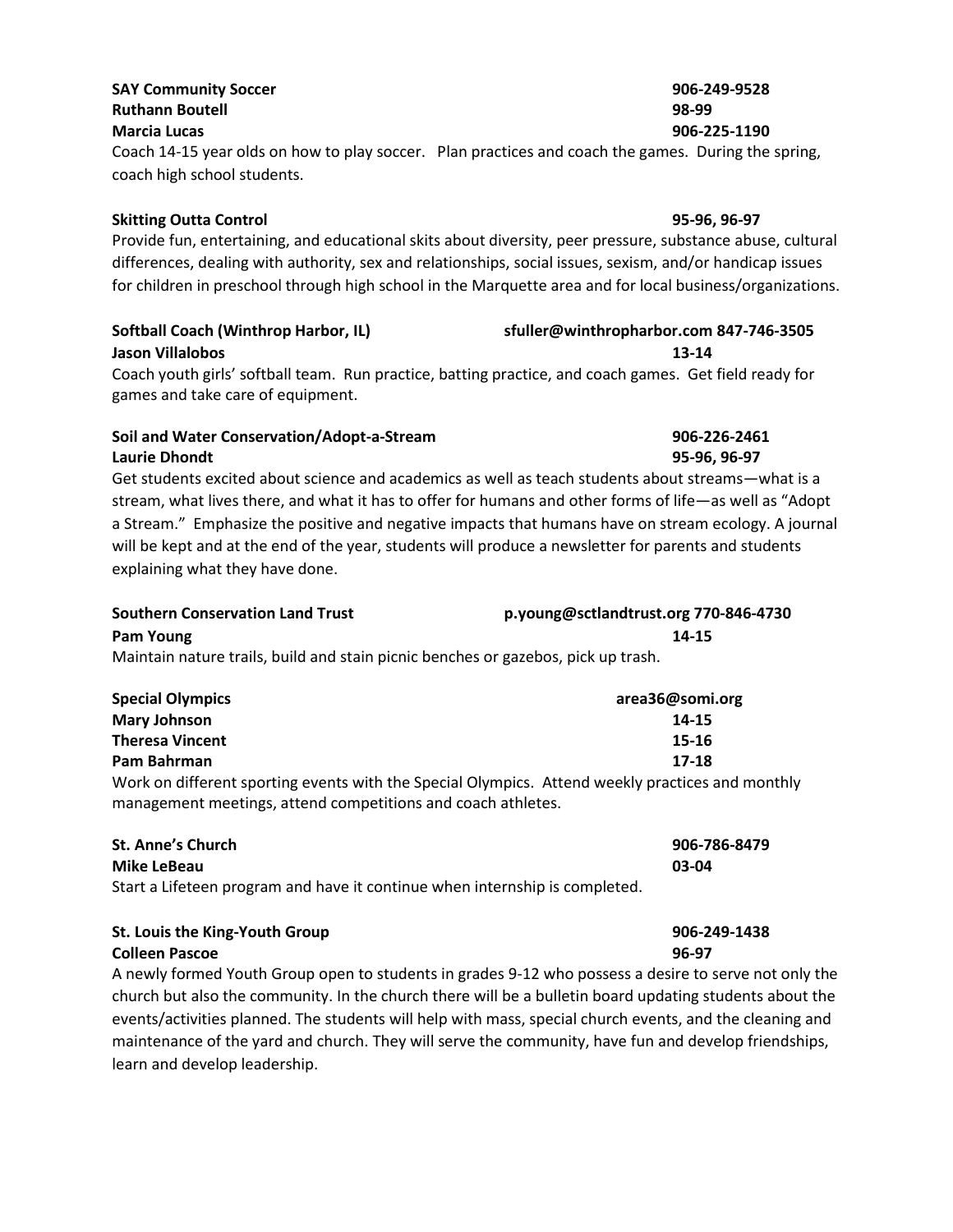| <b>St. Mary Catholic School</b>                       | mrsdzombak@stmarypinckney.org-734-878-5616                                                                                                                                                          |  |
|-------------------------------------------------------|-----------------------------------------------------------------------------------------------------------------------------------------------------------------------------------------------------|--|
| <b>Mrs. Dzombak</b>                                   | 15-16<br>Conduct middle school science day and introduce students to different experiments in biology,<br>chemistry and earth science and help understand what principles are behind each one. Make |  |
| worksheets and handouts.                              |                                                                                                                                                                                                     |  |
| <b>St. Michael's Catholic Church</b>                  | 906-228-7150                                                                                                                                                                                        |  |
| John Moschetti                                        | 00-01                                                                                                                                                                                               |  |
| Teach CCD to youth.                                   |                                                                                                                                                                                                     |  |
| <b>St. Michael's Catholic Church-Youth Ministries</b> | 906-228-7150                                                                                                                                                                                        |  |
| <b>Kathy Farrell</b>                                  | 03-04, 05-06                                                                                                                                                                                        |  |
|                                                       | Help plan events for middle and high school students - Faith Formation and Youth Ministry Programs.                                                                                                 |  |

### **St. Peter's Cathedral 906-226-6548**

### **Jenny Lochner 15-16**

High school youth minister. Plan and run every Sunday catechism, along with various service projects and social events like movie outings and sledding. Email and correspond with parents of the teenagers.

### **St. Peter's Cathedral 906-226-6548 Warren Vonck 01-02, 03-04, 05-06**

Core member of LifeTeen program to plan and implement a retreat. Prepare and present weekly teachings of the Catholic faith to high school-aged teens. Plan week-long Annual Spring Retreat held at Bay Cliff Health Camp. Lead middle school Baby Lifeteen night, teach, decorate, plan and run service nights. Plan Life Nights and learn and grow with the teens in areas of church, doctrine and develop a personal relationship with Jesus.

| St. Peter's Cathedral                                                                                                                  | 906-226-6548 |
|----------------------------------------------------------------------------------------------------------------------------------------|--------------|
| Dan Rydholm                                                                                                                            | 04-05        |
| Assist in teaching the basics of Catholic doctrine to individuals attending RCIA classes (Rite of Christian<br>Initiation for Adults). |              |
| St. Vincent de Paul (Ishpeming)                                                                                                        | 906-485-4237 |

| Lisa Memi                                                                                    | $15 - 16$             |  |
|----------------------------------------------------------------------------------------------|-----------------------|--|
| Work in the Friends in Need Office assisting people who need energy assistance in Ishpeming. |                       |  |
| <b>Start the Cycle</b>                                                                       | stclauramac@gmail.com |  |
| Laura MacDonald                                                                              | 18-19                 |  |
| Working with Start the Cycle with at-risk youth. (biking with youth)                         |                       |  |
| <b>Sunny Crest Youth Ranch</b>                                                               | $12 - 13$             |  |
| <b>Ron Coppess</b>                                                                           |                       |  |
| Mentoring neglected and abused kids.                                                         |                       |  |
|                                                                                              |                       |  |

### **Jalina McClain 15-16, 18-19** Work as Stage Director with youth at Superior Arts Youth Theater. Attend auditions, rehearsals, cast show, block scenes and work on characterization with the actors.

**Superior Arts Youth Theater saytheater@gmail.com 906-362-6453**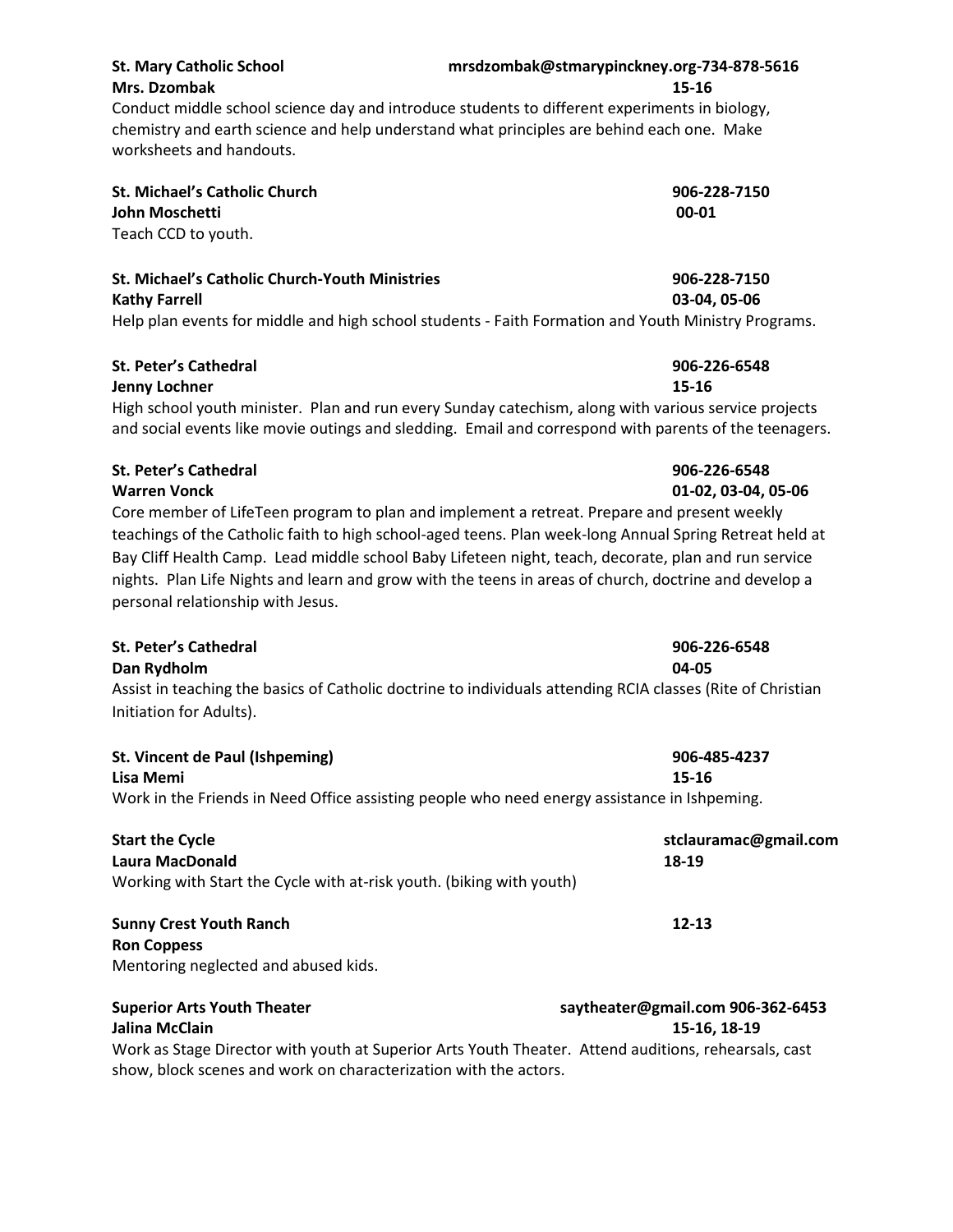| <b>Superior Hills Elementary School</b><br><b>Lucy Harrington</b><br><b>Stephanie Anderson</b><br>Vicki Flanigan<br><b>Carolyn Crowley</b><br>Mrs. Thompson<br>small groups. Team teaching and working with students during writing workshop series. | 906-225-4295<br>02-03<br>04-05<br>99-00, 05-06<br>06-07<br>07-08<br>Help set up centers and work with the children, classroom assistant for first grade. Teach lessons in                                  |
|------------------------------------------------------------------------------------------------------------------------------------------------------------------------------------------------------------------------------------------------------|------------------------------------------------------------------------------------------------------------------------------------------------------------------------------------------------------------|
| <b>Superior Hills Elementary School</b>                                                                                                                                                                                                              | 906-225-4295                                                                                                                                                                                               |
| <b>Vicki Flanigan</b>                                                                                                                                                                                                                                | 02-03, 06-07                                                                                                                                                                                               |
| Teach Spanish to a small group of advanced students.                                                                                                                                                                                                 |                                                                                                                                                                                                            |
| <b>Superior Hills Elementary School-Chronicles</b>                                                                                                                                                                                                   | 906-225-4295                                                                                                                                                                                               |
| Vicki Flanigan                                                                                                                                                                                                                                       | 03-04                                                                                                                                                                                                      |
| Use stories and fables to introduce children to leadership skills in an interactive atmosphere.                                                                                                                                                      |                                                                                                                                                                                                            |
| Superior Watershed Partnership and Land Trust Organization<br><b>Carl Lindquist</b>                                                                                                                                                                  | 906-228-6095<br>$11 - 12$                                                                                                                                                                                  |
| <b>Jenn Hill</b>                                                                                                                                                                                                                                     | jenn@superiorwatersheds.org 906-227-2043 15-16                                                                                                                                                             |
| <b>Emily Goodman</b>                                                                                                                                                                                                                                 | emily@superiorwatersheds.org 17-18                                                                                                                                                                         |
| <b>Abbie Hanson</b>                                                                                                                                                                                                                                  | abbie@superiorwatersheds.org 19-20                                                                                                                                                                         |
| in addition to promoting conservation efforts across the U.P.                                                                                                                                                                                        | The Superior Watershed Partnership works toward obtaining a more sustainable Great Lakes ecosystem                                                                                                         |
| <b>Supporting Camp Russell</b>                                                                                                                                                                                                                       | cahandel@illinois.edu 815-784-2000                                                                                                                                                                         |
| <b>Connie Handel</b>                                                                                                                                                                                                                                 | 14-15                                                                                                                                                                                                      |
| Summer camp, grant writing and interacting with patrons.                                                                                                                                                                                             |                                                                                                                                                                                                            |
| <b>Teach/We The People Advisor</b><br><b>Fred Cole</b>                                                                                                                                                                                               | fcole@mapsnet.org<br>19-20                                                                                                                                                                                 |
| People Competition.                                                                                                                                                                                                                                  | Create opportunities for students to meet once a week to prepare themselves for the state level We The                                                                                                     |
| <b>Teaching Family Homes</b><br><b>Rich Rossway</b>                                                                                                                                                                                                  | rrossway@tfhomes.org 906-249-5437<br>$15 - 16$                                                                                                                                                             |
| Assist with events such as the Zombie 5k and adopt a child for the holidays.                                                                                                                                                                         |                                                                                                                                                                                                            |
| <b>Teaching Family Homes</b><br><b>Gail Kristola</b><br><b>Kyle Dexter</b>                                                                                                                                                                           | $12 - 13$                                                                                                                                                                                                  |
| children in foster home.                                                                                                                                                                                                                             | Working with severely behaviorally challenged kids in their regional treatment center. Mentor and tutor                                                                                                    |
| <b>Teaching Family Homes</b><br><b>Mike Smith</b>                                                                                                                                                                                                    | msmith@tfhomes.org 906-293-5670<br>$16-17$                                                                                                                                                                 |
|                                                                                                                                                                                                                                                      |                                                                                                                                                                                                            |
| group activities with kids.                                                                                                                                                                                                                          | Teaching Family Homes is a group home center that provides support, schooling and counseling for<br>children under 18 years old. Activities range from ropes course guiding to filing paperwork to running |

**Carley Saint Onge 18-19** Coordinate and organize TEDxNMU2019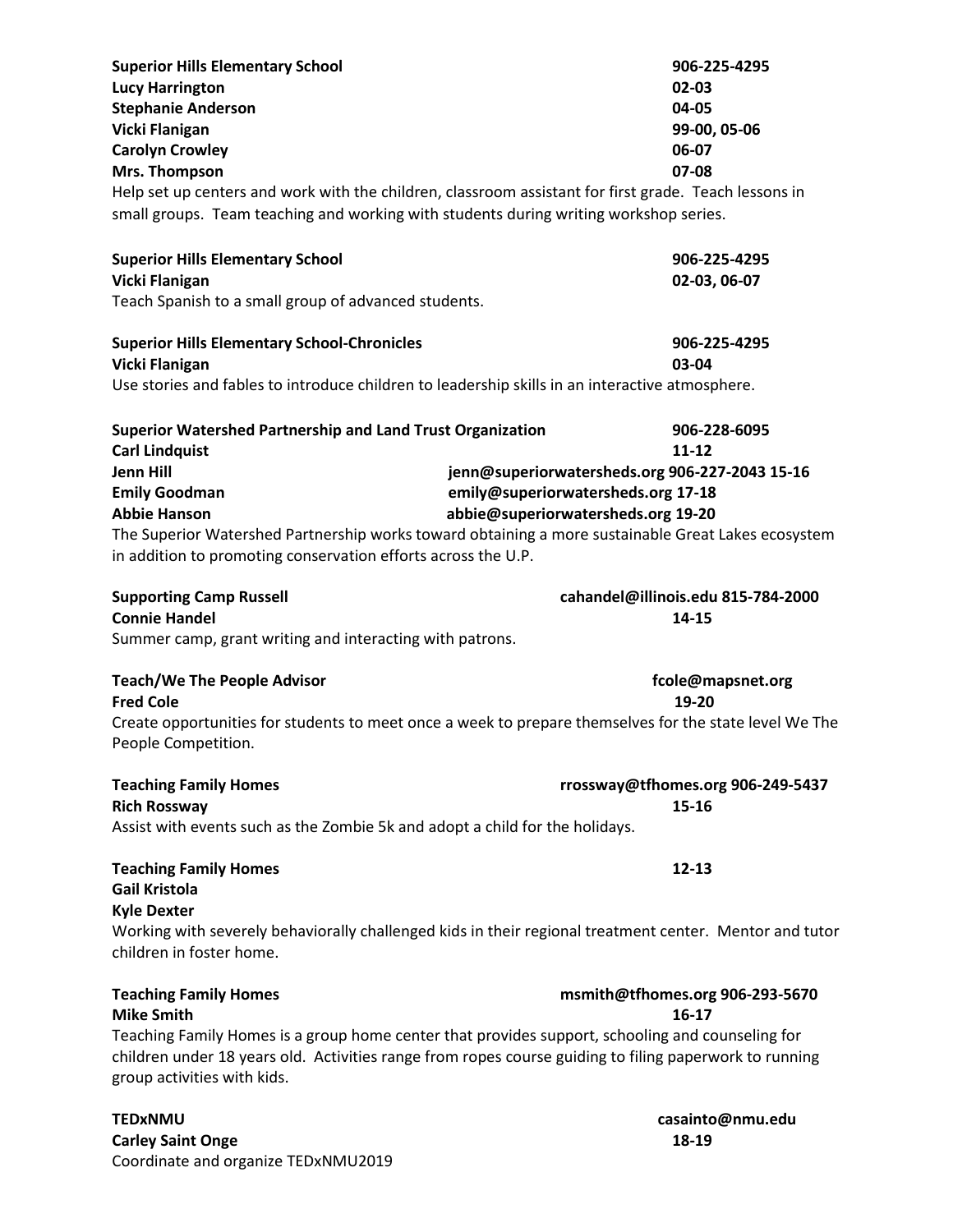| This Morning's for You                                                                            | 906-226-6587 |
|---------------------------------------------------------------------------------------------------|--------------|
| <b>Sally Moore</b>                                                                                | $02 - 03$    |
| Provide basic care, plan and lead activities, interact with children during playtime, and observe |              |

developmental progress for children ages 3 months to 5 years whose primary caregivers are grandparents or single parents. Assist with administrative duties such as licensing, publicity, newsletters, board meetings, enrollment, health records, and grant writing to service organizations.

| <b>Tosamaganga Orphanage Center</b> | $12 - 13$ |
|-------------------------------------|-----------|
| Baptista Filipatali                 |           |
| Working at an orphanage in Africa.  |           |

**Trace Holistic and Superior Child Advocacy Center littleonesoftheup@hotmail.com Melissa Copenhaver 19-20** Launching a Sexual Assault Nurse Examiner training program and a Child Advocacy Center. **Traveling Youth Theatre Production and Workshop jalinamcclain@gmail.com Jalina McCain 19-20** Introduce theatre and performing arts to children who may not have the access in their immediate area and presenting interactive workshops to give them a hands-on approach to theatre. **Two Bicycles and a Map 608-843-8412 608-843-8412 Eric Schramm 07-08 United Methodist Church Summer Camp-Michigamme 906-475-9337 Rev. Scott Lindberg**  Summer camp counselor. **United States Olympic Education Center (USOEC) 906-227-2860 Olympic Speed Skating Trials 09-10 Sue Tollefson United Way of the Eastern U.P. kristina@unitedwayofchippewacounty.org 906-253-9839 Kristina Beamish 09-10 United Way of Marquette County 906-226-8171 Sue Minckler 09-10 Universidad Regional del Norte in Chihuahua, Chihuahua, México 08-09 Maestro Patricio Garcia Upper Peninsula Animal Welfare Shelter (UPAWS) 906-458-3961 Dayna Kennedy 11-12 Lareina VanStrien 12-13 Reva Laituri revalait@charter.net 906-361-5261 17-18 Kori Tossava 18-19 Ann Brownell abrownell@upaws.org 19-20** Implement fundraising events, clean cages, walk dogs, feed and care for the animals.

**Upper Peninsula Children's Museum museummrjim@gmail.com 906-226-3911 Jim Edwards 13-14, 15-16** Renovation of volunteer program, "Guardians of WOW," which encourages volunteer participation and offers a wide variety of fun activities. Plan and organize events for volunteers to attend.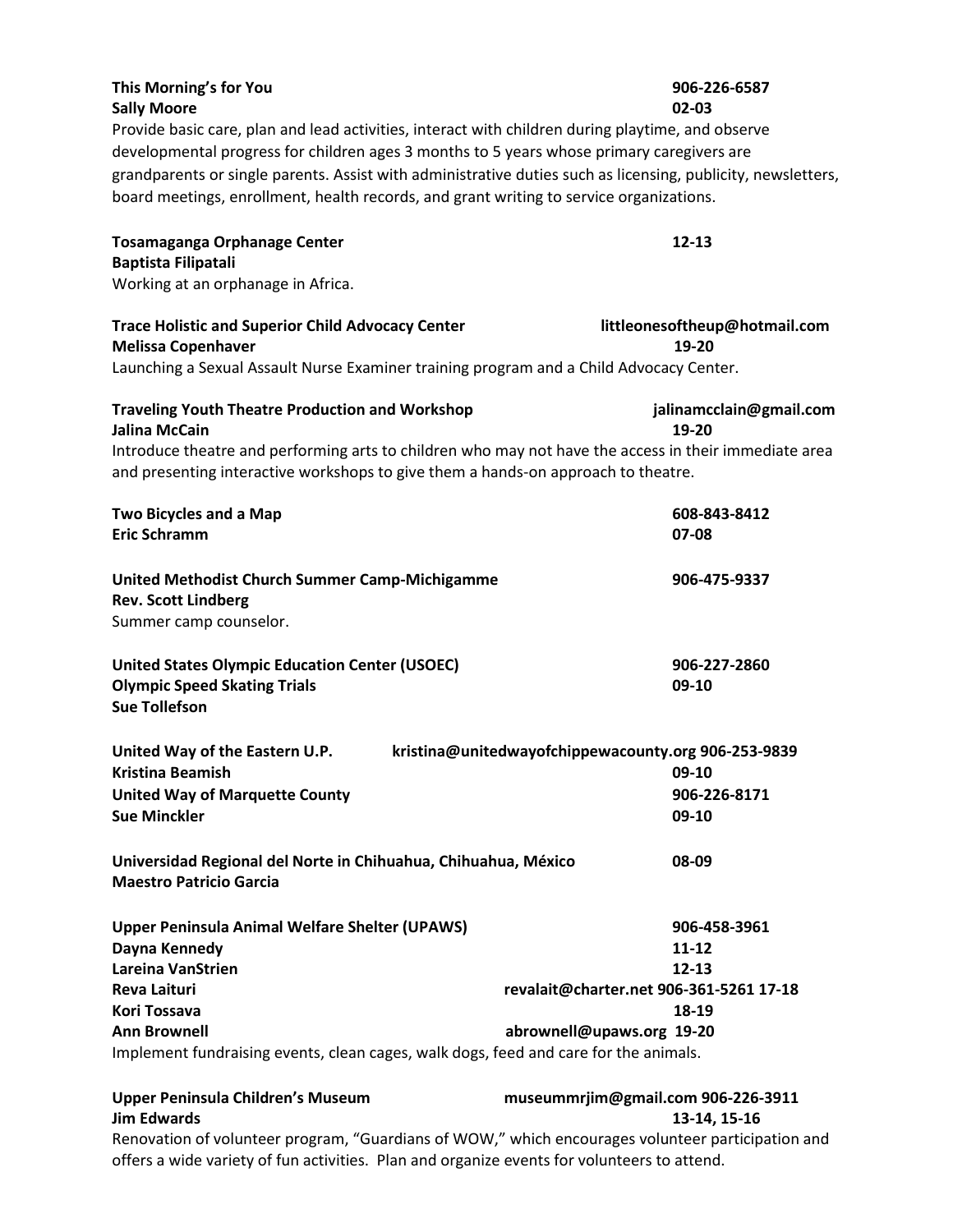| <b>Upper Peninsula Children's Museum</b>                                                     |  | museummrjim@gmail.com-906-226-3911                                                                    |
|----------------------------------------------------------------------------------------------|--|-------------------------------------------------------------------------------------------------------|
| <b>Jim Edwards</b>                                                                           |  | 02-03, 04-05, 06-07, 08-09, 09-10, 11-12, 15-16, 16-17, 17-18, 18-19, 19-20                           |
|                                                                                              |  | Using your areas of expertise, develop a program for young children and their families. Develop your  |
|                                                                                              |  | own leadership skills in a safe, friendly, and forgiving environment. Organize the floor, helping the |
| children and guests have a good time together. Another opportunity at the museum is building |  |                                                                                                       |
| electronic, interactive exhibits.                                                            |  |                                                                                                       |

| Upper Peninsula Children's Museum-8-18 Media<br><b>Dennis Whitley</b>                                                                                                                                      | 906-226-3991<br>05-06, 12-13                              |  |  |  |
|------------------------------------------------------------------------------------------------------------------------------------------------------------------------------------------------------------|-----------------------------------------------------------|--|--|--|
| Assist in working on the newsletter that goes out to all the kids, parents, and donors of 8-18 Media.<br>Layout newsletter each month using Quark Express. Contact kids for members of the month and write |                                                           |  |  |  |
| brief articles for the newsletter. Worked with young journalists to prepare them for their trip to cover<br>the Democratic National Convention.                                                            |                                                           |  |  |  |
| <b>Upper Peninsula Diabetes Outreach Network</b><br><b>Ann Constance</b>                                                                                                                                   | updon@diabetesinmichigan.org 906-228-9203<br>11-12, 13-14 |  |  |  |
| <b>Kristen Cambensy</b>                                                                                                                                                                                    |                                                           |  |  |  |
| Help with health fairs and awareness events throughout the community and surrounding area.                                                                                                                 |                                                           |  |  |  |
| <b>Upper Peninsula Home Health and Hospice</b>                                                                                                                                                             | 906-225-4545                                              |  |  |  |
| <b>Karen Kezele</b>                                                                                                                                                                                        | 11-12                                                     |  |  |  |
| Worked on implementing a We Honor Veterans program into Hospice care, and also visit clients a few<br>times a week.                                                                                        |                                                           |  |  |  |
| <b>Upper Peninsula Regional Blood Center</b><br><b>Jackie Piper</b>                                                                                                                                        | 906-225-4610<br>05-06                                     |  |  |  |
| The job duties include tele-recruitment of donors, mailing promotional materials, and helping out at<br>local blood drives. Designed packets and presentations for local high schools.                     |                                                           |  |  |  |
| <b>Vandenboom Elementary School</b>                                                                                                                                                                        | 906-225-4320                                              |  |  |  |
| Provide fourth and fifth grade students an after-school art program.                                                                                                                                       | 97-98                                                     |  |  |  |
| <b>Vandenboom Elementary School</b>                                                                                                                                                                        | 225-4320                                                  |  |  |  |
| <b>Mary Butorac</b>                                                                                                                                                                                        | 00-01                                                     |  |  |  |
| Help a girl with developmental problems, learn different styles of teaching, teach a lesson, and<br>participate in the classroom.                                                                          |                                                           |  |  |  |
| <b>Vandenboom Elementary School</b><br><b>Patricia Jerry</b>                                                                                                                                               | 906-225-4320<br>97-98                                     |  |  |  |
| Integrate the arts, mostly drama, into the classroom. By being involved in drama, students will learn<br>cooperation, coordination, and communication.                                                     |                                                           |  |  |  |
| Victory Lutheran Church-K.I. Sawyer<br><b>Jeff Martian</b>                                                                                                                                                 | 9096-458-6165<br>11-12                                    |  |  |  |

Lead a youth group. Duties include planning weekly meetings, games, and retreats for the students.

## **Vince Shute Wildlife Sanctuary, Orr, MN bears@americanbear.org 218-757**-**0172**

Many volunteer opportunities working with bears are available at the Sanctuary. **09-10**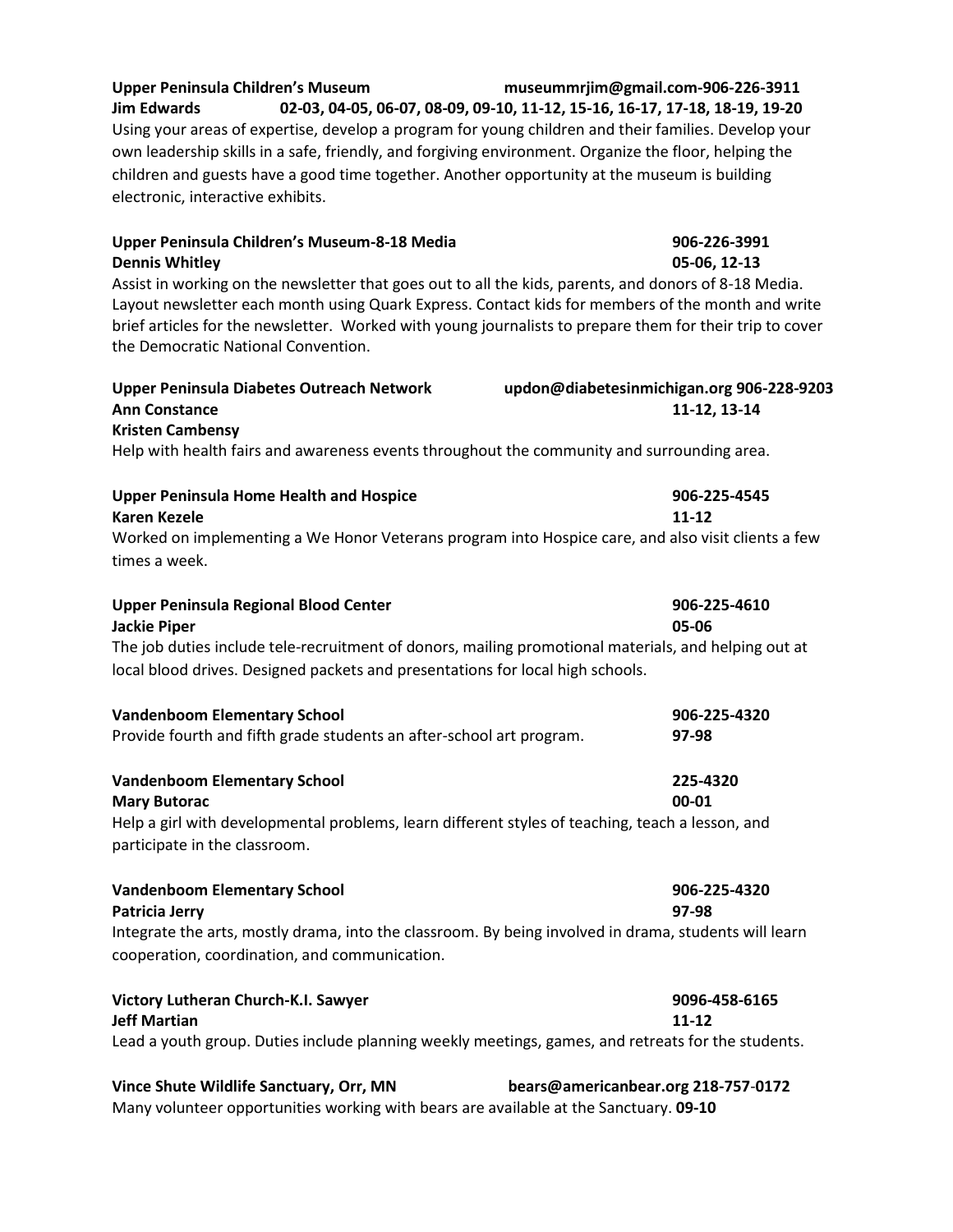| <b>Vista Theater</b>                                                                                       | lindblom5@sbcglobal.net-906-475-6139 |  |
|------------------------------------------------------------------------------------------------------------|--------------------------------------|--|
| <b>Connie Lindblom</b>                                                                                     | $10 - 11$                            |  |
| Fundraisers.                                                                                               |                                      |  |
|                                                                                                            |                                      |  |
| <b>Voices for Youth</b>                                                                                    | 906-225-5437                         |  |
| <b>Nancy Gauchey</b>                                                                                       | 93-94                                |  |
|                                                                                                            |                                      |  |
| <b>Voices of Courage</b>                                                                                   | cblair@nmu.edu                       |  |
| <b>Lina Blair</b>                                                                                          | 06-07                                |  |
| Address the issue of rape/sexual assault by telling the stories of survivors to increase public awareness. |                                      |  |
| Edited into narratives to be presented in public forums.                                                   |                                      |  |
|                                                                                                            |                                      |  |
|                                                                                                            |                                      |  |
| Vo-Tech College-International Boundless Love Summer                                                        | 651-707-6694                         |  |
| <b>Pastor John Peterson</b>                                                                                | $11 - 12$                            |  |
| Counselor at International Boundless Love Summer Youth Camp in Xinyang, Henan, China.                      |                                      |  |
|                                                                                                            |                                      |  |
| <b>Warming Center</b>                                                                                      | managerwc906@gmail.com               |  |
| <b>Jennifer Tavernier</b>                                                                                  | 19-20                                |  |
| Volunteering at the Warming Center to organize workshops. Will also lead kitchen crew in preparing         |                                      |  |
| meals.                                                                                                     |                                      |  |
|                                                                                                            |                                      |  |
| <b>Westwood High School-Improv Troupe</b>                                                                  | 906-485-1023                         |  |
| <b>B.G. Bradley</b>                                                                                        | $10 - 11$                            |  |
|                                                                                                            |                                      |  |
| Westwood High School-Leadership Development                                                                | 906-485-1023                         |  |
| <b>Blaine Betts</b>                                                                                        | 93-94                                |  |
| Help implement leadership development to Westwood's Student Council, which will directly affect the        |                                      |  |
| students within the school.                                                                                |                                      |  |
|                                                                                                            |                                      |  |
| <b>Westwood High School- Varsity Football</b>                                                              | syrjalas@nice.k12.mi.us              |  |
|                                                                                                            |                                      |  |
| <b>Scott Syrjala</b>                                                                                       | 18-19                                |  |
| Assistant coach for Westwood High School Varsity Football.                                                 |                                      |  |
|                                                                                                            |                                      |  |
| <b>Whitman Elementary School</b>                                                                           | 906-225-4293                         |  |
| <b>Lucy Harrington</b>                                                                                     | 01-02                                |  |
| Help in the classroom, plan and carry out special projects, and read books to the students.                |                                      |  |
|                                                                                                            |                                      |  |
| <b>Whitman Elementary School</b>                                                                           | 906-225-4293                         |  |
| <b>Joe Meyskens</b>                                                                                        | 97-98                                |  |
| Spend time with students discussing Junior Great Books Program-how to see the meanings and                 |                                      |  |
| concepts in works of literature, how to see the message the writer was attempting to pass on to the        |                                      |  |
| reader; art—bring in works of famous artists giving the background information on both the artist and      |                                      |  |
| creation; tutoring.                                                                                        |                                      |  |
|                                                                                                            |                                      |  |
| <b>Wildlife Society's Midwest Student Conclave</b>                                                         | jbruggin@nmu.edu 906-227-2342        |  |
| Dr. John Bruggink                                                                                          | 14-15                                |  |
| Participate in hands-on seminars and workshops on various wildlife research techniques and                 |                                      |  |
| presentations.                                                                                             |                                      |  |
|                                                                                                            |                                      |  |

William Bonifas Fine Arts Center, Escanaba *pasqua@bonifasarts.org-906-786-3833*<br>Pasqua Warstler **pasqua Warstler Pasqua Warstler**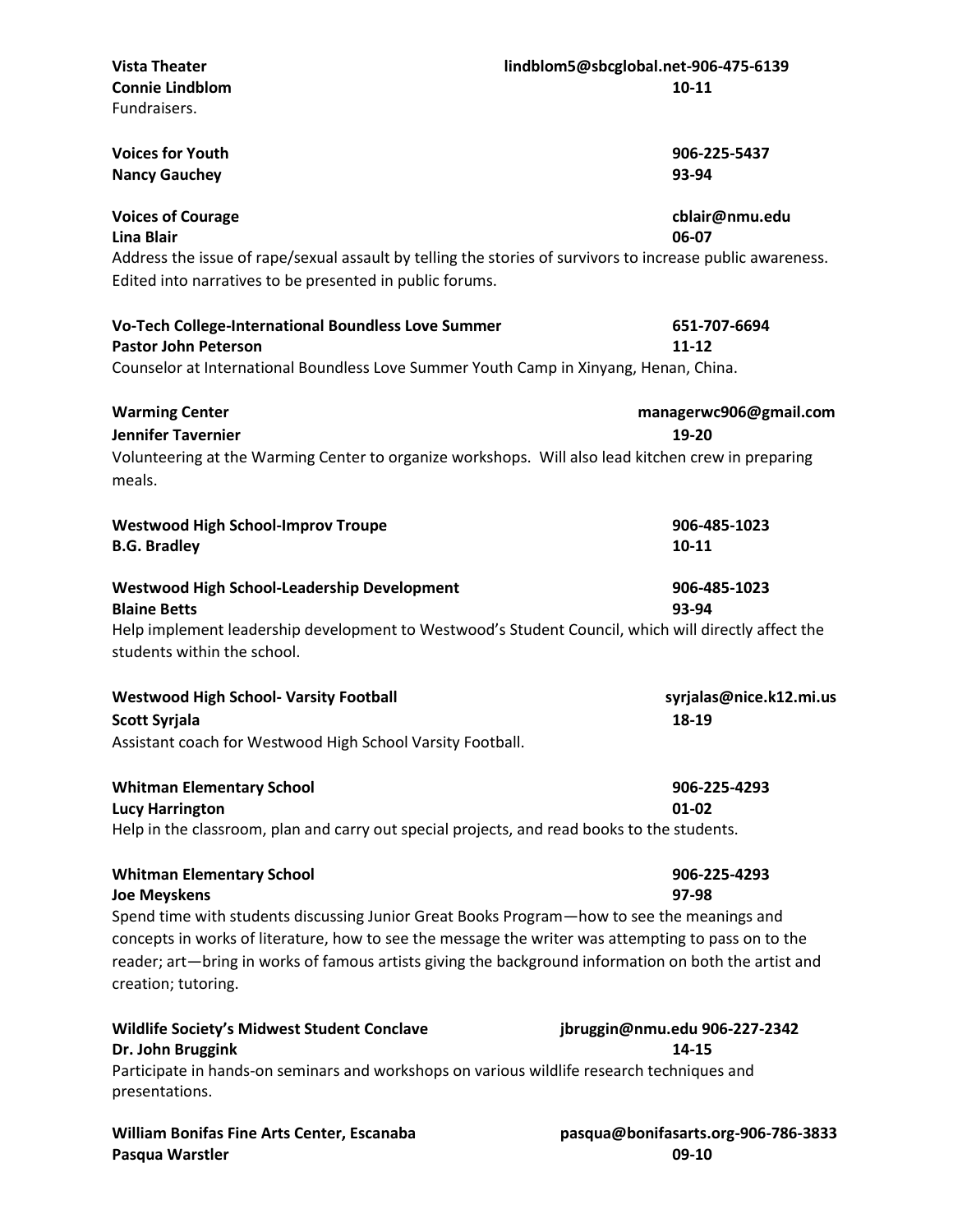**Willow Farm-Therapeutic Riding majuidic@nmu.edu-906-235-2552 Carol Smith 01-02 Mara Juidici 16-17 Julie Frazier qfrazier@chartermi.net 19-20** Help with therapeutic horseback riding lessons, volunteer at fundraisers, volunteer recruitment and planning events.

| <b>Women's Center-Harbor House</b> | 906-225-1346        |
|------------------------------------|---------------------|
| <b>Sue Kensington</b>              | 94-95. 97-98. 98-99 |
| <b>Katie Rogers</b>                | 98-99               |
| <b>Cheryl Lorge</b>                | 01-02               |

Help plan the Center's 25th Anniversary Banquet. Coordinate the implementation of a community survey, PSA, advertisements, community church bulletin inserts and education programs for the Marquette school about domestic violence, child abuse and sexual assault. Work with victims of domestic violence, answer crisis calls, and lead small-group activities.

| <b>Women's Center-Harbor House</b>                                                              | ewendorf@miuplink.com 414-801-2607 |
|-------------------------------------------------------------------------------------------------|------------------------------------|
| <b>Emilee Wendorf</b>                                                                           | 17-18                              |
| Help with activities such as domestic violence awareness month, paperwork, safety checks, group |                                    |
| activities, making welcome bags, shadowing staff.                                               |                                    |

# **Women's Center-Look for the Lights akordus@miuplink.com 906-225-1346**

**Amy Bilodeau 15-16**

### Work with other women on campus to start a sexual assault response/advocacy team stationed at NMU.

# **Women's Center/Planned Parenthood bcasady@miuplink.com 906-225-1346 x 210 Beth Casady 17-18**

Create training materials and conduct trainings that will benefit both Planned Parenthood and the Women's Center.

# **Char Birgy** 10-11

# **Woodland Hospice-Mt. Pleasant, MI 48858 char@woodlandhospice.com-989-773-6137**

# **Yellow Dog Research Rochelle@yellowdogwatershed.org**

**Rochelle Dale 18-19** Initiate research and collect and record data for the Yellow Dog Watershed Preserve.

### **Yellow Dog Watershed Preserve mindy@yellowdogwatershed.org Melinda Otto 14-15**

Crew leader and data collector for the Cooperative Lakes Monitoring Program on Lake Independence and stream monitoring on the Yellow Dog. Sample the lake, use GPS to navigate to deepest part of lake to measure and record factors that determine water quality.

### **YMCA 906-227-9622**

**Jenna Weber 97-98, 98-99, 02-03** 

YMCA promotes healthy spirit, mind, and body. Past projects included: After School Fit Club, Commit to be Fit, coaching youth soccer and set up Halloween party. Prepare a workout plan to better the health for members of the class. Be an instructor for kinder-gym gymnastics/tumbling, swim lessons, etc.